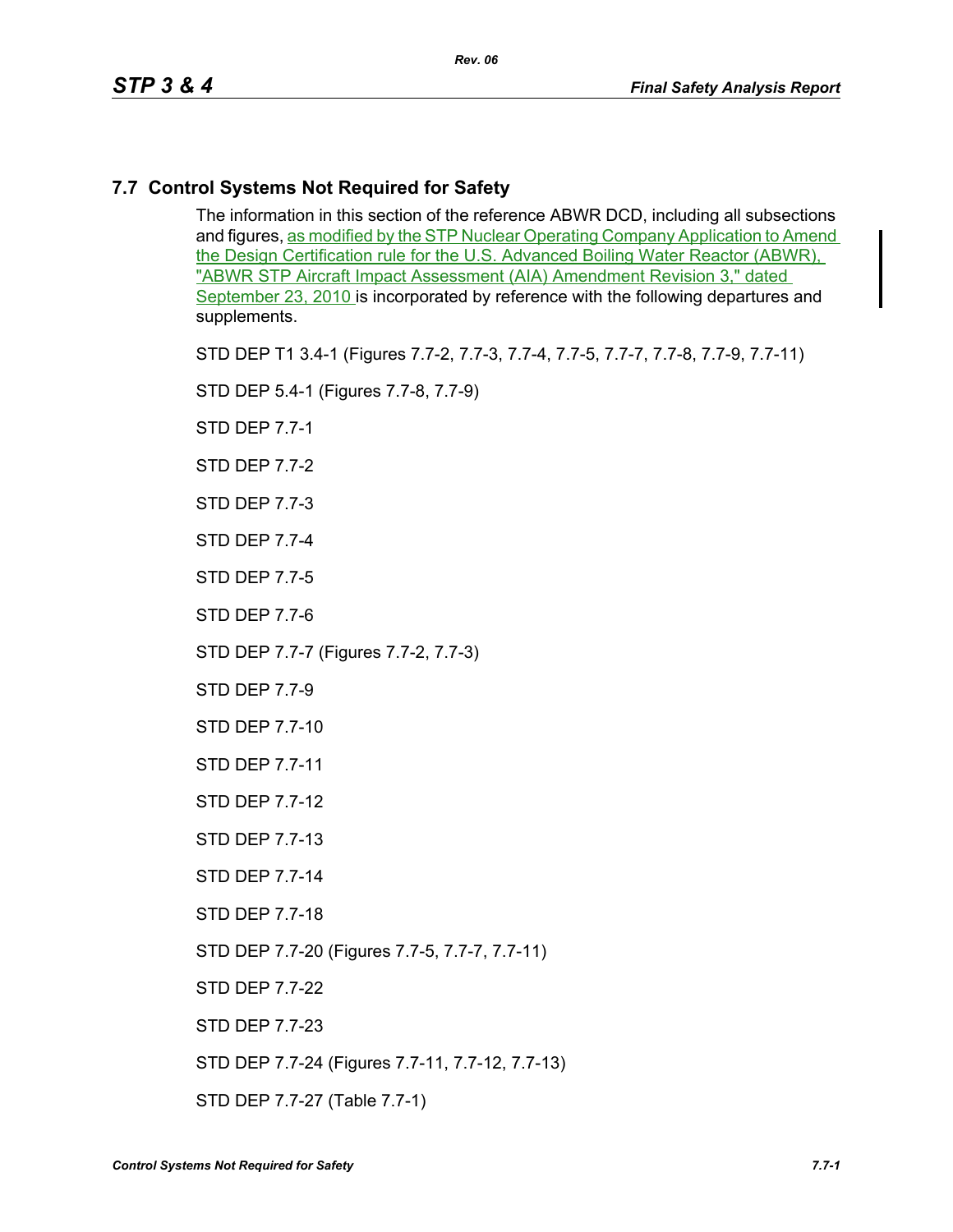STD DEP 8.3-1

STD DEP 9.5-3

STD DEP 10.4-5 (Figures 7.7-7, 7.7-8, 7.7-9)

STD DEP 1.8-1

STD DEP Admin

# **7.7.1 Description**

STD DEP T1 3.4-1

STD DEP Admin

- *Process Computer System* Plant Computer Function
- *Neutron Monitoring System—ATIP* and MRBM *Subsystem*s
- *Non Essential Multiplexing System* Plant Data Network

### **7.7.1.1 Nuclear Boiler System—Reactor Vessel Instrumentation**

STD DEP 7.7-1

STD DEP 7.7-2

STD DEP 7.7-3

STD DEP Admin

- *(6) Reactor Vessel Water Level*
	- *(e) Reactor Well Water Level Range*

*This range uses the RPV tap below the top of the active fuel. The zero of the instrument is the top of the active fuel. The temperature and pressure condition that is used for the calibration is 0 MPaG and 48.9°C water in the vessel. The water level measurement design is the pressure device which measures static water pressure inside the vessel and converts to a water level indication. This range is used to monitor the reactor water level when the reactor vessel head is removed and the reactor system is flooded during the refueling outage.*

*The condensate reference chamber for the narrow range and wide range water level range is common as discussed in Section 7.3*.

*The concern that non-condensable gasses may build-up in the water column in the reactor vessel reference leg water level instrument lines, i.e., the reactor vessel instrument lines at the elevation near the main steam line*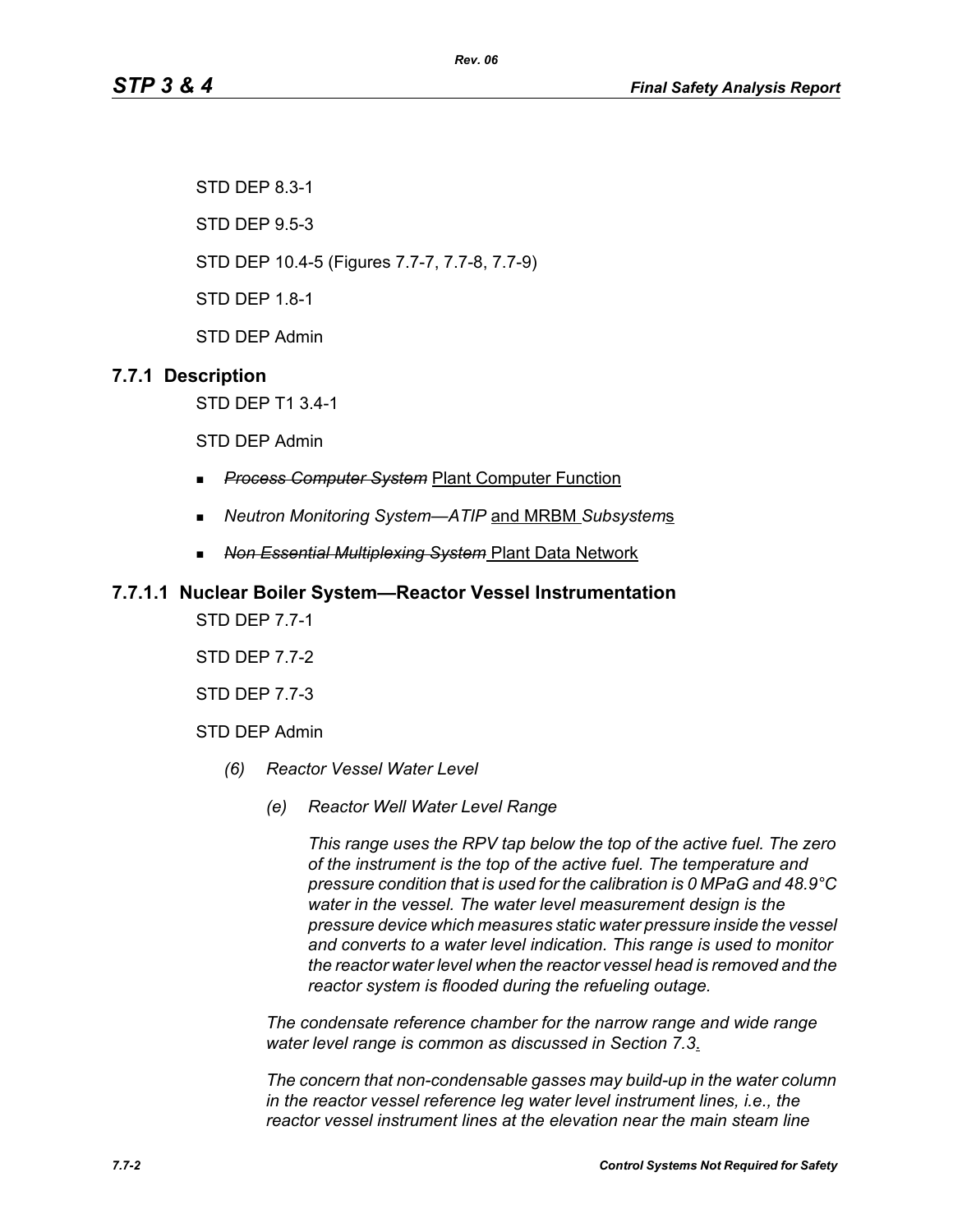*nozzles, has been addressed by continually flushing these instrument lines with water supplied by the Control Rod Drive (CRD) System* for those instrument lines with a condensing chamber. This applies to (a) through (d) above.

*Reactor water level instrumentation that initiates safety systems and engineered safeguards systems is discussed in Subsections 7.2.1 and 7.3.1. Reactor water level instrumentation that is used as part of the Feedwater Control System is discussed in Subsection 7.7.1.4.*

*The concern that non-condensable gasses may build-up in the water column in the reactor vessel reference leg water level instrument lines, i.e., the reactor vessel instrument lines at the elevation near the main steam line nozzles, has been addressed by continually flushing these instrument lines with water supplied by the Control Rod Drive (CRD) System.*

- *(8) Reactor Vessel Pressure*
	- *(c) Pressure transmitters and recorders used for feedwater control are discussed in Subsection 7.7.1.4.*
- *(10) Safety/Relief Valve Seal Leak Detection*

*Thermocouples are located in the discharge exhaust pipe of the safety/relief valve. The temperature signal goes to a multipoint recorder with an* historian function. An *alarm and will be activated by any temperature in excess of a set temperature signaling that one of the SRV seats has started to leak.*

*(11)* Other Instruments

*The feedwater temperature is measured and transmitted to the main control room.*

*The feedwater turbidity is monitored and the signal is transmitted to the main control room for recording.*

*(15) Reactor Operator Information*

*The information that the operator has at his disposal from the instrumentation discussed in this subsection is discussed below:*

- *(b) The core plate differential pressure provides a signal to the process computer* historian function*.*
- *(f) The discharge temperatures of all the safety/relief valves are shown on a multipoint recorder* historian function *in the control room. Any temperature point that has exceeded the trip setting will turn on an annunciator, indicating that a SRV seat has started to leak.*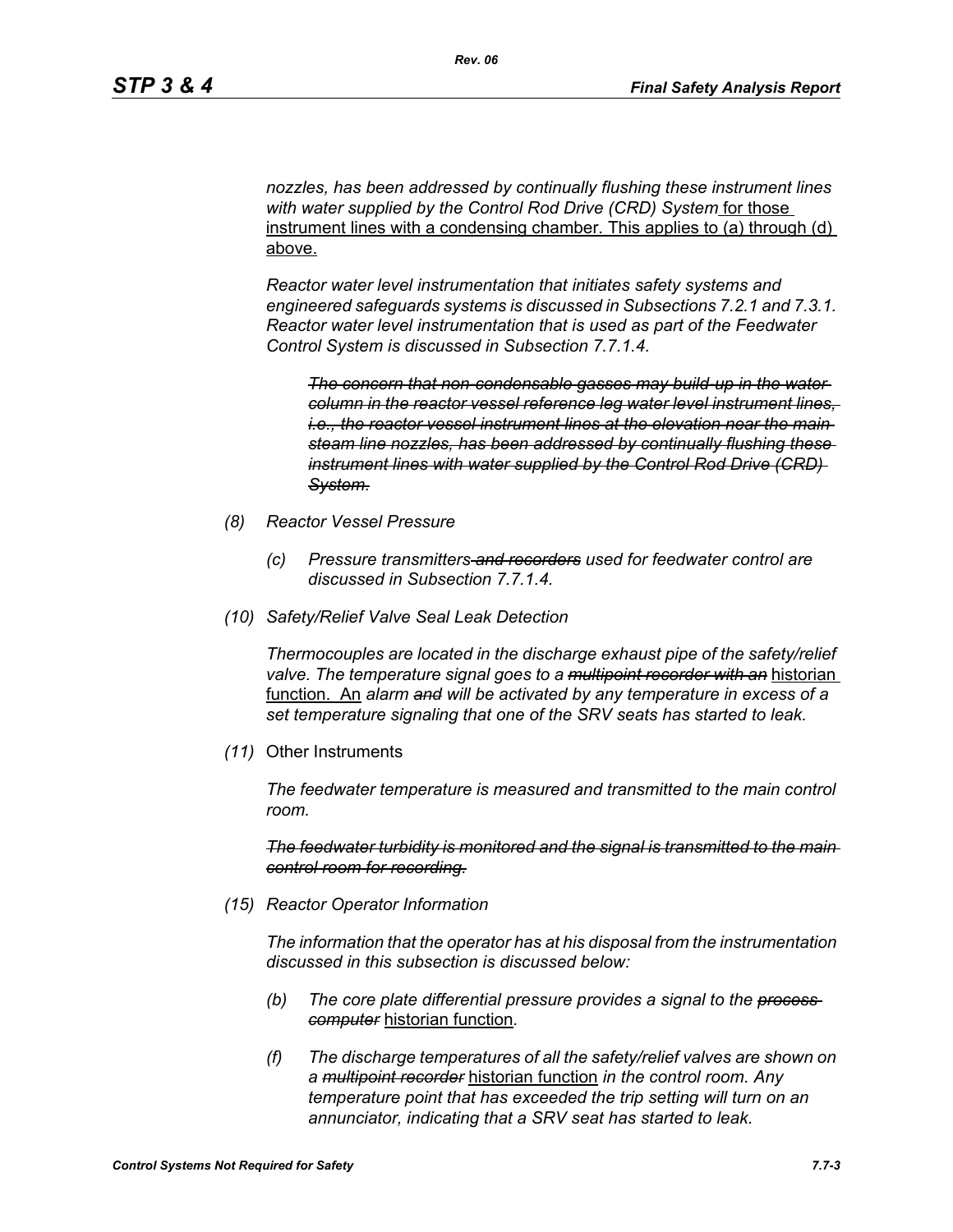- *(g) Feedwater turbidity is recorded in the main control room. The recorder will turn on an annunciator in the main control room for either a high or low signal.*Not Used
- *(16) Setpoints*

The annunciator alarm setpoints for the reactor head seal leak detection and *SRV seat leak detection, and feedwater corrosion product (turbidity) monitor are set so the sensitivity to the variable being measured will provide adequate information.*

*(b) Level transmitters and trip actuators for initiating containment or vessel isolation are discussed in Subsection 7.3.1.2* 7.3.1.1.2*.*

# **7.7.1.2 Rod Control and Information System—Instrumentation and Controls**

STD DEP T1 3.4-1

STD DEP 7.7-4

STD DEP 7.7-5

STD DEP 7.7-6

STD DEP 7.7-7

STD DEP 7.7-9

*(1) System Identification*

*The main objective of the Rod Control and Information System (RCIS) is to provide the capability to control the fine motion control rod drive (FMCRD) motors of the Control Rod Drive (CRD) System (explained in Sections 4.6.1 and 4.6.2) to permit changes in core reactivity so that reactor power level and power distribution can be controlled.* 

*The RCIS performs the following functions:*

- *(a) Controls changes to the core reactivity, and thereby reactor power, by moving neutron absorbing control rods within the reactor core as initiated by:*
	- *(i) The plant operator, when the RCIS is placed in manual or semiautomatic mode of operation*
	- *(ii) The Power Generation and Control System (PGCS) when the PGCS, automatic power regulator (APR), and RCIS are in automatic mode* The automatic rod movement mode of the automatic power regulator (APR), when RCIS is placed in the automatic mode of operation.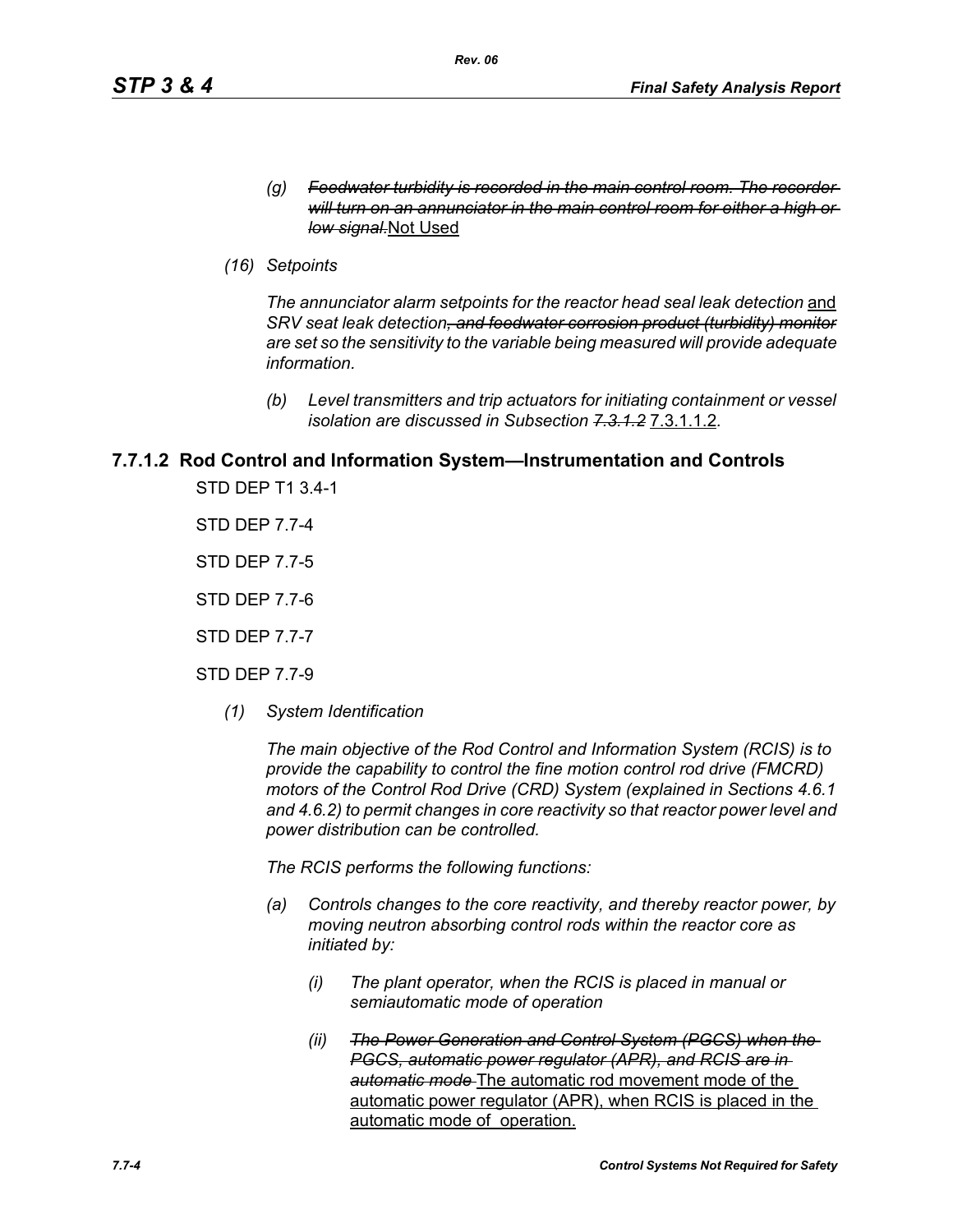- *(b) Provides summary display information for the plant operator, indicative of aggregated control rod positions, status of the control rods, and the FMCRDs on the RCIS dedicated operator interface (DOI).* Displays summary information for the plant operator about positions of the control rods in the core and status of the FMCRDs and RCIS. This summary information is provided by a RCIS dedicated operator interface (DOI) on the main control panel.
- *(c) Provides FMCRD status and control rod position and status data to other plant systems which require such data (e.g., the* Plant Computer Function *plant process computer system).*
- *(f) Provides the capability for insertion of all rods by an alternate and diverse method, based on receiving a command* signals *from the Recirculation Flow Control System (RFCS). This function is called the alternate rod insertion (ARI) function.*
- *(g) Provides for insertion of selected control rods for core thermal-hydraulic stability control or for mitigation of a loss of feedwater heating event; called the selected control rod run-in (SCRRI) function, based on receiving SCRRI command* signals *from the RFCS.*
- *(2) System Description*

*The RCIS is a dual redundant system consisting of two independent channels for normal monitoring of control rod positions and executing control rod movement commands. Each channel receives separate input signals and both channels perform the same function. Disagreement between the two channels results in rod motion inhibit.* Under normal conditions, each channel receives separate input signals and both channels perform the same functions. The outputs of the two channels are continuously compared. For normal functions of enforcing and monitoring control rod positions and emergency rod insertion, the outputs of the two channels must be in agreement. Any sustained disagreement between the two channels would result in a rod block. However, when the conditions for generating a rod block signal in a single channel are satisfied, that channel alone can issue a rod block signal. For the FMCRD emergency insertion functions (scram-follow, ARI, SCRRI), 3-out-of-3 logic is used in the inverter control logic with the additional input signal coming from the associated emergency rod insertion panels. An automatic single channel bypass feature (only activated when an emergency insertion function is activated) is also provided to assure high availability for the emergency insertion functions when a single channel failure condition exists.

Failure or malfunction of RCIS has no impact on the hydraulic scram function of CRD. The circuitry for normal insertion and withdrawal of control rods in RCIS is completely independent of the Reactor Trip and Isolation System (RTIS) circuitry controlling the scram valves. This separation of the RPS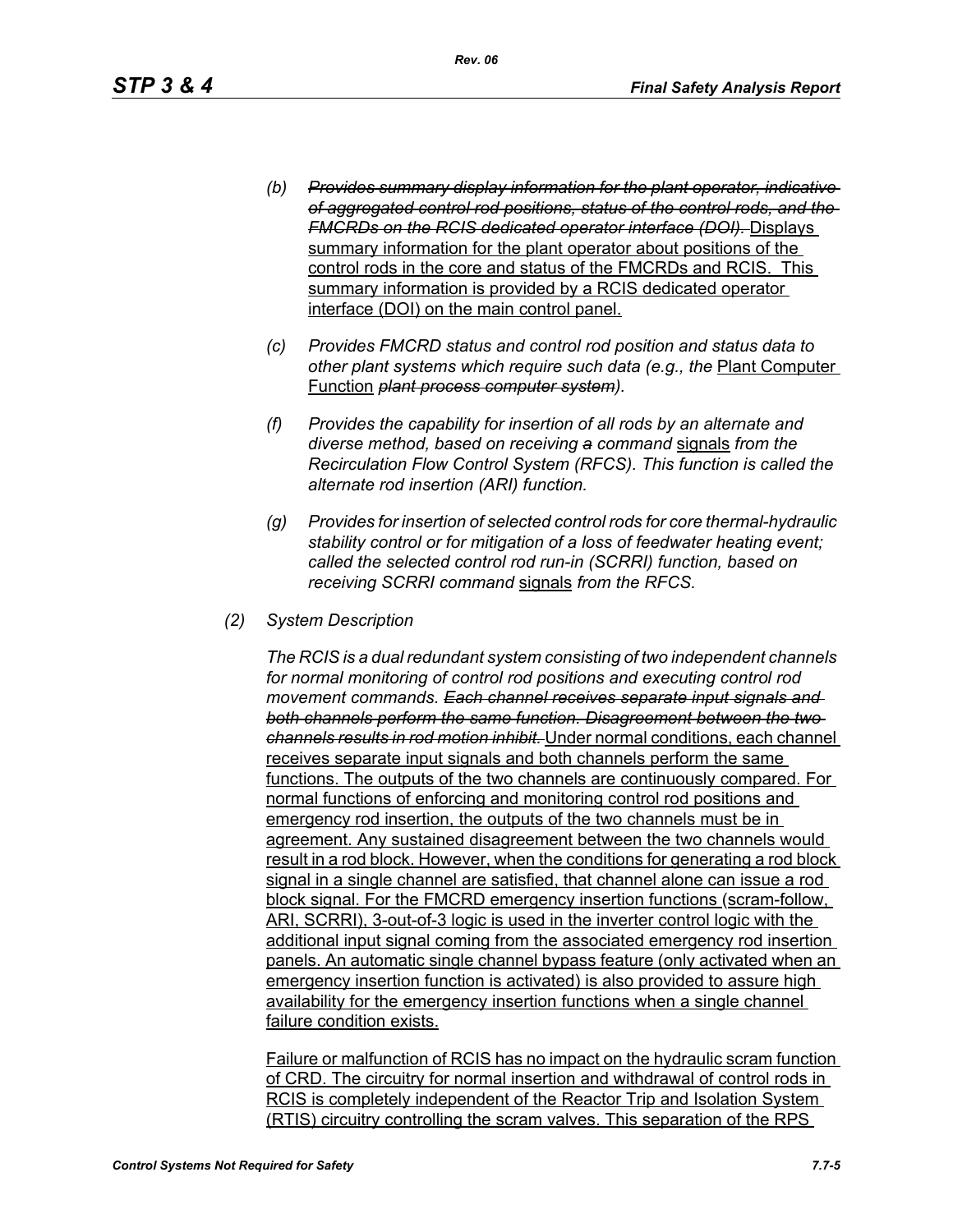scram function of the RTIS and RCIS normal rod control functions prevents failure in the RCIS circuitry from affecting the scram circuitry.

*Rev. 06*

*The RCIS consists of several different types of cabinets (or panels), which contain special electronic/electrical equipment modules* for performing RCIS logic located in the Reactor Building and Control Building and a dedicated operator interface (DOI) on the Main Control Panel in the Main Control Room (MCR). The RCIS DOI provides summary information to the plant operator with respect to control rod positions, FMCRD and RCIS status and hydraulic control unit (HCU) status. Controls are also provided for performing normal rod movement functions, bypassing of major RCIS subsystems, performing CRD surveillance tests, and resetting RCIS trips and most abnormal status conditions*and a dedicated operator interface on the main control panel in the control room. There are four* nine *types of electronic/electrical cabinets that make up the RCIS:*

*(a) Rods Action Control Cabinet (RACC)* Subsystem (RACS) Cabinets

*There are two RACCs consisting of RACC-Channel A and RACC-Channel B, that provide for a dual redundant architecture. Each RACC subsystem consists of three main functional subsystems, as follows:*

- *(i) Automated Thermal Limit Monitor (ATLM)*
- *(ii) Rod Worth Minimizer (RWM)*
- *(iii) Rod Action and Position Information (RAPI)*

There are two types of cabinets in the back-panel area referred to as the RACS, consisting of a rod action and positioning information (RAPI) panel and an ATLM/RWM panel, which provide for a dual-redundant architecture. The RAPI panel consists of RAPI-A with the channel A logic and RAPI-B with the channel B logic. In addition, the RAPI panel includes the RAPI DOI, which displays the same information that is available on the RCIS DOI in the MCR. The RAPI DOI also serves as a backup for the RCIS DOI control capabilities, should the RCIS DOI become unavailable. A hard switch located in the RAPI panel is used to change the selection of DOI control operation capability between the RCIS DOI and the RAPI DOI (i.e. only one of these DOIs can be selected for control capability at any given time).

There is also a dedicated RCIS data communication network monitoring feature located in the RAPI panels for providing direct hardwired outputs to RFCS for RIP runback initiation upon detection of an all FMCRD run-in (i.e. scram-follow or ARI function) command condition.

The ATLM/RWM panel contains two channels of logic for the automatic thermal limit monitor (ATLM) and the rod worth minimizer (RWM).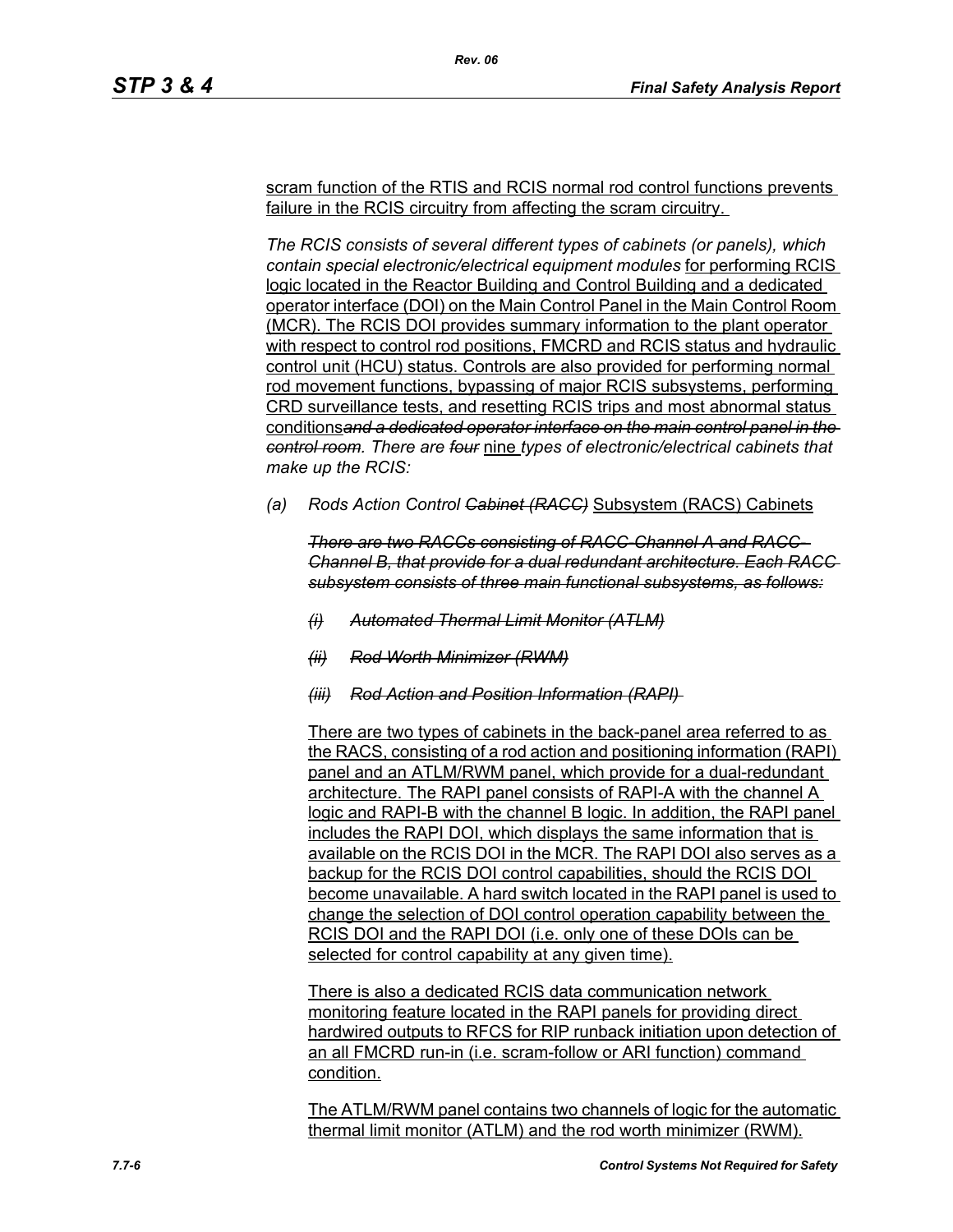# *(b) Remote Communication Cabinets (RCC)*

*The RCCs contain a dual channel file control module (FCM) that interfaces with the rod server modules (RSMs) that are contained in the same cabinets, and RAPI in the control room.* The RCCs contains a rod server module (RSM). The RSM interfaces with the RAPI subsystems in the MCR, via the dedicated RCIS multiplexing network. Each RSM is composed of two Rod Server Processing Channels (RSPC A and B) so that there is a dual-redundant logic design for each RSM and associated Synchro-to-Digital Converters (SDCs A and B) that provide for conversion of the Synchro A and Synchro B analog signals into a two independent digital representations of the absolute position of the corresponding FMCRD. Both RSPCs receive the digital representations from both SDCs for use in the RSPC control and monitoring logic.

*(c) Fine Motion Driver Cabinets (FMDC)* 

*The FMDCs consist of several inverter controllers (ICs) and stepping motor driver modules (SMDM*s*). Each SMDM contains an electronic converter/inverter to convert incoming three-phase AC power into DC and inverts the DC power to variable voltage/frequency* output *power pulses for* provided to *the FMCRD stepping motor* to accomplish rod movement*.* The IC includes logic to process rod movement commands received from the associated RSPCs in a RCC. Also, IC and SMDM status signals are also provided to the associated RSPCs. Each IC also receives a separate discrete input signal from an Emergency Rod Insertion Panel that is used in the IC logic for providing the emergency rod insertion movement functions (i.e. scram-follow, ARI or SCRRI).

*(d) Rod Brake Controller Cabinets (RBCC)*

*The RBCCs contain electrical and/or electronic logic and other associated electrical equipment for the proper operation of the FMCRD brakes. Signals for brake disengagement or engagement are received from the associated rod server module, and the brake controller logic provides two separate (channel A and channel B) brake status signals to its corresponding rod server module.*

(e) Emergency Rod Insertion Control Panel

The emergency rod insertion control panel is located in the back-panel area of the MCR. It serves as an additional logic panel to contain relays (or solid-state equivalent) hardware needed to transmit discrete output signals to the emergency rod insertion panels in the Reactor Building (RB). The discrete output signals are activated based upon input signals received from the RPS related portion of the RTIS panels that indicate a scram-follow function is active or based upon input signals received from the RFCS that indicate a ARI function or SCRRI function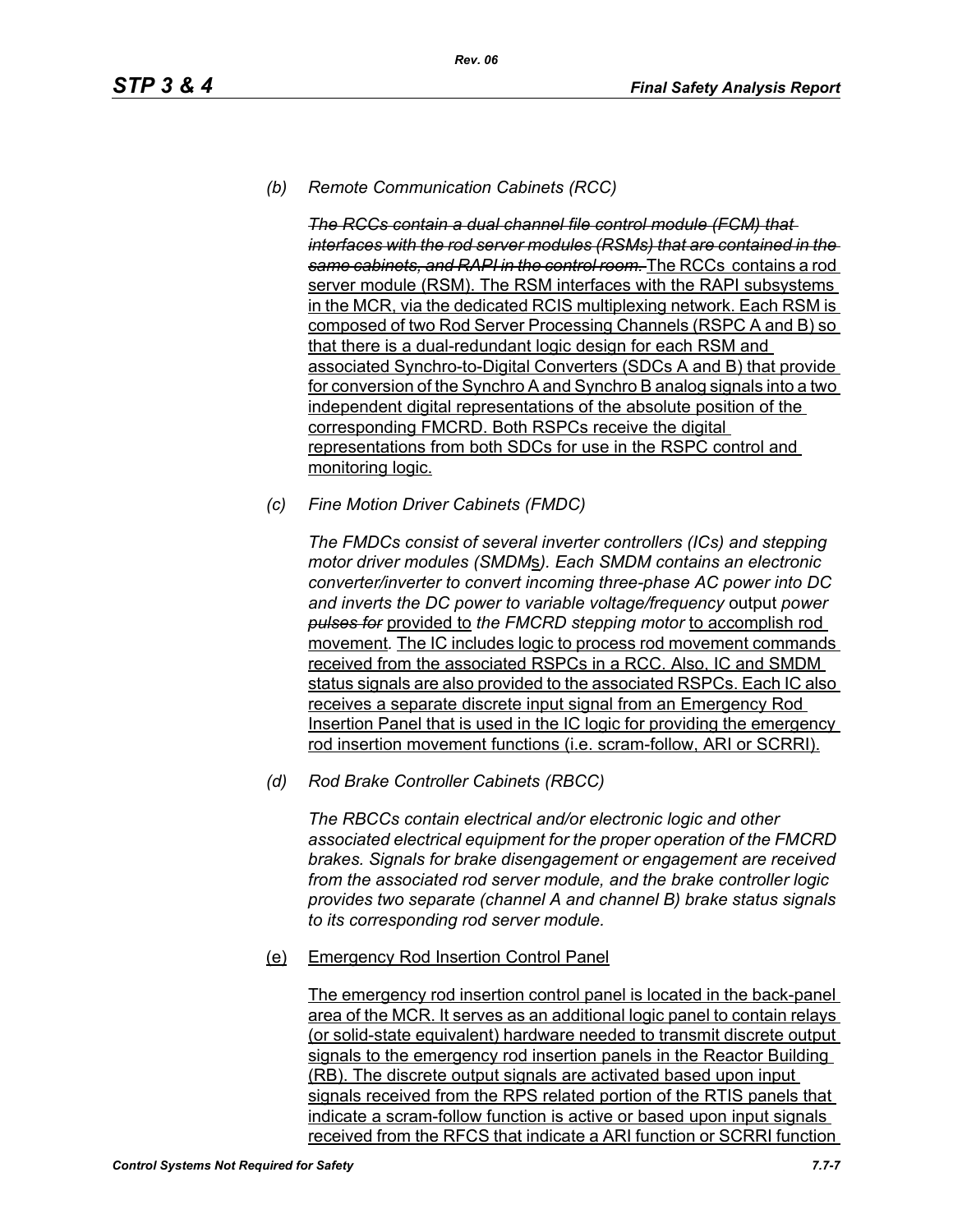is active or by input signals from the two manual SCRRI pushbuttons on the main control panel.

(f) Emergency Rod Insertion Panels

*Rev. 06*

The emergency rod insertion panels are located in the reactor building and provide discrete output signals to the inverter controllers in the FMDCs. The discrete output signals are activated based upon input signals received from the emergency rod insertion control panel in the MCR and indicate a scram-follow function, an ARI function or SCRRI function is active. The emergency insertion condition is considered active if any one of these three rod insertion functions is active.

(g) Scram Time Recording Panels (STRPs)

The scram time recording panels (STRPs), located in the RB, monitor the FMCRD position reed switch status using reed switch sensor modules (RSSMs) and communicate this information to the RAPI. Also, the STRPs automatically record and time tag FMCRD scram timing position reed switch status changes by RCIS clock either: 1) after initiation of an individual HCU scram test at the RPS Scram Time Test Panel, or 2) after a full-core reactor scram has been initiated. The recorded scram timing data can be transmitted to the STRAP in the MCR back-panel

(h) Scram Time Recording and Analysis Panel (STRAP)

The STRAP, located in the MCR back-panel area, receives scram timing position information from the STRPs which can be used for comparing the recorded scram timing performance results to the applicable Technical Specification requirements. This information can also be transmitted to the Plant Computer Function (PCF) for further data analysis and archiving.

(i) Rod Action and Position Information (RAPI) Auxiliary Panels

RAPI Auxiliary Panels, located in the Reactor Building, provide output signals to open a purge water valve whenever either FMCRD associated with the corresponding HCU receives an insertion command from RAPI subsystem. These panels also monitor scram valve position status as well as HCU accumulator water pressure and level status (i.e. normal or abnormal).

*(3) RCIS Multiplexing Network*

*The* dedicated *RCIS multiplexing network consists of two independent channels (A and B) of fiber-optic communication links between the RACCs (channels A and B), and the dual channel file control modules located in the remote communication cabinets.* separate channels. Fiber-optic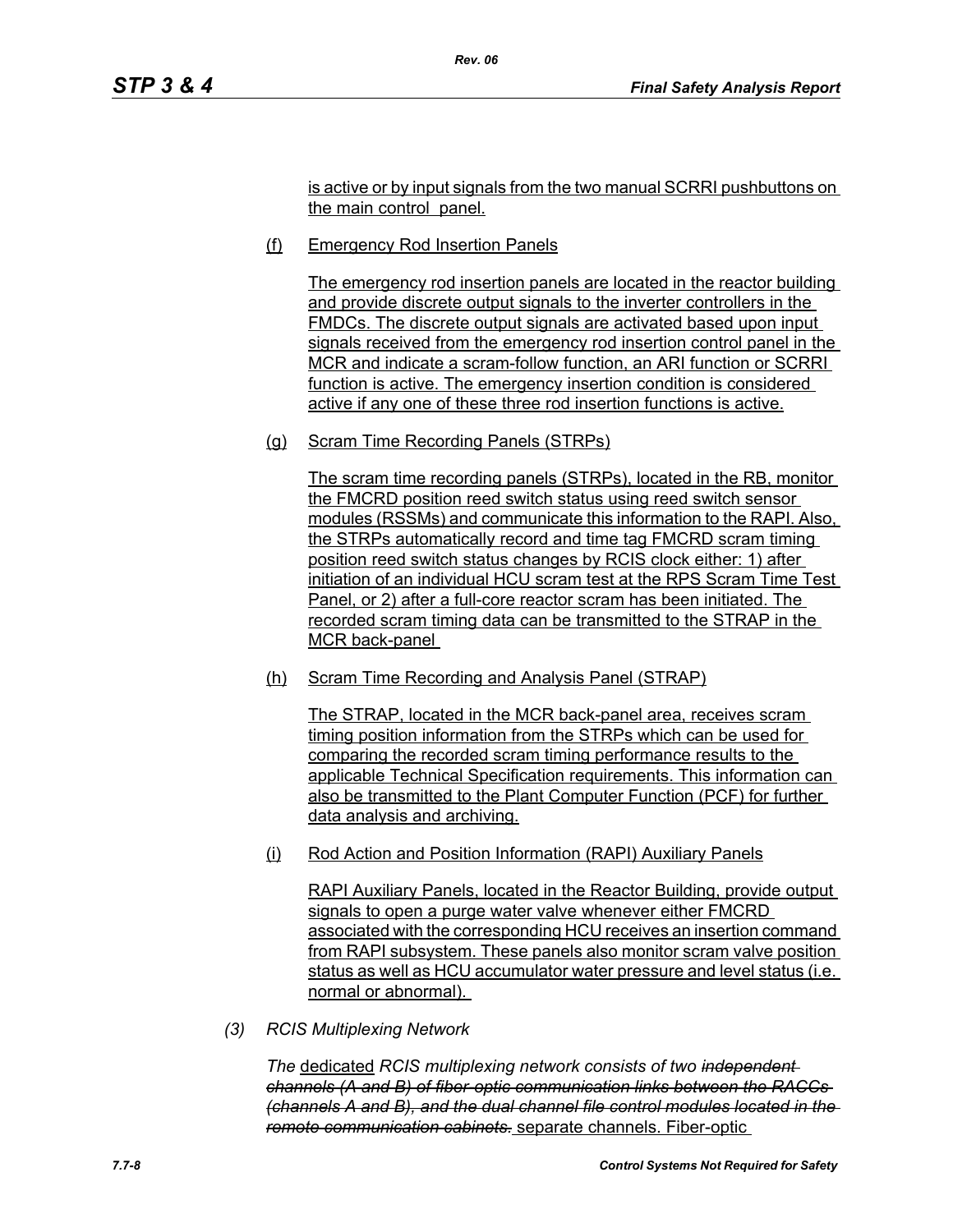communication links are used in this dedicated multiplexing network to handle communication between the RACS and the RSPCs in the RCCs. communication between the STRPs and the RACS, and communication between the RAPI auxiliary panels (for HCU purge water valve control and HCU status monitoring) and the RACS.

*The plant essential multiplexing network interfaces with FMCRD dual redundant separation switches (A/B) and provides the appropriate status signals to the RACCs to be used in the RCIS logic for initiating rod block signals if a separation occurs. The essential multiplexing network is not part of the RCIS.*

The FMCRD dual redundant separation switches (A and B) provide the appropriate status signals to the RACS Cabinets to be used in the RCIS logic for initiating rod block signals for the appropriate FMCRD if a separation occurs. The CRD system provides these signals to the RAPI signal interface units (SIUs) of the RCIS. Each RAPI SIU transmits these status signals to the associated RAPI channel for use in the RAPI rod block logic.

- *(5) Power Sources*
	- *(a) Normal*

*The RCC contains the necessary redundant power supplies for channels A and B of the rod server modules, file control modules, electrical equipment, and cooling fans (if required).*

*(6) RCIS Scope*

*The RCIS scope includes the following equipment:*

- *(a) All the electrical/electronic equipment contained in the* RACS cabinets *RACCs, the RCCs, the FMDCs, and the RBCCs*, the STRPs, the STRAP, the emergency rod insertion panels and the emergency rod insertion control panel*.*
- *(b) The* dedicated *RCIS multiplexing network equipment.*
- *(7) Integral Functional Design*

*The Control Rod Drive (CRD) System performs the following functions:*

*(d) Provides for electromechanical insertion of selected control rods for core thermal/hydraulic stability control* or for mitigation of a loss of feedwater heating event*.*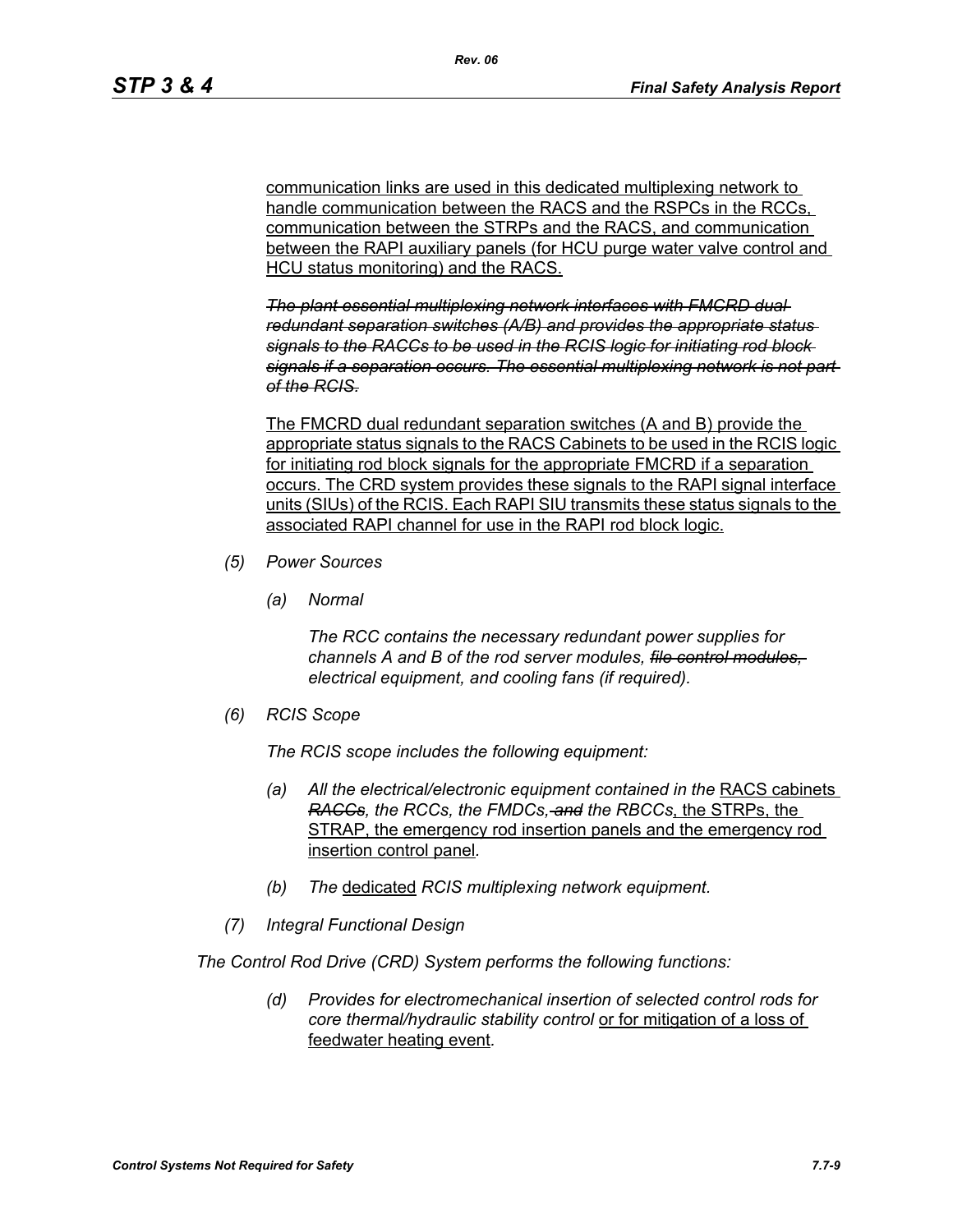# **7.7.1.2.1 Control Rod Drive Control System Interfaces**

STD DEP T1 3.4-1

STD DEP 7.7-7

STD DEP 7.7-10

STD DEP 7.7-11

STD DEP 7.7-12

STD DEP 7.7-13

STD DEP 7.7-14

### STD DEP Admin

### *(1) Introduction* Single Rod Movement

*When an operator selects a control rod for motion (Figure 7.7-3), the operator first selects the manual rod movement mode at the dedicated RCIS operator panel, by depressing the manual mode switch to place the RCIS in manual mode. Then the operator depresses the select pushbutton for either single rod movement or for ganged rod movement. The operator must then select a specific rod (or a gang) to be moved at the normal operational manual mode CRT display under the control of the Performance Monitoring and Control System (PMCS).* using the RCIS DOI on the main control room panel.

*A CRT display generated by PMC presents to the operator a full core array of all 205 control rods in addition to 52 local power range monitors (LPRMs) schematically as a group of boxes.*

*Each box represents a control rod containing the core coordinates and vertical rod position of that rod in white numbers on a black background. The vertical rod position information is normally not visible but becomes visible in response to actuation of various rod status and position requestor poke points. The core coordinates are always visible to the operator.*

*The CRT display* The RCIS DOI *provides the operator with a capability to*  move a single rod or a ganged selection. For this discussion, the operator*selects a single rod for withdrawal. Four* Three *rod movement commands (poke points) serve as a means to initiate all rod movements controlled from this display. They are identified as "SINGLE ROD", "ROD GANG", "STEP"*, "NOTCH", and *or "CONTINUOUS", and "IN" or "OUT".*

*The operator first identifies the rod status from the rod status requestor information display, then makes a decision for either a withdrawal or an insertion of a control rod and sets up the display. The operator can request rod status information by actuating poke points on the CRT for the required*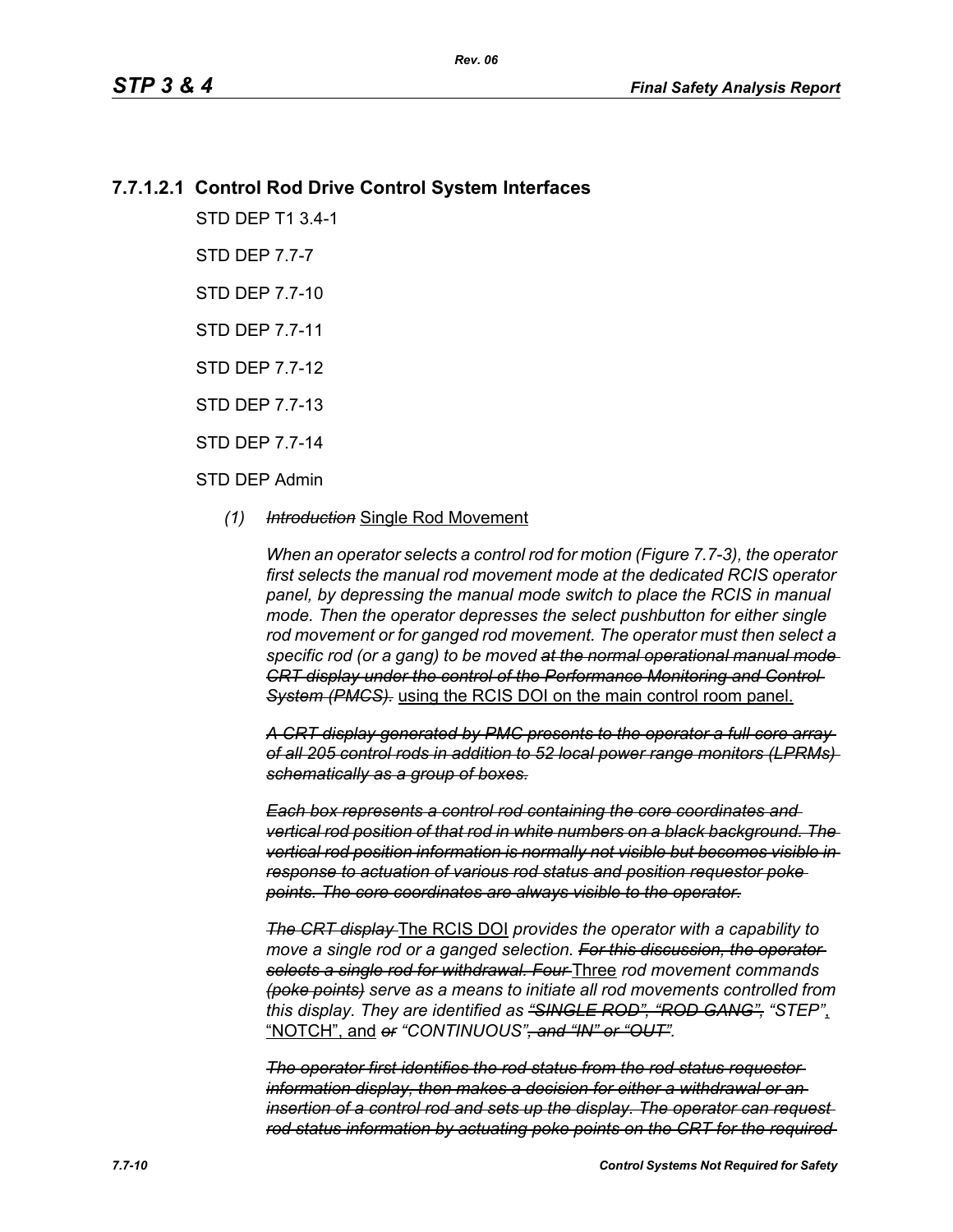*rod.* Then, to request the desired movement in the selected movement mode, the operator then activates "withdraw" (or "insert") movement command by activating associated hard pushbutton switches located adjacent to the RCIS DOI on the main control panel.

*(2) Withdrawal Cycle* 

Following is a description of the selected rod withdrawal movement in the manual mode.

After operator selection of a rod and rod movement mode, which are "STEP," NOTCH," or "CONTINUOUS," on the RCIS DOI on the main control panel, then the operator depresses the "withdraw" hard pushbutton switch. If a STEP" movement is initiated by the operator for a selected single rod, the rod moves a nominal distance of 18.3 mm, with the associated rod step position value displayed on the RCIS DOI corresponding to the number of "STEP" withdrawal movements from the normal full-in position value. A rod at normal full-in position has an associated rod step position value of "0" steps withdrawn. A rod at normal full-out position has an associated rod step position value of "200" steps withdrawn, as the normal full-out position value is 3660 mm below the normal full-in position value of 0 mm.

If a "NOTCH" movement is initiated by the operator for a selected single rod, the rod moves a nominal distance of 73.2 mm (i.e., four times the nominal step movement distance), with the restriction that the nominal stopping position for the "NOTCH" movement in terms of the distance withdrawn from the normal full-in position is an integer multiple of 73.2 mm. for example, if the selected rod were initially at a step position value of "6" steps withdrawn and one "NOTCH" withdrawal movement is selected and performed, the selected rod would stop at a step position value of "8" steps withdrawn. If a "NOTCH" insert movement was then performed, the selected rod would stop at a step position value of "4" steps.

If a "CONTINUOUS" movement is initiated by the operator for a selected single rod, the rod target stopping position value is continuously updated to an integer multiple of 18.3 mm as long as the operator continuously depresses the "withdraw" (or "insert") movement pushbutton. For example, if the selected rod were initially at a step position value of "8" steps withdrawn and a "CONTINUOUS" withdrawal movement is performed, the rod target stopping position value would be updated initially to "12" steps and then would be updated at a position which adds 4 steps to the current position. When the operator ceases to continuously depress the "withdraw" movement pushbutton in this case, the rod target stopping position value then no longer changes and the rod then moves to and stops upon reaching the applicable rod target stopping position value.

Manual gang movements in the "STEP," NOTCH," and "CONTINUOUS" movement modes would be accomplished in a similar manner to that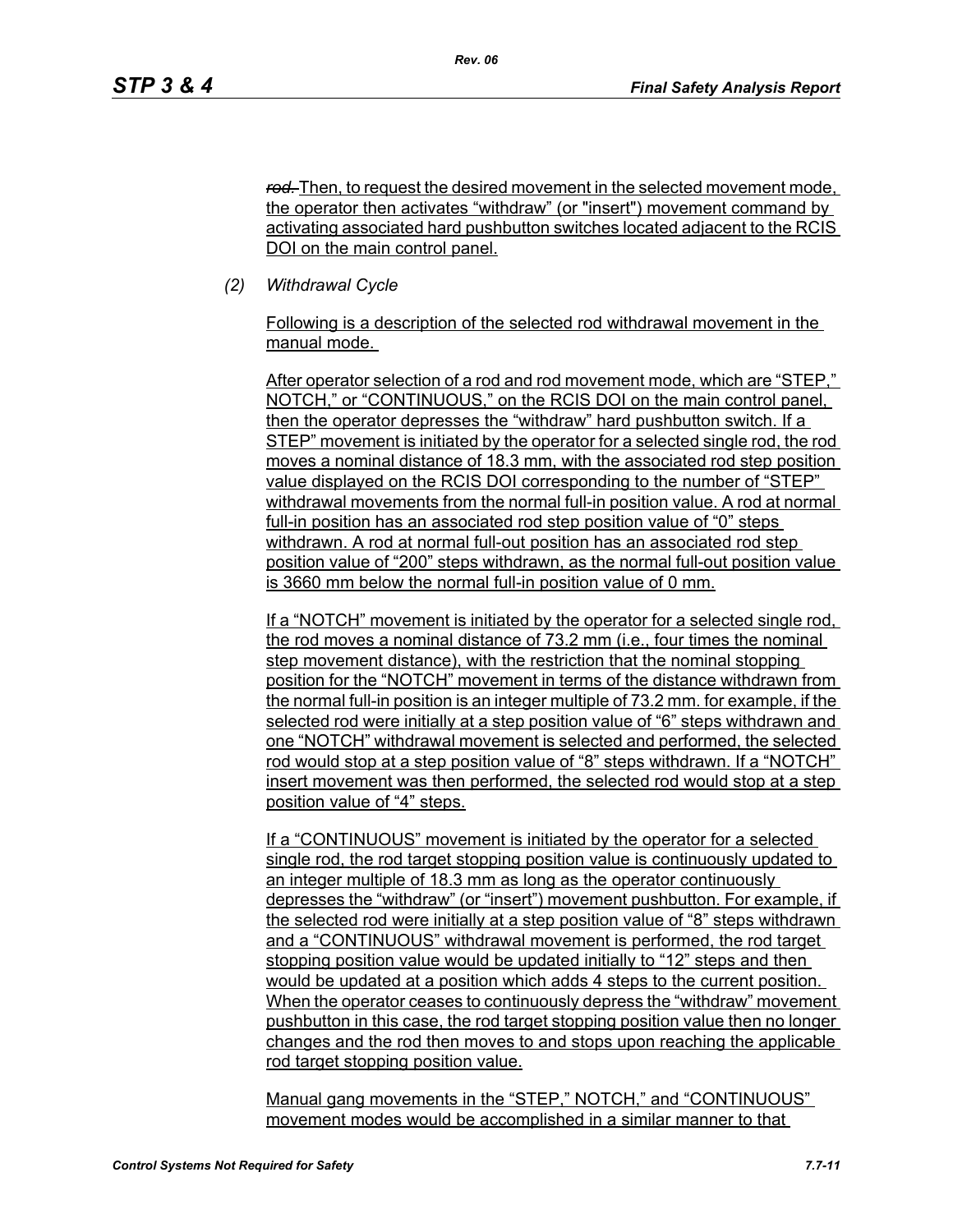described above; however, all operable rods of the selected gang move simultaneously during movement operation. Also, normal manual rod movements are limited such that rod movement beyond normal full-in or full-out position is not allow unless RCIS is placed in a special test mode used for performing the CRD coupling check surveillance test.

During all of these operator selections for rod withdrawals there is continuous monitoring of the selection and movement by the Rod Action and Position Information (RAPI) function. The RAPI of the RCIS enforces the rod block function based upon signals internal or external to the system. If a rod block is activated while normal rod movements are underway, it can prevent desired rod movements or stop rod movements. This rod block function applies in both single rod movement and ganged rod movement modes.

The RAPI internal signals include those signals from the Automated Thermal Limit Monitor (ATLM) and Rod Worth Minimizer (RWM) subsystems of the RCIS. During normal RCIS operating conditions with no single channel bypass condition active, if there is any disagreement between the two channel logic of the subsystems of the RCIS, rod block signals are transmitted to the rod server module. Examples of external input signals which could cause rod withdrawal blocks include rod block signals from the Startup Range Neutron Monitor (SRNM) and the Average Power Range Monitor (APRM) subsystems of the Neutron Monitoring System (NMS) and Fine Motion Control Rod Drive (FMCRD) separation status signals from the CRD system to the RCIS. A complete list of the rod block conditions is provided later in this section.

When normal rod movements are performed, the RAPI of the RCIS transmits the appropriate rod movement command signals to rod server processing channel (RSPC) A and RSPC B of the rod server module (RSM) of the selected rod in the Remote Communication Cabinets (RCCs). The RSPCs transmit signals other corresponding inverter controller and transmit brake energization signals to the associated rod brake controller (RBC). The inverter controller then performs two-out-of-two voting on the command signals received and activates the proper power control signals to the stepping motor driver module (SMDM) to accomplish the FMCRD motor movement desired. The rod brake controller similarly performs two-out-of-two voting and mechanically releases the FMCRD brake just prior to start of FMCRD motor movement and then reengages the FMCRD brake after the normal rod movement is complete.

The Synchro-to-Digital Converters (SDCs) of the RSM also interfaces with instrumentation of the FMCRD (a subsystem of the CRD), collect absolute rod position for the corresponding FMCRD by converting the Synchro A and Synchro B analog signals into digital data representing the FMCRD rod position for use in the associated RSPCs' logic and transmission (via the RCIS dedicated multiplexing network) to the RAPI logic and for the RAPI to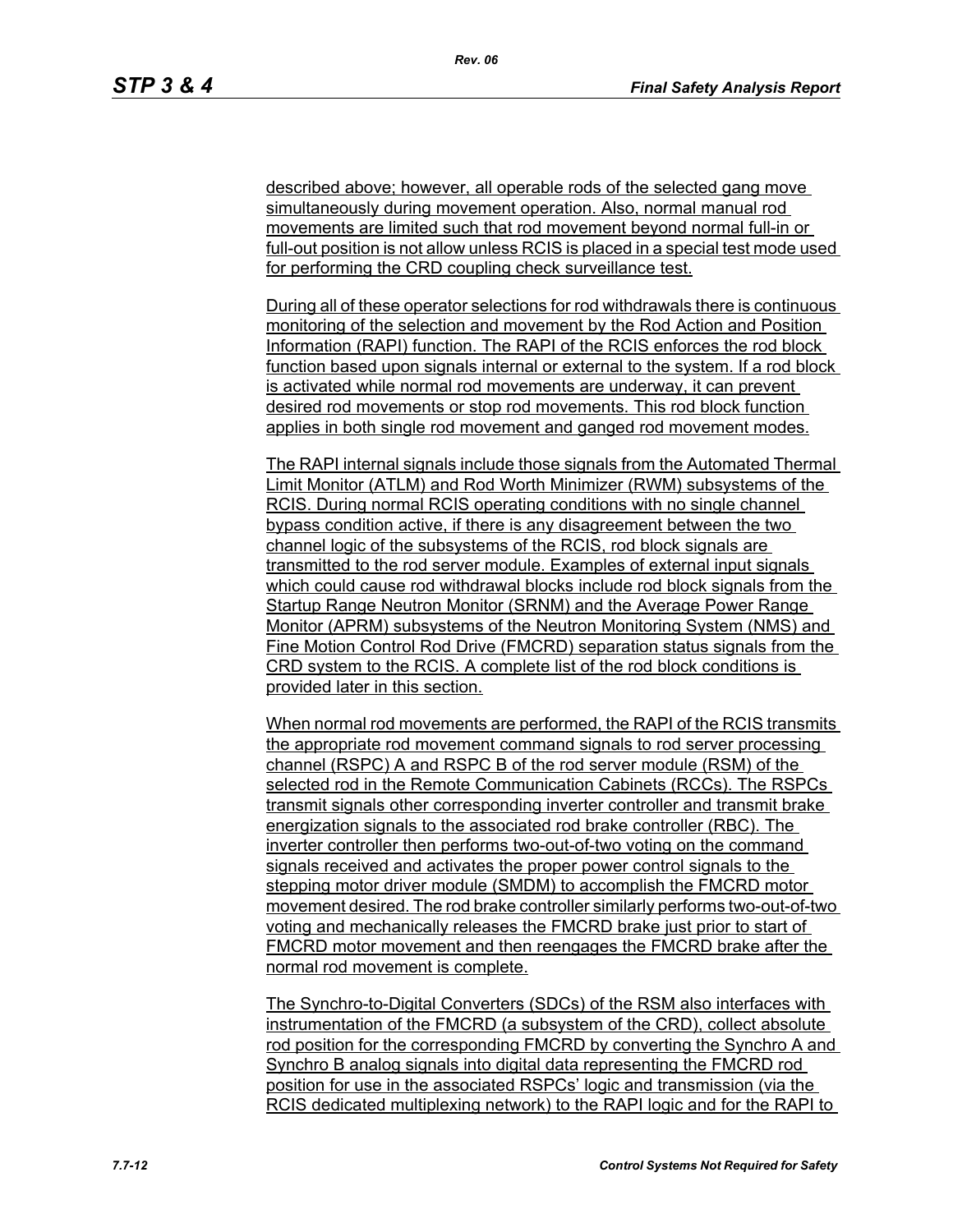transmit rod position data to other systems and subsystems and to the RCIS DOI.

*Following is a description of steps the operator performs at the RCIS dedicated operator's interface panel in selecting a rod for movement in the manual mode. The operator depresses the manual rod movement mode switch, which enables the RCIS for manual mode. The operator then verifies indicator/alarm status at the control panel for the following conditions:*

- *(a) Reactor power level is below low power setpoint (LPSP).*
- *(b) Manual rod movement indicator is illuminated.*
- *(c) Verifies status of channel bypass conditions for RWM, RACS, and ATLM.*
- *(d) RCIS trouble indicator is not illuminated.*
- *(e) RCIS rod block status indicator is not illuminated.*
- *(f) No audible alarms are present.*
- *(g) Verify status of FMCRDs, for number rods, in "Full In" or "Full Out", "Latched Full In", or in an "Inoperable Bypass" condition.*

*Following is a description of steps an operator performs at the PMCS CRT display in selecting a single rod for continuous withdrawal with RCIS initially in manual mode. The detailed operations between the RCIS and the CRD System with specific response when various commands are transmitted are discussed.*

*The setup at the CRT display for continuous withdrawal of a single control rod is as follows:*

- *–With top level CRT display, the operator requests the display of rod position data by actuating the rod position data poke points. The screen display changes to the RCIS normal operation/manual mode screen and shows all control rods and their positions. The screen display has other poke points for operating in the manual mode.*
- *–Under rod command display, if it shows "IN" and "STEP", the operator can change the setup. A touch of "IN" poke point changes it to "OUT" and a touch of the "STEP" poke point changes it to "NOTCH" or to "CONTINUOUS" if "NOTCH" is touched. After proper selections are verified, the operator can then select the single rod by actuating the poke points for a "SINGLE ROD". The operator verifies the selections by observing the status indicators. The operator then follows up by touching the display array box representing the rod (ROD SELECTED) to be moved.*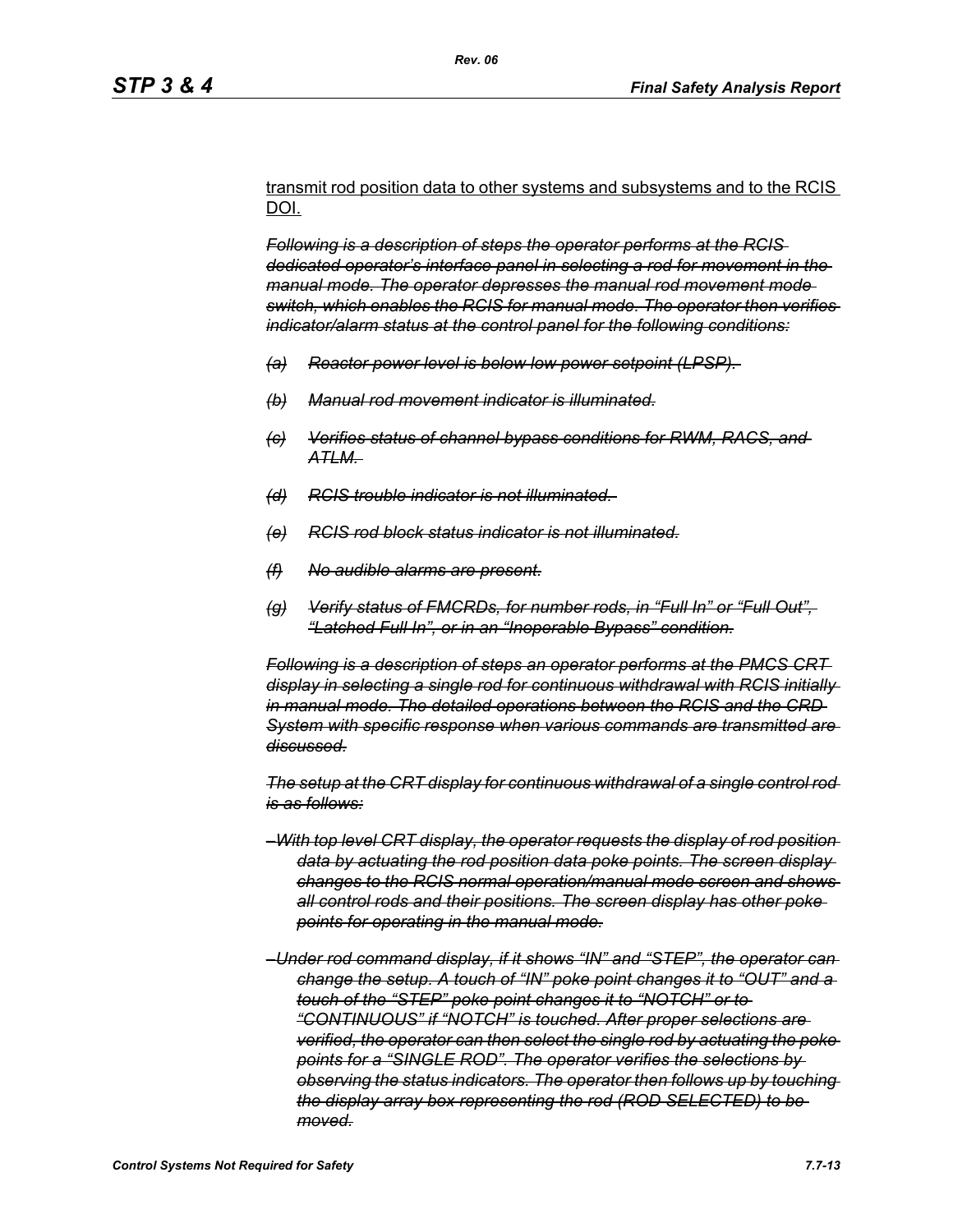*This setup and action by the operator sends rod coordinates and other setup data to the PMCS. The data representing a single rod to be withdrawn is coded and stored in PMCS memory. The PMCS addresses the RCIS and sends the coded messages. The coded messages are received at the RCIS and stored in the Rod Position and Information Subsystem memory. The operator has an option to stop the rod movement by using the light pen. Touching the "SINGLE ROD" poke point a second time causes rod motion stop signals to be sent to the RCIS interface.*

*The information displayed to the operator at this time is the vertical position of the rod selected and it remains displayed until a new selection is made or the rod is deselected. The display array boxes representing all other rods in the core at this time dim to approximately half brightness.*

*The CRT display stores information in memory during the initial setup and transmits the information to the PMCS. When the operator initializes the last poke point (ROD SELECTED), the information stored in memory addressing the manual rod movement command signals in the PMCS are downloaded, as two independent signals, into channels A and B of the RCIS Rod Action and Position Information (RAPI) Subsystems.*

*The RCIS receives the two independent streams of data signals transmitted from the PMCS. The data are received and loaded into memory at the RAPI Subsystems (channel A/B). Both channel A/B are identical and perform the same functions. If there is a disagreement between A and B, the logic issues a rod motion inhibit signal. The operator has the capability to bypass certain functions in the manual mode.*

*The PMCS also sends data to the Automated Thermal Limit Monitor (ATLM) of the RCIS on the calculated fuel thermal operating limits and corresponding initial LPRM values when an ATLM setpoint update is requested.* 

*The logic of the ATLM subsystem issues a rod block signal that is used in the RAPI System logic to enforce a rod block that prevents violation of the fuel thermal operating limits. The ATLM interfaces with and receives signals from the RAPI Subsystem control logic for rod position data, other plant data and control signals.* 

*The ATLM interfaces with Recirculation Flow Control (RFC) System and when it trips, a signal is sent to the RFCS which would cause a flow increase block.*

*The ATLM also receives input signals, based upon the LPRMs and APRMs of the Neutron Monitoring System (NMS). The RAPI Subsystem logic enforces ATLM rod block signals to the RCIS rod server modules located in the remote communication cabinets. Either channel of an ATLM subsystem can independently cause a rod withdrawal block.*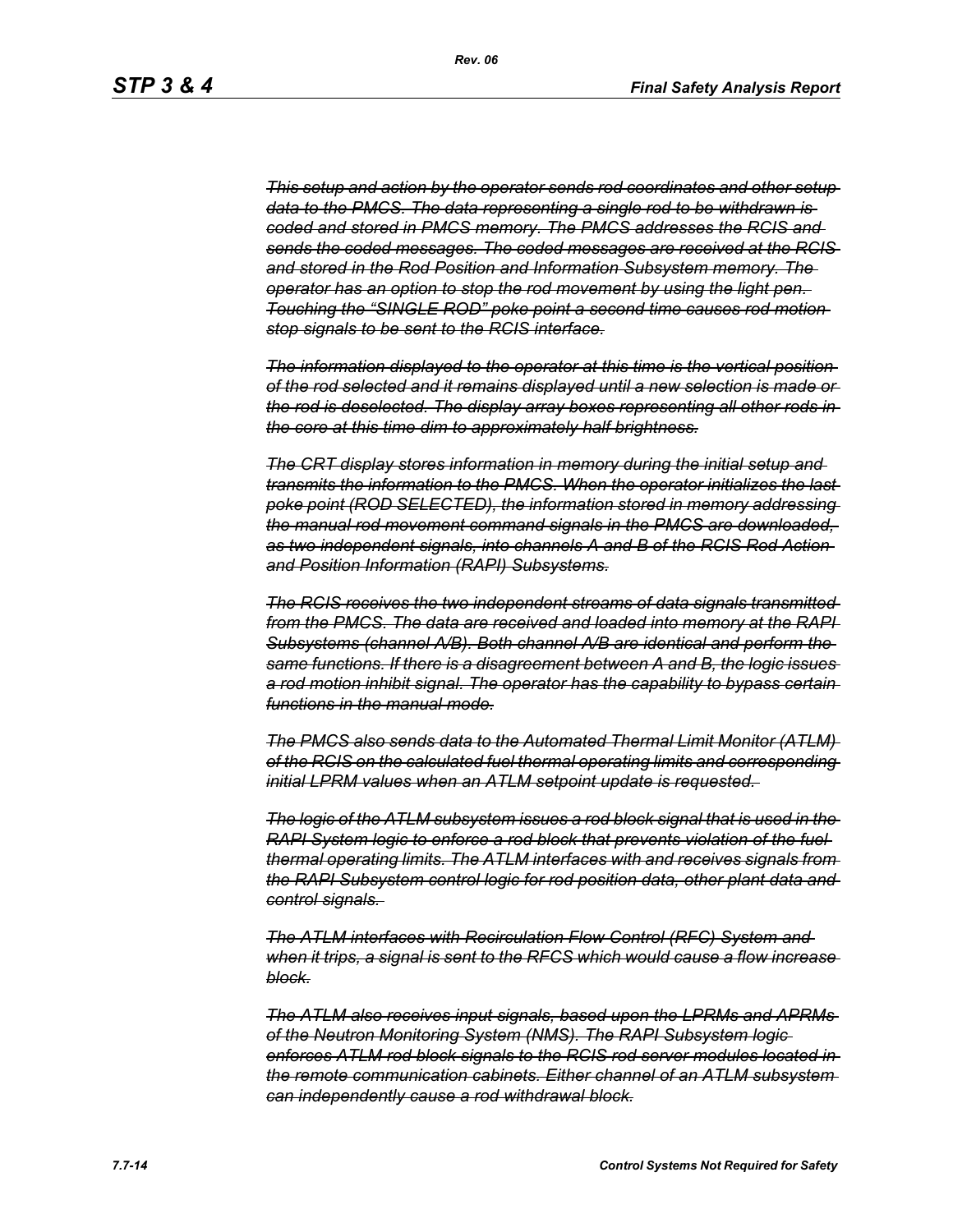*The Rod Worth Minimizer (RWM) Subsystem logic issues rod block signals that are used in the Rod Action Control Subsystem rod block logic to assure that absolute rod pattern restrictions are not violated (e.g., the ganged withdrawal sequence restrictions). The logic of the RWM also receives rod position data and control status signals from the logic of the RAPI Subsystem and feeds back RWM status signals.*

*The RCIS responds to data signals originating from the CRT displays of the PMCS for operator requested rod withdrawal or insertion commands.*

*The RAPI Subsystem of the RCIS enforces rod blocks based upon signals internal or external to the system.*

*The internal signals include those signals from any of the above MRBM, ARBM, RWM. If there is any disagreement between the two channel logic of the RAC and/or the RAPI subsystems of the RCIS, rod block signals are transmitted to the rod server module and sent to the PMCS.*

*External input signals which could cause rod blocks originate from the SRNM and PRNM Subsystems or from the four divisions of the essential multiplexing system, reflecting the status of separation switches of the FMCRDs.*

*After performing the required validity checks within each subsystem and verifying that there are no rod block conditions existing, the RAPI Subsystem of the RCIS transmits command data signals (representing the selection of a single rod for withdrawal via the RCIS multiplexing system channel A and channel B) to a dual channel file control module (FCM) located in a remote communication cabinet. The selected rod command withdrawal signals are received at the dual channel FCM and routed via channel A and channel B of the dual channel rod server modules (RSMs) and then are loaded into data buffers A and B of the inverter controller.*

*The FCM also interfaces with instrumentation of the FMCRD (a subsystem of the control rod drive system), collects data associated with the position reed switches and converts the synchro A and synchro B analog data into digital data for use in the RSM logic and transmission (via the RCIS multiplexing system) to the RAPI Subsystem logic.*

*The RSM, which consists of two rod server processing channels and one inverter controller, interfaces with the rod position instrumentation through its two processing channels and with the associated stepper motor driver module of the FMCRD System via the inverter controller. After receiving the proper command signals for a single rod to be withdrawn continuously, the inverter controller sends the proper motor power control information to the stepper motor driver module. In turn, the stepper motor driver module sends power pulses to the FMCRD motor.*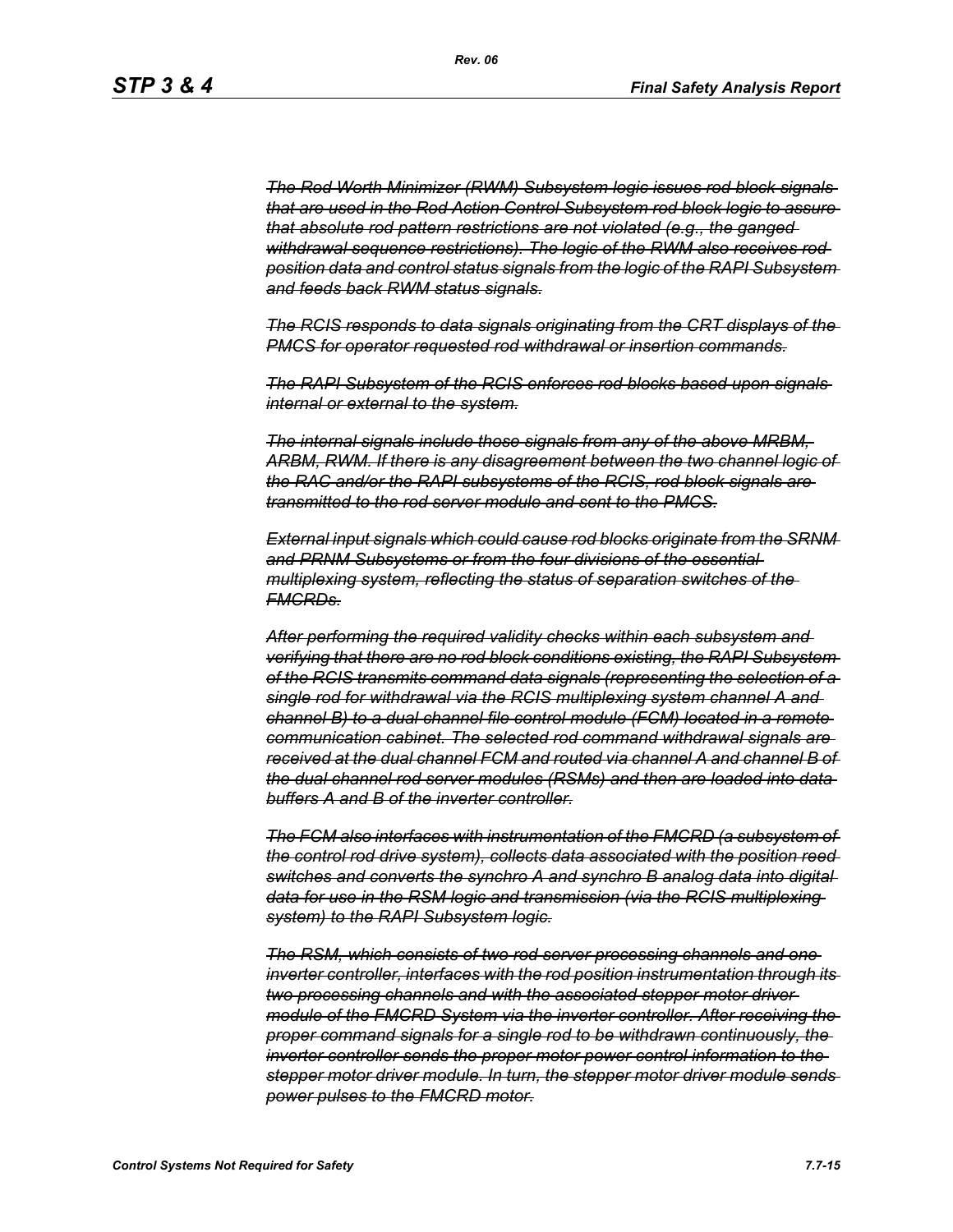*Each of the rod server processing channels A and B also interfaces with the rod brake controller to provide brake disengagement and/or engagement signals required for normal rod movement. This is based on two-out-of-two logic where both channels A and B of the RSM should agree, and on one-outof-two logic for ARI and scram following functions.*

*Each rod server processing channel of the RCIS obtains rod position status information signals via hardwired interfaces with its associated FMCRD synchro and obtains additional rod position and status information via hardwired interfaces with the reed switches included in the FMCRD. The reed switch based position signals are mainly used for recording FMCRD scram timing analysis data. Each rod server processing channel exchanges the continuous synchro position information and transmits the data to the RAPI Subsystem of the RCIS for usage in its logic. This data is also used to provide position status signals to the PMCS and to the RCIS dedicated interface panel.*

*(3) Insert Cycle*

*An operator action to insert a rod while in the manual mode would be processed in a similar manner as above. except that signals for an insertion of the rod would be decoded at the rod server module (RSM). On receiving the correct signals from the RSM, the stepper motor driver module would provide power pulses to the FMCRD motor such that control rod insertion would result.*

The control room operator uses the same controls for insertion of the control rods, except the "insert" hard pushbutton switch on the RCIS DOI is depressed. When a "STEP" insertion movement is selected and performed, the selected rod is inserted and stops at the next step position. When a "NOTCH" insertion movement is selected and performed, the selected rod is inserted and stops at the next notch position. A "CONTINUOUS" insertion movement is similar to "CONTINUOUS" withdrawal movement, except upon selection the nominal target position value decreases instead of increasing, while the "insert" movement pushbutton remains depressed.

#### *(4) Ganged Rod Motion* Movement

*There are three means of controlling ganged rod motion* movement*. The RCIS provides for automatic mode, semi-automatic, and manual mode. When in the automatic mode of operation, commands for reactivity insertion or withdrawal are received from the Automatic Power Regulator (APR) System.*

*The RCIS dedicated operator interface provides switches for an* controls for activating the *automatic, semi-automatic, or manual rod movement mode of operation. When the system is in semi-automatic mode, all rod movements are controlled by the operator. However, the RCIS, by using a database called reference rod pull sequence (RRPS) and keeping track of the current*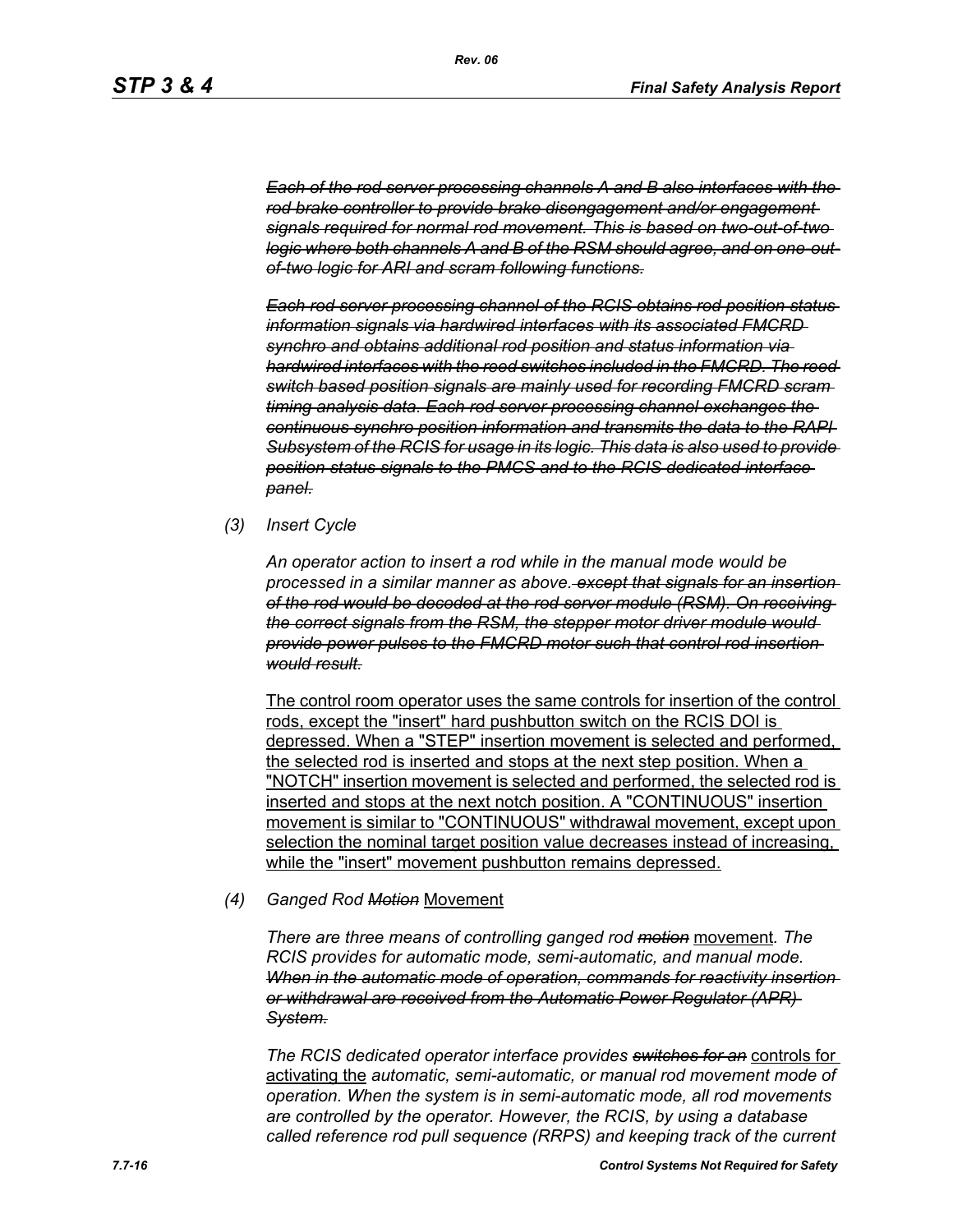*control rods' positions, prompts the operator to the selection of the next gang*selects the gang automatically*.*

*When the RCIS is in manual mode and ganged rod movement mode has also*  been chosen, if the operator selects a specific rod in a gang, the logic will *automatically select all associated rods in that gang.*

*When the automatic mode is active, the RCIS responds to signals for rod movement request from the APR System. In this mode, the APR simply requests either reactivity insertion or withdrawal* and either "step" or "continuous"*. The RCIS responds to this request by using the RRPS and the current rods positions and automatically selects and executes the withdrawal/insert commands for the next gang.*

*In order for the automatic rod movement feature of the RCIS to be active, the power generation control system must be in the automatic mode , the automatic power regulator system must be in the automatic mode* associated with CR operation*, and the switch on the RCIS dedicated operator interface for automatic rod movement mode must be depressed. The operator has an option of discontinuing the automatic operation by placing either the PGCS/APR or RCIS mode switches back to manual mode,* the switch for automatic rod movement mode must have been activated, and there must be no abnormal conditions that prevent operation in the RCIS automatic mode. The operator has an option of discontinuing the automatic operation by placing either the RCIS mode switches back to manual mode or back to the semi-automatic mode.

*(5) Ganged Withdrawal Sequence Restrictions*

*The RWM of the RCIS ensures adherence to certain ganged withdrawal sequence restrictions by generating a rod block signal for out-of-sequence rod withdrawals. These types of restrictions are specified as follows:*

- *(a) The ganged rod mode consists of one or two sets of fixed control rod gang assignments. The two sets of rod gang assignments correspond to sequences A and B of the ABWR ganged withdrawal sequence, as specified in the reactivity control document.* For either sequence, when all of groups 1 through 4 control rods only have been withdrawn, there is a checkerboard pattern in the reactor core of the rods fully withdrawn as opposed to the rods still fully-inserted. For Sequence A, the center control rod in the core would still be fully-inserted. For Sequence B, the center control rod in the core would be fully-withdrawn.
- *(b) The system allows up to 26-rod gangs, for control rods in rod groups 1, 2, 3, and 4, to be withdrawn simultaneously when the reactor is in the startup* or run *mode. These withdrawals are permitted only under the following conditions:*
	- *(i) Reactor power level is below the low power setpoint (LPSP).*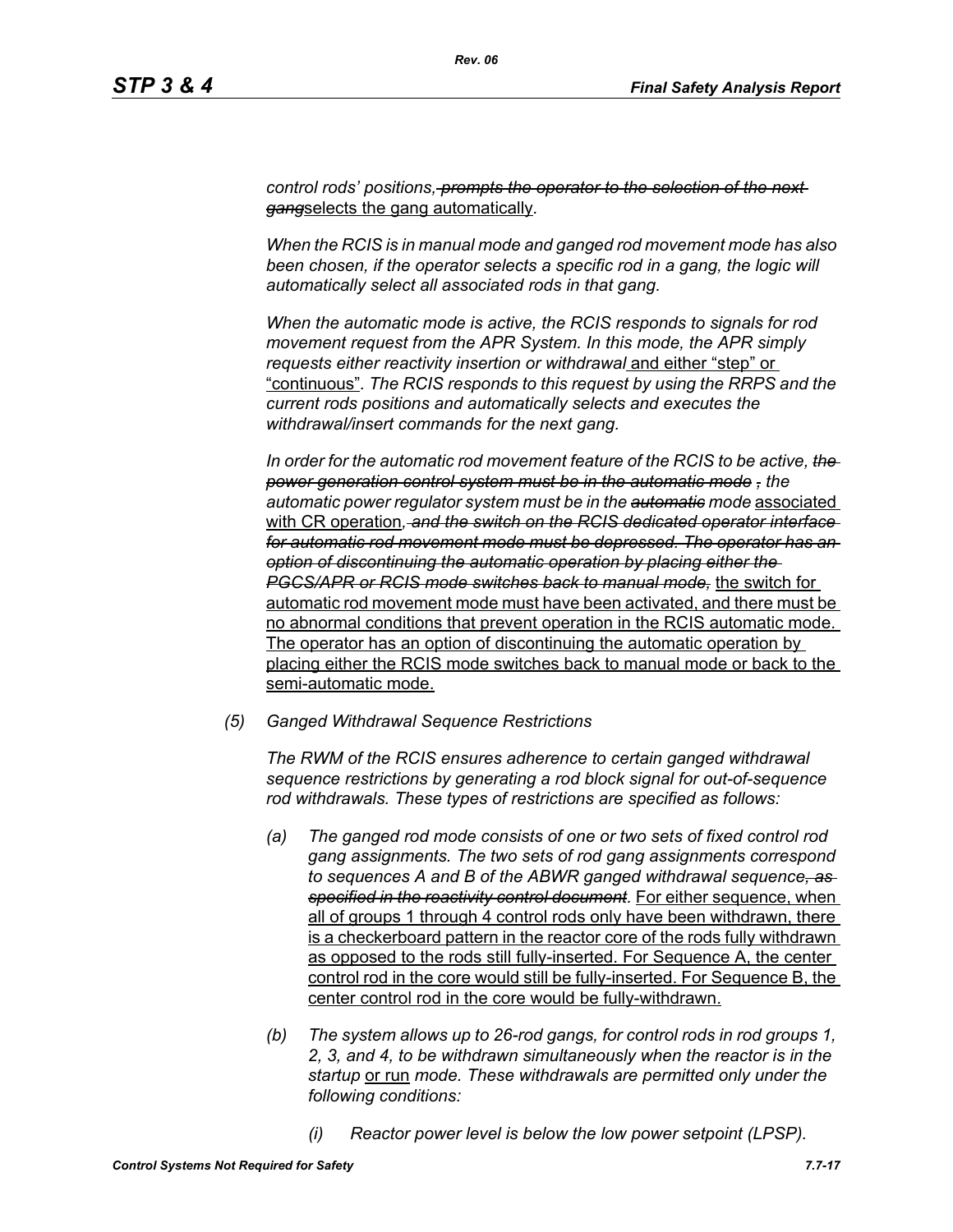- *(ii) A group 1, 2, 3, or 4 gang of rods is selected. Only one group at a time is allowed for normal rod movement.*
- *(iii) Groups 1-4 may only be withdrawn before*if *groups 5-10 are in the full-in position.*
- *(iv) The other three groups (of groups 1-4) that are not selected must be either full-in or full-out. Groups 1-4 are withdrawn from the fullin position to the full-out position before another group is moved.*
- *(v) The chosen alternative sequence for withdrawing the first four groups is consistent with one of the following allowable alternate sequences:*
	- *(a) (1, 2, 3, 4) (b) (1, 2, 4, 3) (c) (2, 1, 3, 4) (d) (2, 1, 4, 3) (e) (3, 4, 1, 2) (f) (3, 4, 2, 1) (g) (4, 3, 1, 2) (h) (4, 3, 2, 1)*

*No sequences other that those indicated above are allowed within the logic of the RCIS*RWM*. The logic of the RCIS*RWM *also ensures that, when single rod movements of rods in groups 1-4 are made, they are in accordance with the above restrictions (e.g., if one of the rods from group 1 is withdrawn, all the other group 1 rods are to be withdrawn before withdrawal of rods in another group is permitted).*

- *(vi) The RCIS*RWM *logic enforces additional ganged withdrawal sequence restrictions when the reactor power level is below the low power level setpoint* and the reactor mode switch is in STARTUP or RUN mode *as follows:*
	- *(a) The RCIS*RWM *logic prevents two groups of rods from being withdrawn simultaneously.*
	- *(b) Allows only groups 1-6 to be withdrawn as one single gang.*
	- (c) *Assures that the maximum allowable difference between the leading and trailing operable control rods in each of groups*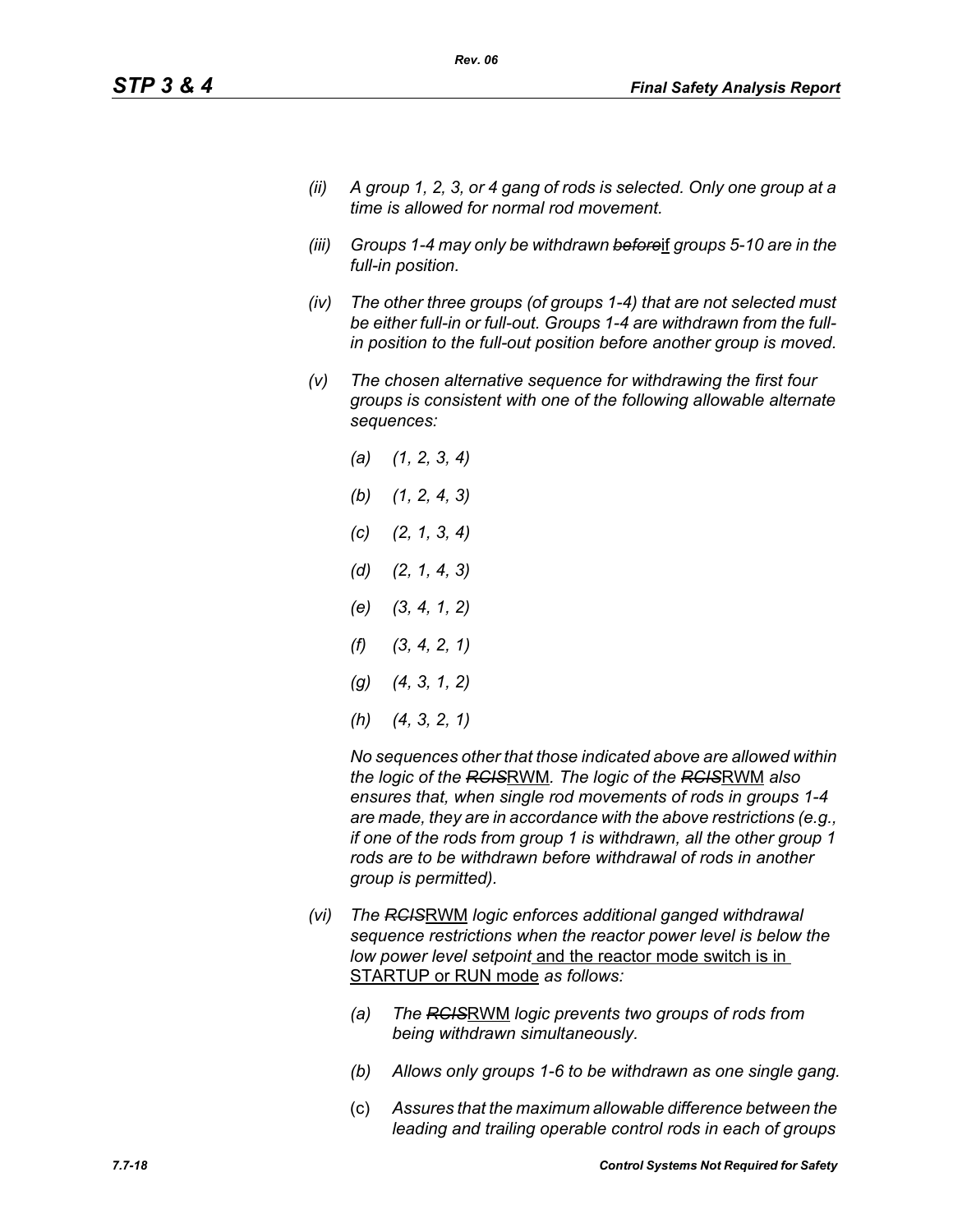*3, 4, 7, 8, 9, and 10 to be within* 152 *146 mm when any operable rod in the group is less than or equal to 0.914m* 48 steps *withdrawn* from the normal full-in position*. This restriction is not applied to groups 1, 2, 5, and 6 or to any group when all operable rods in that group are greater than*  or equal to 48 steps *0.914m withdrawn* from the normal fullin position*. This restriction applies to rod pull sequence (5)*(b)(v)*a through (5)*(b)(v)*d above.*

- (d) *Assures that the maximum allowable difference between the leading and trailing operable control rods in each of groups 1, 2, 7, 8, 9, and 10 to be within* 152 *146.4 mm when any operable rod in the group is less than or equal to 0.914m* 48 steps *withdrawn* from the normal full-in position*. This restriction is not applied to groups 3, 4, 5, and 6 or to any group when all operable rods in that group are greater than*  or equal to 48 steps *0.914m withdrawn* from the normal fullin position*.The restriction applies to rod pull sequence (5)*(b)(v)*e through (5)*(b)(v)*h above.*
- (e) *Enforces restrictions on withdrawal of rods in groups 5-10 if rods in group 7 or 8 are moved first. Movement of rod gangs in groups 9 and 10 are then blocked until all operable rods in groups 5, 6 and 7 or 8 are greater or equal to 0.914m withdrawn. The RCIS also enforces rod restrictions if rods in group 9 or 10 are moved first. Movement of rod gangs in groups 7 and 8 is blocked until all operable rods in group 5, 6 and 9 or 10 are greater than or equal to 0.914m withdrawn.*  5 or 6 are greater than or equal to 48 steps withdrawn from the full-in position AND Group 7 or 8 are greater than or equal to 48 steps withdrawn from the full-in position.
- (f) Enforces restrictions on withdrawal of rods in groups 5-10 if rods in group 9 or 10 are moved first. Movement of rod gangs in groups 7 and 8 are then blocked until all operable rods in groups 5 or 6 are greater than or equal to 48 steps withdrawn from the full-in position AND Group 9 or 10 are greater than or equal to 48 steps withdrawn from the full-in position.
- *(6) Establishment of Reference Rod Pull Sequence (RRPS)*

*The reference rod pull sequence is normally established before plant startup and stored in memory at the Performance Monitoring and Control System (PMCS)* associated with the Plant Computer Function (PCF)*. The PMCS* PCF *allows modifications to be made to the RRPS through operator actions. The PMCS* PCF *provides compliance verification of the changes to the RRPS, with the ganged withdrawal sequence requirements.*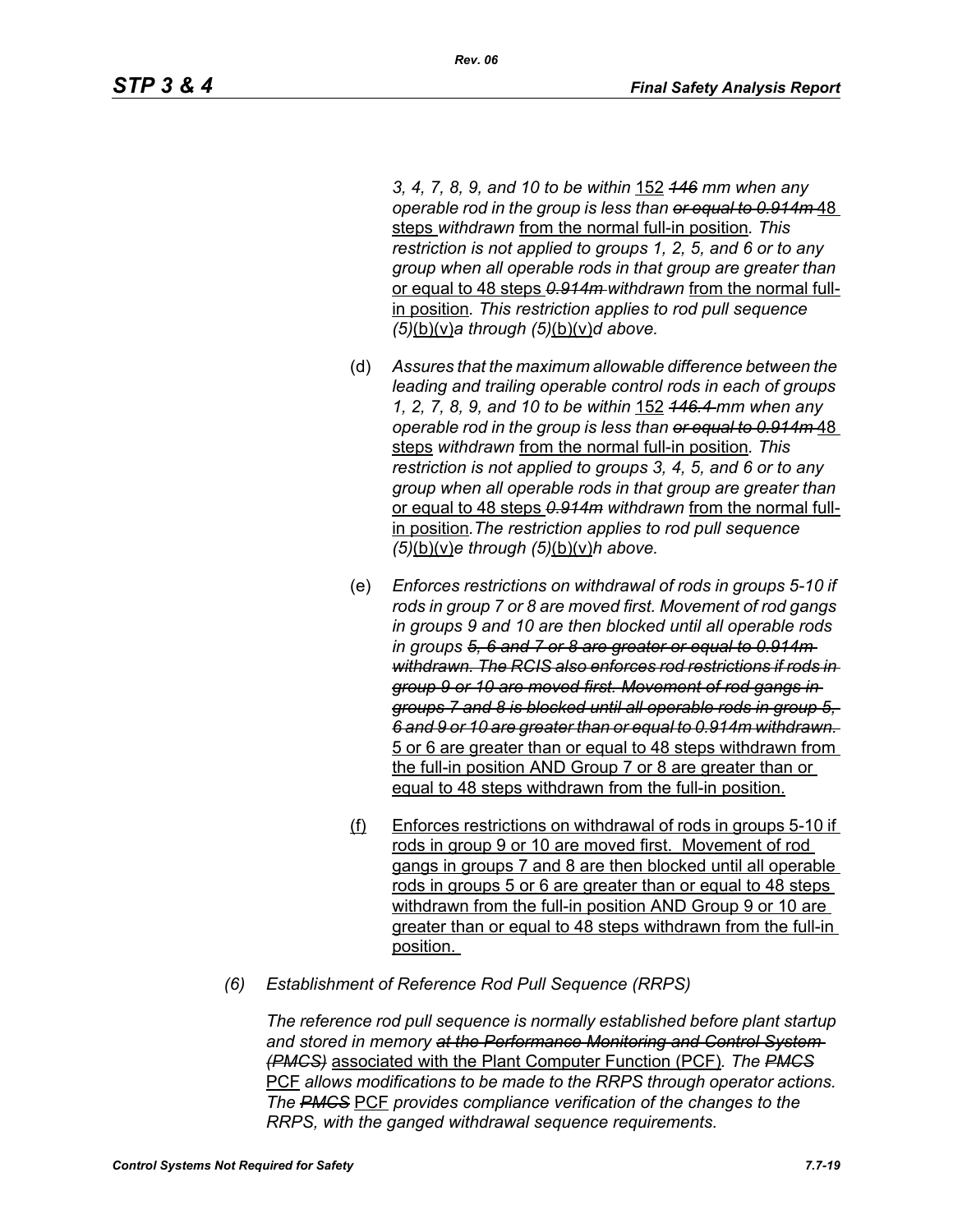*The RCIS provides a capability for an operator to request a download of the RRPS from the PMCS, a subsystem of the Process Computer System* PCF*. The new RRPS data is loaded into the RAPI System* Subsystem*. Download of the new RRPS data can only be completed when the RCIS is in manual rod movement mode and when both keylock permissive switches located at each rod action control cabinet are activated* a permissive switch located at the RAPI panel is activated*.*

*The RCIS provides feedback signals to the PMCS* PCF *for successful completion of downloaded RRPS data for displaying on the CRT* nonsafety *display.*

A rod *Rod withdrawal block signals are* signal is *generated whenever selected single or ganged rod movements differ from those allowed by the RRPS, when the RCIS is in automatic or semi-automatic rod movement mode.*

*The RCIS sounds* activates *an audible alarm at the operators panel for a RRPS violation.*

*(7) Rod Block Function*

*The rod block logic of the RCIS, upon receipt of input signals from other systems and internal subsystems, inhibits movement of control rods.*

*All Class 1E systems rod block signals to the RCIS are optically isolated. The rod block signals change the state of the light emitting diode at the external interface of an isolator. The light crosses the boundary of the isolator to the interface of the RCIS where a photo transistor changes state, thereby communicating the information to the logic within the RCIS. This provides complete isolation while keeping electrical failures from propagating into the RCIS and vice versa.*

*The presence of any rod block signal, in either channel or both channels of the RCIS logic, causes the automatic changeover from automatic mode to manual mode. The automatic rod movement mode can be restored by taking the appropriate action to clear the rod block and by using the selector switch to restore the automatic rod movement mode.*

*If either channel or both channels of the RCIS logic receive(s) a signal from any of the following type of conditions, a rod block is initiated:*

- *(a) Rod separation, only for those rod(s) for which separation is detected.*
- *(b) Reactor in SHUTDOWN mode (all control rods).* Reactor mode switch in SHUTDOWN (rod withdrawal block for all control rods, applicable when the RPS reactor mode switch is in SHUTDOWN).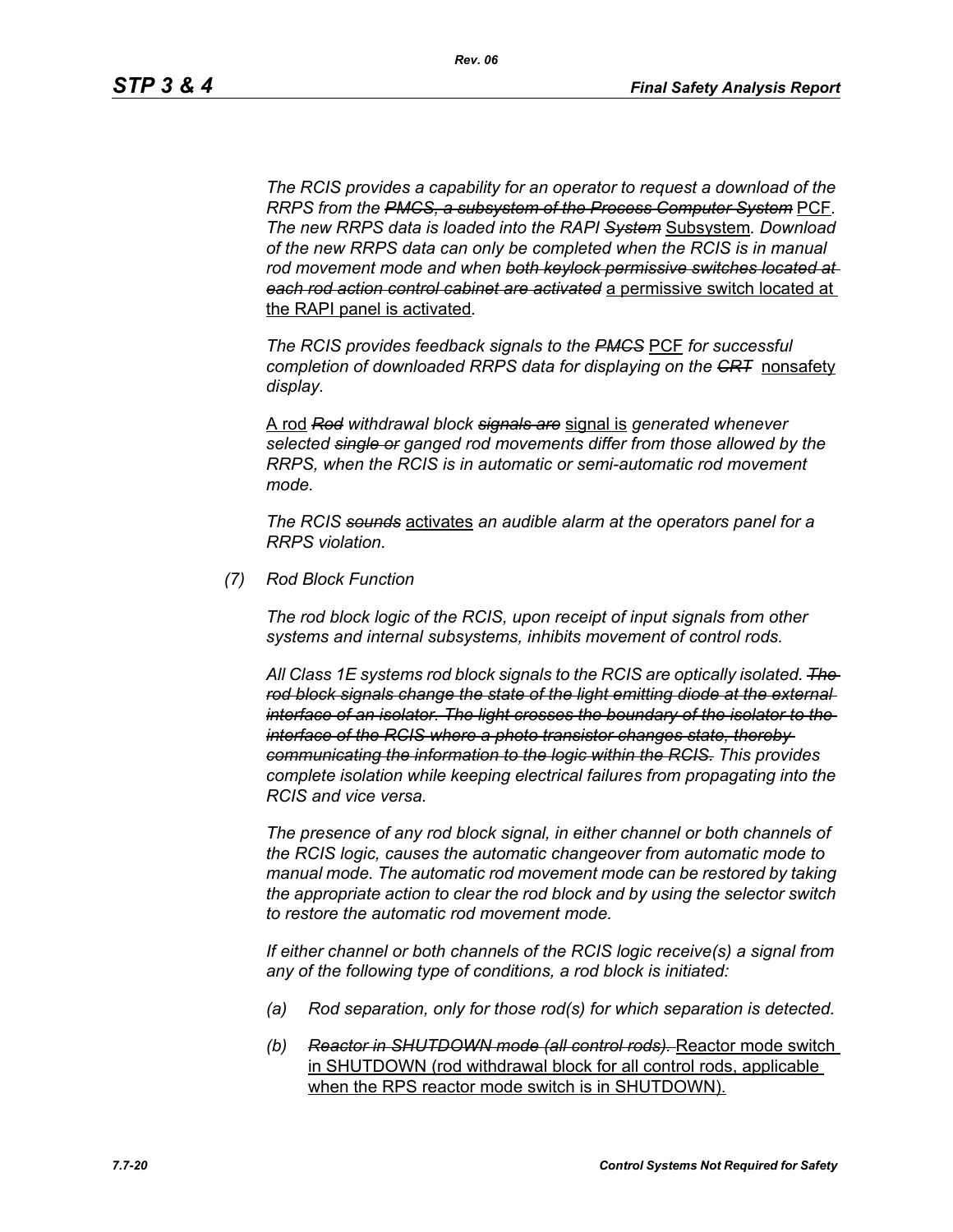- *(c) SRNM period alarm (all control rods, but not applicable when reactor in RUN mode).* Startup Range Neutron Monitor (SRNM) withdrawal block (rod withdrawal block for all control rods, not applicable when the RPS reactor mode switch is in RUN).
- *(d) SRNM downscale alarm or SRNM upscale alarm or APRM set down upscale alarm (all control rods, but not applicable when in RUN mode).* Average Power Range Monitor (APRM) withdrawal block (rod withdrawal block for all control rods).
- *(e) SRNM inoperative (all control rods, but not applicable when reactor is in RUN mode).* CRD charging water low pressure (rod withdrawal block for all control rods).
- *(f) APRM downscale (all control rods, only applicable when reactor in RUN mode).* CRD charging water low-pressure trip bypass (rod withdrawal block for all control rods).
- *(g) Flow-biased APRM rod block (all control rods, only applicable when reactor in RUN mode).* RWM withdrawal block (rod withdrawal block for all control rods, applicable below the Low Power Setpoint).
- *(h) APRM inoperative (all control rods, only applicable when reactor in RUN mode).* RWM insert block (rod insertion block for all control rods, applicable below the Low Power Setpoint).
- *(i) Low CRD charging header pressure (all control rods).* ATLM withdrawal block (rod withdrawal block for all control rods, not applicable below the Low Power Setpoint).
- *(j) Low CRD charging header pressure trip function bypass switches of the reactor protection system are in a bypass position (all control rods).*  Multi-channel Rod Block Monitor (MRBM) withdrawal block (rod withdrawal block for all control rods, not applicable below the Low Power Setpoint).
- *(k) Violation of ganged withdrawal sequence restrictions (all control rods in the selected gang or the selected control rod if the single rod movement mode is being used; applicable below the low power setpoint).* RFCS withdrawal block (rod withdrawal block for all control rods).
- *(l) Automated Thermal Limit Monitor (ATLM) rod block (all control rods, only applicable above the low power setpoint).* Gang large deviation (i.e., gang misalignment) withdrawal block (rod withdrawal block for all operable control rods of the selected gang, applicable when RCIS GANG mode selection is active).
- *(m) Multi-channel Rod Block Monitor (MRBM) rod block (all control rods, only applicable above the low power setpoint).* REFUEL mode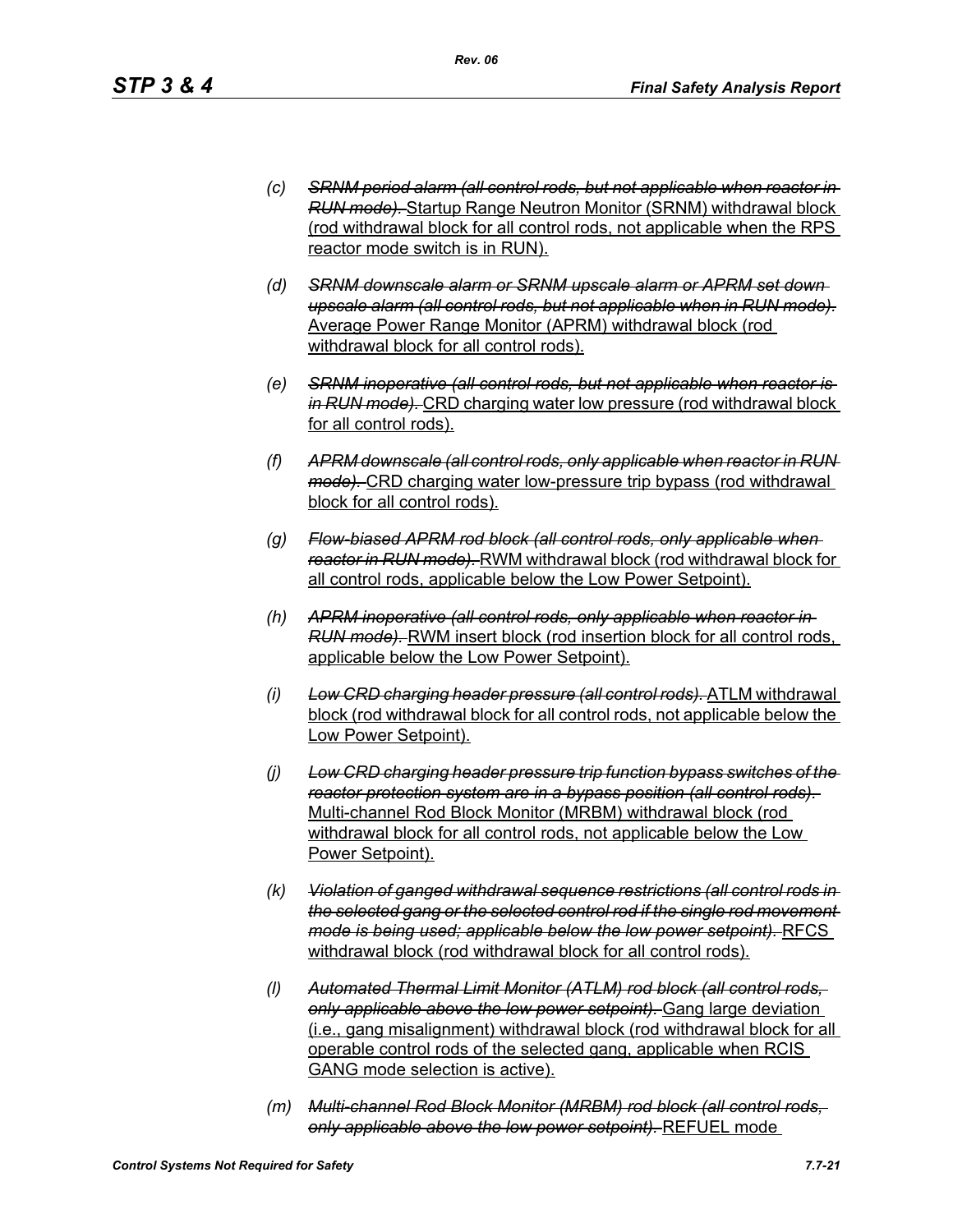withdrawal block (rod withdrawal block for all control rods, applicable when the RPS reactor mode switch is in REFUEL).

- *(n) ATLM trouble (all control rods, only applicable above the low power setpoint).* Not Used
- *(o) RWM trouble (all control rods, applicable below the low power setpoint).* Rod Action and Position Information (RAPI) trouble (rod withdrawal block and rod insertion block for all control rods).
- *(p) MRBM inoperative (all control rods, only applicable above the low power setpoint).* Not Used
- *(q) Rod action position information trouble (all control rods).* Not Used
- *(r) Two or more recirculation pump trips when reactor power is above approximately 25% of rated and core flow is below approximately 36% or rated. The logic to generate this rod block resides in the RFCS and the discrete rod block signal is sent to the RCIS from the RFCS.*Not Used
- *(s) Refueling platform control computer interlock rod block (all control rods, only applicable when the reactor is in the refuel mode).*Not Used
- *(t) Reactor SCRAM* follow *condition exists (*rod withdrawal block for *all control rods).*
- *(u) Existence of ARI or SCRRI condition (*rod withdrawal block for *all control rods).*
- *(v) Gang misalignment [i.e. position difference between any two gang members of more than 38.1 mm (all control rods)].*Not Used

*The RCIS enforces all rod blocks until the rod block condition is cleared. The bypass capabilities of the RCIS permit clearing certain rod block conditions that are caused by failures or problems that exist in only one channel of the logic.*

#### *(9) RCIS Bypass Capabilities*

*The RCIS provides the capability to bypass synchro A* (or synchro B)*, if it is bad, and select synchro B* (or synchro A) *for providing rod position data to both channels of the RCIS. The number and distribution of bypassed synchros are procedurally controlled by applicable plant Technical Specifications.* The RCIS logic prevents the simultaneous bypassing of both synchro signals for an individual FMCRD.

*The RCIS allows the operator to completely bypass up to eight control rods by declaring them "Inoperable" and placing them in a bypass condition.*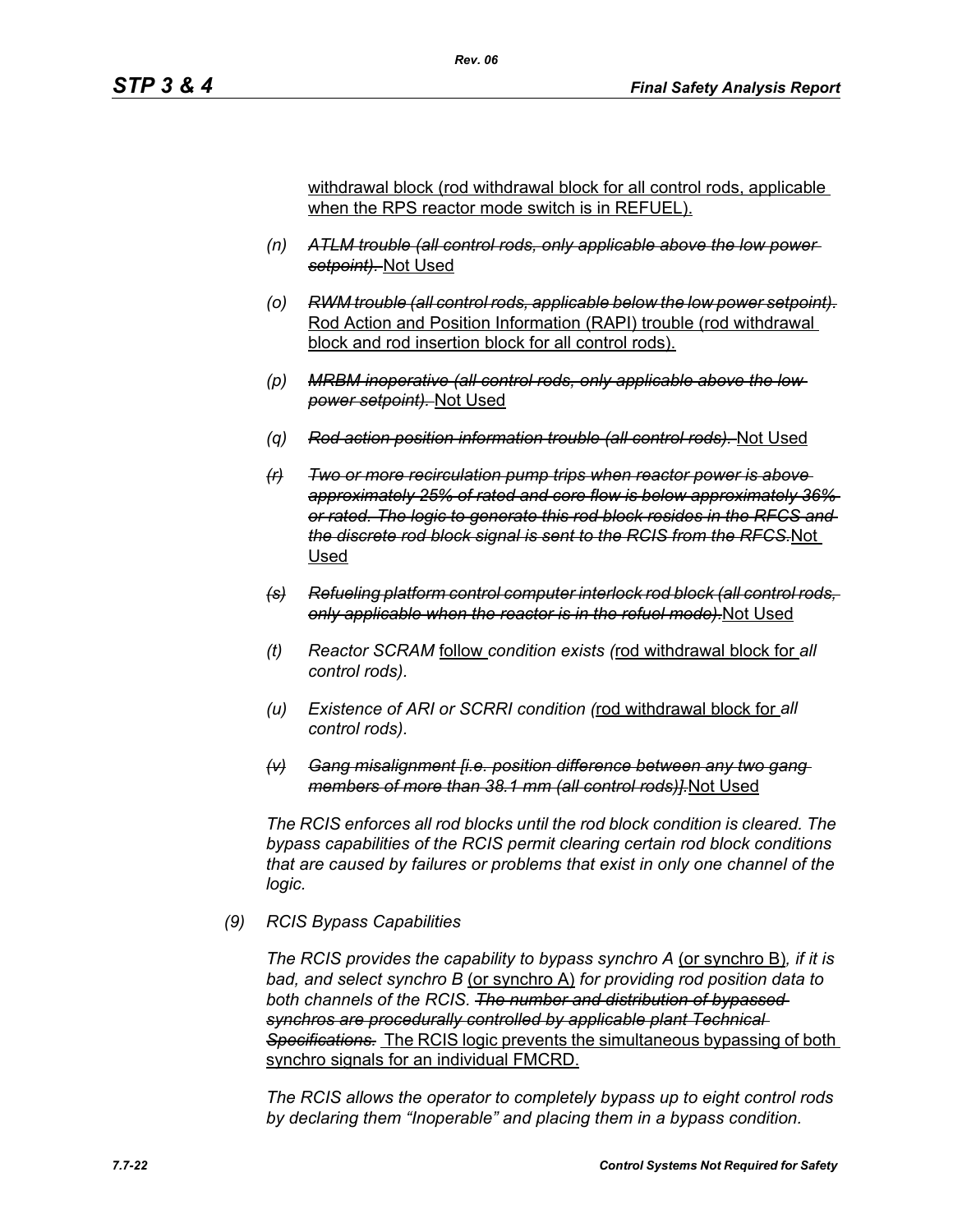*Through operator action, an update in the status of the control rods placed into "inoperable" bypassed condition is available at the CRT display. At the display, the operator can request the data to be downloaded into the memory of the RAPI Subsystem logic with confirmation of a successful download completion signal being sent back to the CRT display.* can be performed at the RCIS DOI.

*Download of a new RCIS "Inoperable Bypass Status" to the RAPI Subsystem is only allowed when the RCIS is in a manual rod movement mode and when both keylock permissive switches are activated at the RCIS panels* the bypass permissive switch located near the RCIS DOI is activated*.*

*The operator can substitute a position for the rod that has been placed in a bypass state into both channels of the RCIS, if the substitute position feature is used. The substituted rod position value entered by the operator is used as the effective measured rod position that is stored in both rod action control*  RAPI *channels and sent to other* subsystems of the RCIS and to other plant *systems (e.g., the Process Computer* Plant Information and Control *System).*

*For purposes of conducting periodical* periodic *inspections on FMCRD components, RCIS allows placing up to 21* 35 *control rods in "inoperable" bypass condition, only when the reactor mode switch is in REFUEL mode.*

*The RCIS enforces rod movement blocks when the control rod has been placed in an inoperative bypass status. This is accomplished by the RCIS logic by not sending any rod movement pulses to the FMCRD.*

*In response to activation of special insertion functions, such as ARI, control rods in bypass condition do not receive movement pulses* commands*.*

*(10) Single/Dual Rod Sequence Restriction Override (S/DRSRO) Bypass*

*The RCIS single/dual rod sequence restriction override bypass feature allows the operator to perform special dual or single rod scram time surveillance testing at any power level of the reactor. In order to perform this test, it is often necessary to perform single rod movements that are not allowed normally by the sequence restrictions of the RCIS.*

*When a control rod is placed in a S/DRSRO bypass condition* exists*, that* the *control rod* positions are *is no longer used in determining compliance to the RCIS sequence restrictions (e.g., the ganged withdrawal sequence and RRPS).*

*The operator can only perform manual rod movements of control rods in the S/DRSRO bypass condition. The logic of the RCIS allows this manual single/dual rod withdrawals for special scram time surveillance testing.*

*The operator can place up to two control rods associated with the same hydraulic control unit (HCU) in the S/DRSRO bypass condition.*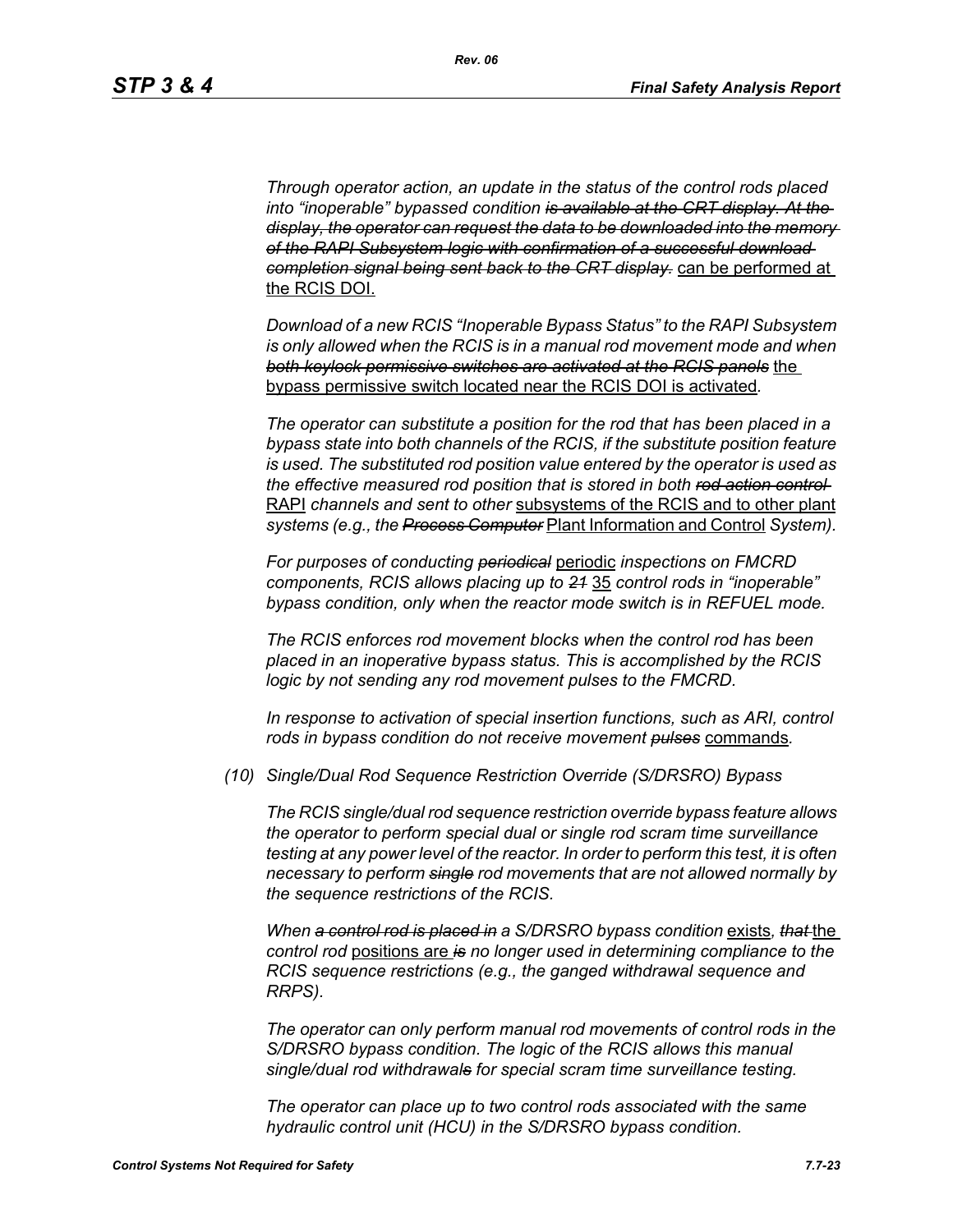*The dedicated RCIS operator interface panel contains status indication of control rods in a S/DRSRO bypass condition.*

*The RCIS ensures that S/DRSRO bypass logic conditions have no effect on special insertion functions for an ARI or SCRAM following condition and also no effect on other rod block functions, such as MRBM, APRM, or SRNM period* rod blocks*.*

*The drive insertion following a dual/single rod scram test occurs automatically. The operator makes the necessary adjustment of control rods in the system prior to the start of test for insertions, and restores the control rod to the desired positions after test completion.*

#### (11) Single RCIS Channel Bypass Features

*The RCIS is a dual channel system and the logic of the system provides a capability for the operator to invoke bypass conditions that affect only one channel of the RCIS. The interlock logic prevents the operator from placing both channels in bypass. Logic enforces bypass conditions to ensure that the capability to perform any special function (such as an ARI, scram following, and SCRRI) is not prevented.*

*The RCIS logic ensures that any special restrictions that are placed on the plant operation are enforced as specified in the applicable plant Technical Specifications for invoked bypass conditions.*

*The status and extent of the bypass functions are identified on the RCIS dedicated operator interface panel and the PMCS CRT displays at the main control panel.*

*Bypass conditions allow continuation of normal rod movement capability by bypassing failed equipment in one RCIS channel. After repair or replacement of the failed equipment is completed, the operator can restore the system or subsystem to a full two-channel operability. The operator has the capability to invoke bypass conditions within the following system or subsystems:*

- *(a) Synchro A or B position bypass* Not Used
- *(b) Rod server* processing *module channel A or B bypass*
- *(c) Inoperable condition bypass* Not Used
- *(d) File control module channel A or B bypass*Not Used
- *(e) ATLM channel A or B bypass*
- *(f) RWM channel A or B bypass*
- *(g) RACS* RAPI *channel A or B bypass*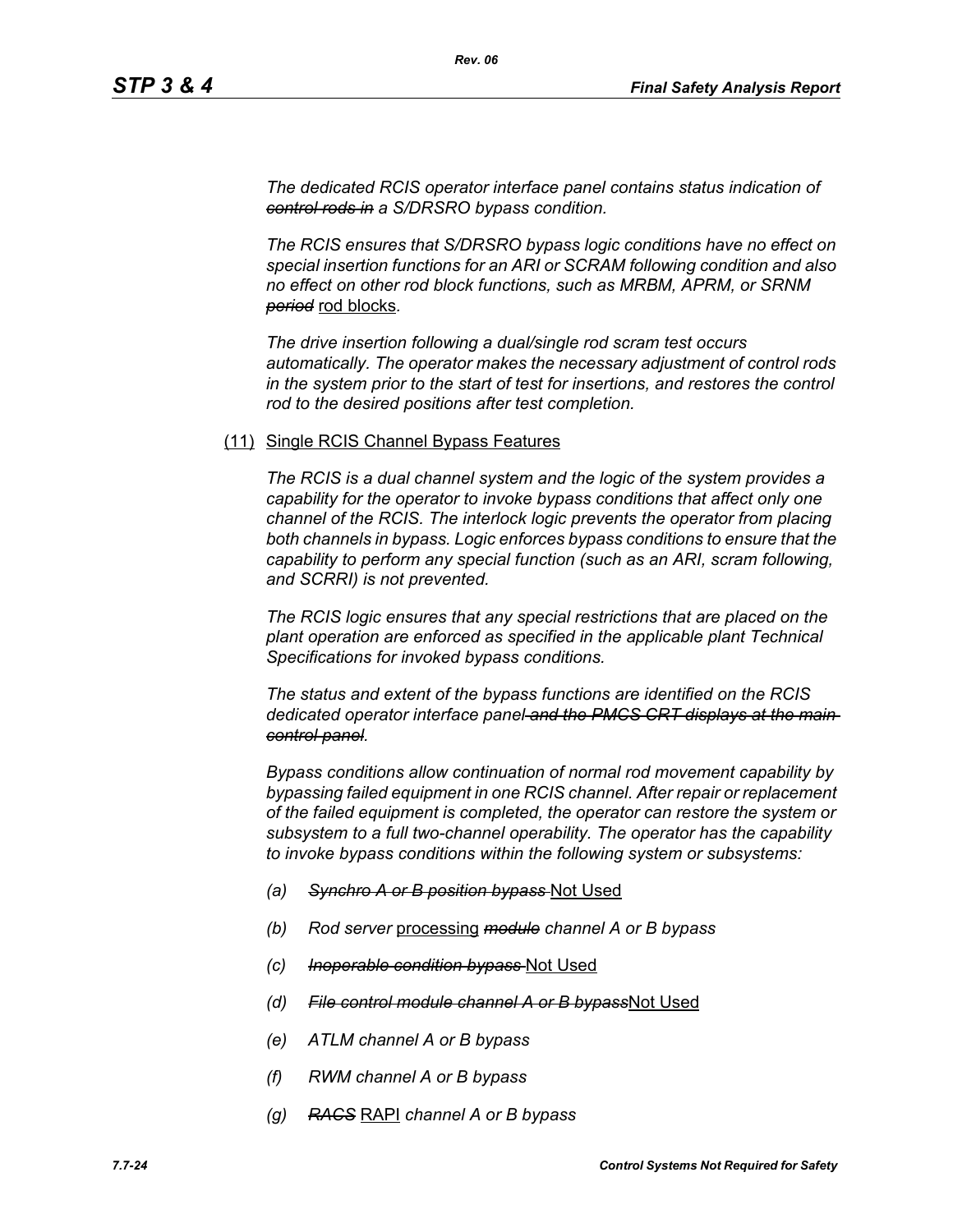### (12) *Scram Time Test Data Recording*

*The logic of the RCIS provides the capability to automatically record individual FMCRD scram timing data based upon scram timing reed switches. When a FMCRD scram timing switch is activated, the time of actuation is recorded by the RAPI System*scram time recording panel (STRP) *for time tagging of stored scram time test data in the RSPC*scram time recording and analysis panel (STRAP) *for that particular FMCRD. The timetagged data is stored in memory until the next actuation of that particular reed switch is detected again.*

*The RCIS also time tags the receipt of a reactor scram condition being activated based upon the scram-following function input signals from the Reactor Protection System.*

*The resolution of this time-tagging feature is less than 5 milliseconds. Contact bounce of the reed switch inputs are properly masked to support this function. The reference <del>real time</del> clock for time tagging is the real timeRCIS clock of the RCIS.*

*When the RCIS detects a reactor scram condition, the current positions of all control rods in the core are recorded, time tagged, and stored in memory. RCIS logic stores this data in memory until a request is received from the*  PCF for transfer of the stored scram timing performance data from the STRAP to the PCF. The transmitted data is used by the PCF to*PMCS. The transmitted data is used by the PMCS to calculate and summarize scram time performance based on the scram timing data received from the RCIS.*

*In an alternate design, the scram time recording and analysis functions are performed by two separate panels called scram time test panel (STTP) and scram time test recording/analysis panel (STR/AP). The STTP function is to directly interface with FMCRD reed switches and gather all FMCRD status and scram information. The function of STR/AP is to receive FMCRD information from STTP, process and analyze FMCRD scram time data, generate scram time test reports, and communicate FMCRD reed-switchbased status data to other plant systems.*

### *(13) ATLM Algorithm Description*

*The ATLM is a microprocessor based subsystem of the RCIS that executes two different algorithms for enforcing fuel operating thermal limits. One algorithm enforces operating limit minimum critical power ratio (OLMCPR), and the other the operating limit minimum*maximum *linear heat generation rate (OLMLHGR). For the OLMCPR algorithm, the core is divided into 48 regions, each region consisting of 16 fuel bundles. For the OLMLHGR algorithm, each region is further vertically divided up into four segments. During a calculation cycle of ATL*M *(about 100 msec), rod block setpoints (RBS) are calculated for OLMCP*R *monitoring (48 values) and for OLMLHGR monitoring (48 x 4 values). Then the calculated setpoints are compared with*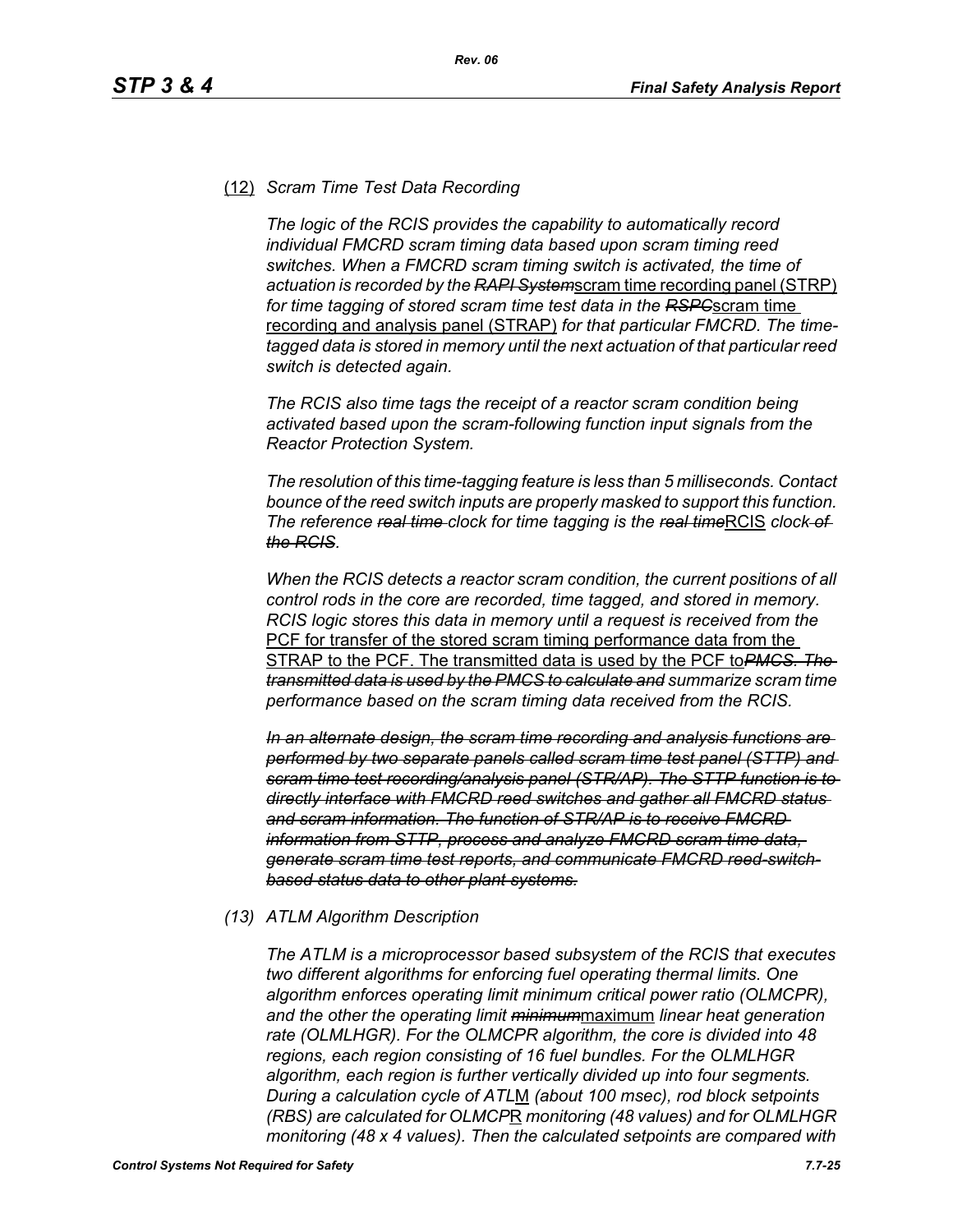*the real time averaged LPRM readings for each region/segment. The ATLM issues a trip signal if any regionally averaged LPRM reading exceeds the calculated RBS. This trip signal causes a rod block within the RCIS and also a flow change block in the Recirculation Flow Control System (RFCS).*

*RMCPRi = Regional initial MCPR (i.e., the minimum CPR of the 16 bundles in the region spanned by the four LPRM strings). Known input from predictor (process computer*PCF*).*

*In Equations 7.7-1 and 7.7-2 above, "initial" refers to values that are downloaded from the "3D Predictor Monitor" subsystem of the PMCS*PCF*. A download is requested by the ATLM whenever changes in reactor power and/or core flow exceed a preset limit. A download can also be manually requested by the operator.*

# **7.7.1.2.2 System Interfaces**

STD DEP T1 3.4-1

STD DEP 7.7-7

STD DEP Admin

*(1) Control Rod Drive (CRD) System*

*The RCIS interfaces with the CRD System are as follows:*

- *(e) Separation reed switches (A&B) through the plant essential multiplexing system* RAPI signal interface units (SIUs) *for each FMCRD*
- *(2) Recirculation Flow Control System (RFCS)*
	- *(c) RFCS Core Flow Signal to RCIS*

*The RFCS provides signals to both channels of the RCIS that represent validated total core flow. These signals are used for part of the validity checks when performing an ATLM operating limit setpoint update. The RCIS obtains these signals from the RFCS via the multiplexing system links* the nonsafety Plant Data Network (PDN) communication function and associated datalinks *to the RCIS channels.*

*(e) RFCS Hard-Wired Signals to RCIS*

*Each of the three channels of RFCS provides the status of six relay contacts (12 wires per RFCS channel) to the RCIS. These signals are used by RCIS logic* RFCS also provides redundant control signals for implementation of the FMCRD emergency rod insertion functions to the RCIS emergency insertion control panel. These signals are activated when either the ARI or SCRRI condition exists *to minimize the likelihood inadvertent FMCRD run-in.*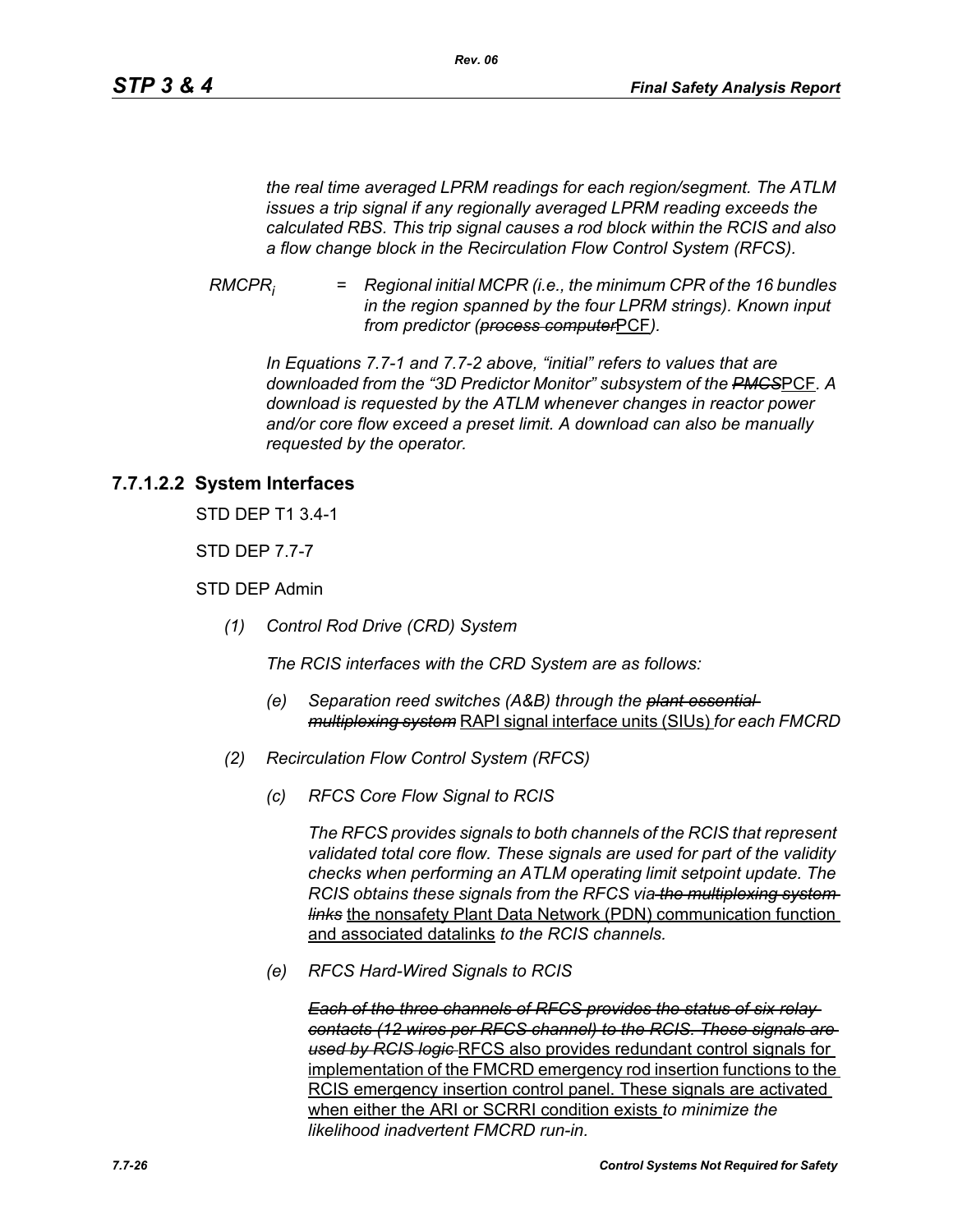*(3) Feedwater Control System (FWCS)*

*The Feedwater Control System provides signals to both channels of the logic of the RCIS that represents validated total feedwater flow to the vessel and validated feedwater temperature. These signals are used as part of the validity checks when performing an ATLM operating limit setpoint update.*

*The RCIS can obtain these signals from the FWCS via the multiplexing system communication links* the nonsafety PDN communication function and associated datalinks *to the RCIS channels.*

*(4) Neutron Monitoring System*

*Whether or not some of the signals result in a rod block depends on reactor mode switch status which is provided to the RCIS from the reactor protection system via the essential multiplexing system* using dedicated signal interfaces*.*

*(5) Reactor Protection System*

*The Essential Multiplexing System provides the above signals to the RCIS with complete isolation between the safety-related system and the non-safetyrelated system equipment.*

*Divisions II and III of the RPS each provide the two channels of RCIS with two separate isolated signals that indicate a scram condition. The signals remain active until the scram condition is cleared by the operator. In addition, Divisions II and III of RPS each provide the RCIS* emergency rod insertion panel *with hard-wired relay contact status*scram follow signals *to minimize the likelihood of inadvertent FMCRD run-in.*

#### *(6) Performance Monitoring and Control System* Plant Computer Function (PCF)

*The PMCS*PCF *provides the data update from the 3-D predictor function calculations associated with ATLM parameters based on actual measured values from the plant. This data is downloaded into the ATLM memory. This is to assure that rod blocks occur if the operating limits (e.g., MCPR and MLHGR) are approached. This feature allows the ATLM rod block setpoint calculation to be based on actual, measured plant conditions.*

*The RCIS provides the PMCS*PCF *with control rod position information along with other RCIS status information for use in other PMCS*PCF *functions and for the PMCS CRT*PCF *displays related to the RCIS.*

*The RCIS* STRAP*gathers, time tags, stores, and transmits scram timing data to the PMCS*PCF*. The PMCS*PCF *utilizes rod scram timing data to evaluate scram performance of the CRD System. The PMCS*PCF *provides for the capability of printing or displaying of scram time logs. The scram time data sent to the PMCS*PCF *provides the capability for comparing received data*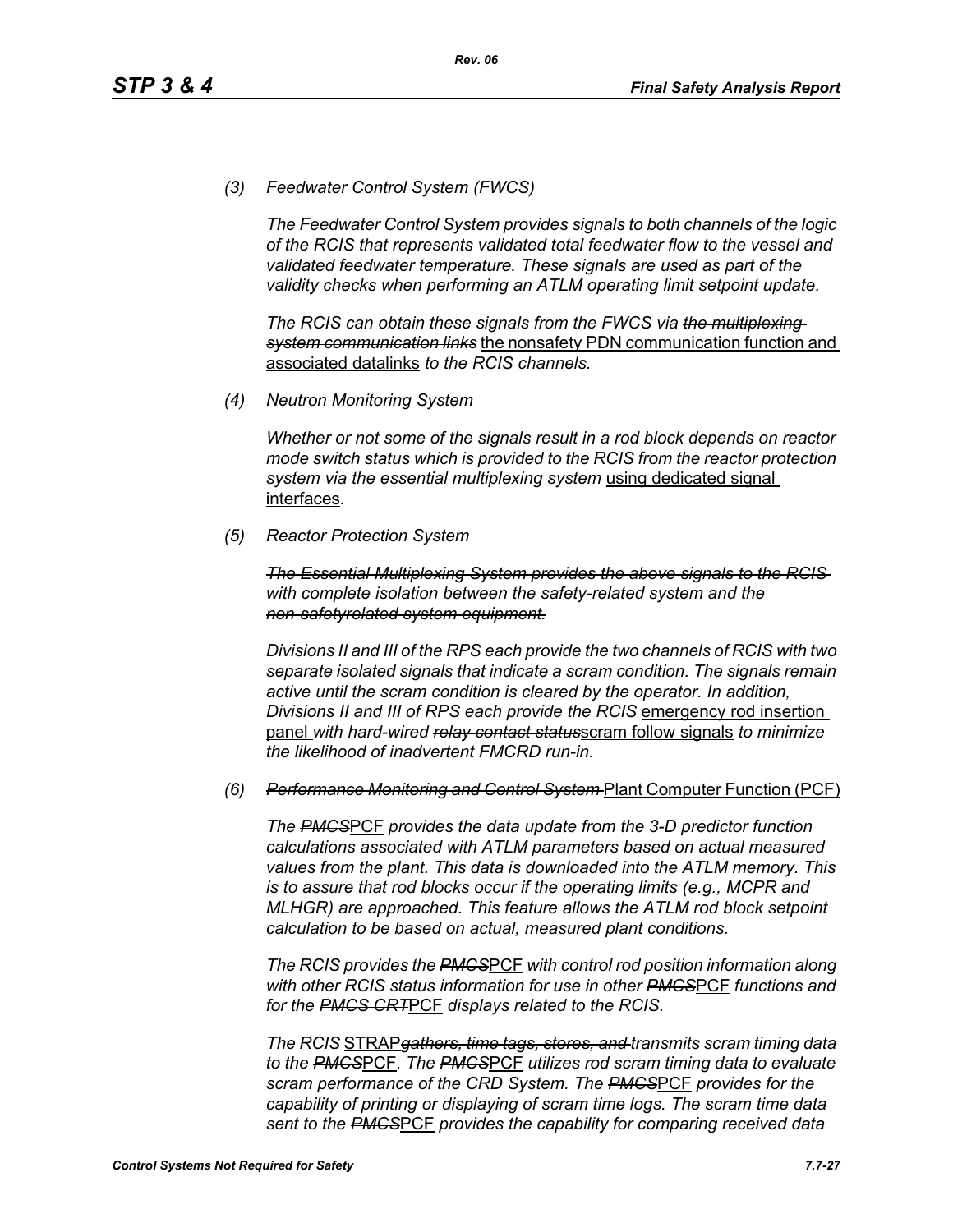*from the RCIS with the specification for control rod scram timing. Included in these comparisons are the averages and trends for data collected from past*  rod scrams or rod testing. The output for this function consists of, but is not *limited to, the following type of data:*

*Rev. 06*

- *(a) Scram time measurements of any selected rod or group of rods to a particular position.*
- *(b) A listing of INOPERABLE rods.*
- *(c) Statistical analysis and average calculations of insertion times.*
- *(d) List of rods which do not meet technical specification requirements.*

*In the alternate design, scram time recording and analysis functions are performed by separate panels.*

### **7.7.1.2.3 Reactor Operator Information**

STD DEP 7.7-18

- *(1) The RCIS provides for the activation of the following annunciation at the main control panel.*
	- *(a) Rod withdrawal blocks.*
	- *(b) Rod Control & Information System trouble.*
	- *(c) Low power transient zone (i.e., reactor power above but nearing the LPSP).* Rod insert block.
	- *(d) Gang misalignment*Not Used*.*
	- *(e) Selected control rod run-in (SCRRI)*Not Used*.*
	- *(f) Alternate rod insertion initiated*Not Used*.*
	- *(g) CRD charging water header pressure low.* RWM trouble.
	- *(h) Reference rod pull sequence (RRPS) violation.*
	- *(i) ATLM trouble.*
- *(2) The RCIS provides status information indication on the RCIS dedicated operators interface on the main control panel as follows:*
	- *(a) Whether RCIS rod movement mode is automatic*, semi-automatic *or manual*; whether "step"; "notch", or "continuous" is selected; and whether "single rod" or "ganged rods" is selected*.*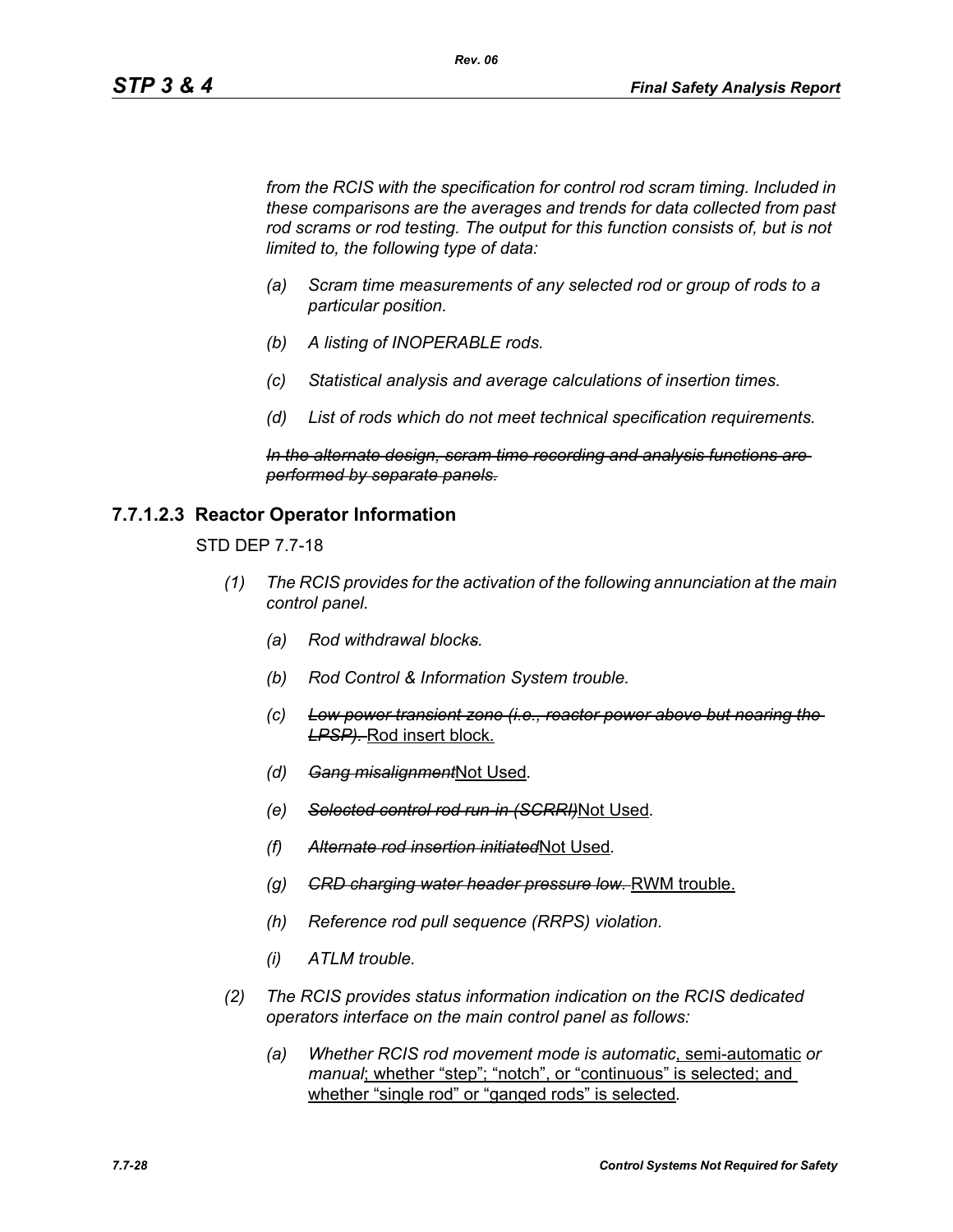- *(b) Number of FMCRDs in their* normal *full-in position* (based upon synchro signals)*.*
- *(c) Number of FMCRDs in* full-in/*latched full-in position* (based upon position reed switch signals)*.*
- *(d) Number of FMCRDs in full-out position.*
- *(e) Average percent insertion* Position *of all FMCRDs.*
- *(f) Identification of selected gang (or selected single rod).*
- *(g) Average percent insertion* Target position value *of selected gang (or selected single rod).*
- *(h) Number of FMCRDs in an inoperable bypass condition.*
- *(i) Existence of any rods withdrawal blocks.*
- *(j) Existence of any single channel bypass of the RACCS* RAPI *and/or any subsystem within the RACCS* RCIS*.*
- *(k) Whether reactor power is above the LPSP.*
- *(l) Existence of RCIS trouble.*
- *(m) Activation of scram following function.* Whether a control rod is at the over travel out position during the coupling check test.
- *(n) Activation of the ARI function.* Whether a control rod is uncoupled during a coupling check test.
- *(o) Status of SCRRI function.* Control rods with bypassed synchros.
- *(p) Successful completion of ATLM operating limit setpoint update.* Gang misalignment.
- *(q) Any control rod in* Existence of a *S/DRSRO bypass condition.*
- *(r) Activation of a rod block by MRBM condition.*
- *(3) The dedicated operators interface panel of the RCIS provides logic and operator controls, so that the operator can* and related RCIS displays, indications and associated controls provided on the main control room panel and on the RCIS cabinets and panels, allow the operator to *perform the following functions:*
	- *(a) Change the RCIS mode of operation from manual to semi-automatic or automatic rod movement modes*; select the "step", "notch", or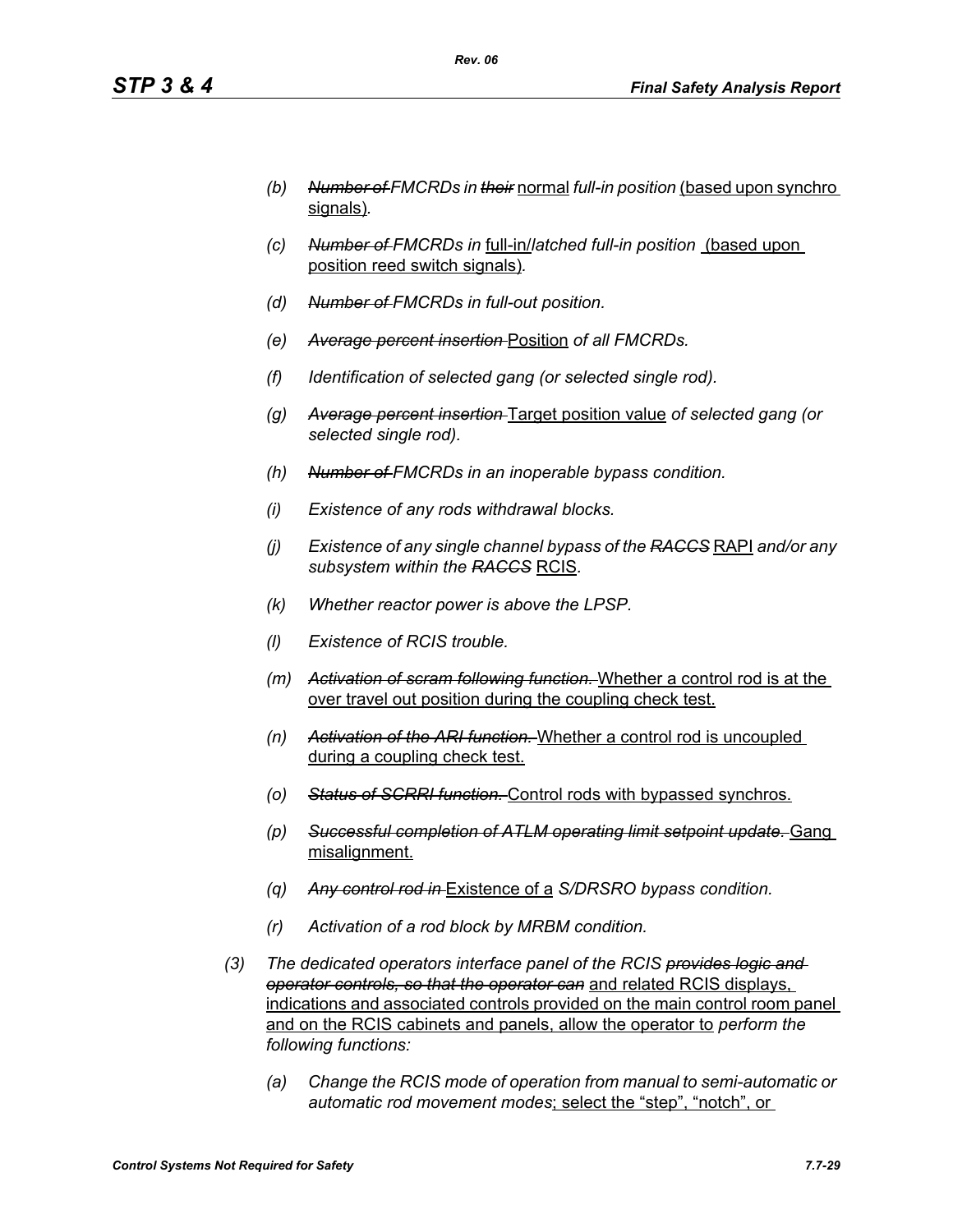"continuous" movement mode; and select movement for "single rod" or "ganged rods"*.*

- *(b) Manually initiate the SCRRI function.*
- *(c) Manually initiate the two CRD test functions.* CRD Scram Test mode.
- *(d) Request a bypass of RACCS* RAPI *channel A or B (normal position: no bypass).*
- *(e) Request a bypass of ATLM or RWM channel A or B. (Normal positions are not bypassed.)*
- *(f) Request an ATLM operating limit setpoint update be performed.*
- *(g) Perform a reset of any RCIS* abnormal condition*.*
- *(h) Manually initiate CRD brake test, CRD coupling check and CRD step* double notch *test functions.*
- (i) Perform withdraw or insert operation.
- *NOTE: Interlock logic may prevent certain combinations of bypasses from being activated even though the above bypass controls have been activated.*
	- *(4) The CRT displays, which are part of the PMCS, provide information to the operator on demand.* Main control room panel equipment other than the RCIS dedicated operator interface provides for display of the following RCIS related information for the operator.

*The following status and controls are available through the CRTs:*

- *(a) RCIS rod movement status (automatic/semi-automatic/manual).*
- *(b) Position of all rods, based on synchro signals.*
- *(c) Selected gang (or selected single rod). plus the four LPRM readings of the closest LPRM strings to the selected gang or selected single rod. If the closest LPRM reading at a given level is inoperable, as determined by the Neutron Monitoring System LPRM status information, an INOP status is displayed instead of actual LPRM reading*

#### *Identification of: (d through v)*

- *(d) All rods in rod* Rod *withdrawal block condition.*
- *(e) BYPASSED or INOPERABLE control rods.* Control rods that have been placed in the INOPERABLE bypass condition.
- *(f) Control rods with bypassed synchros.* Scram following function status.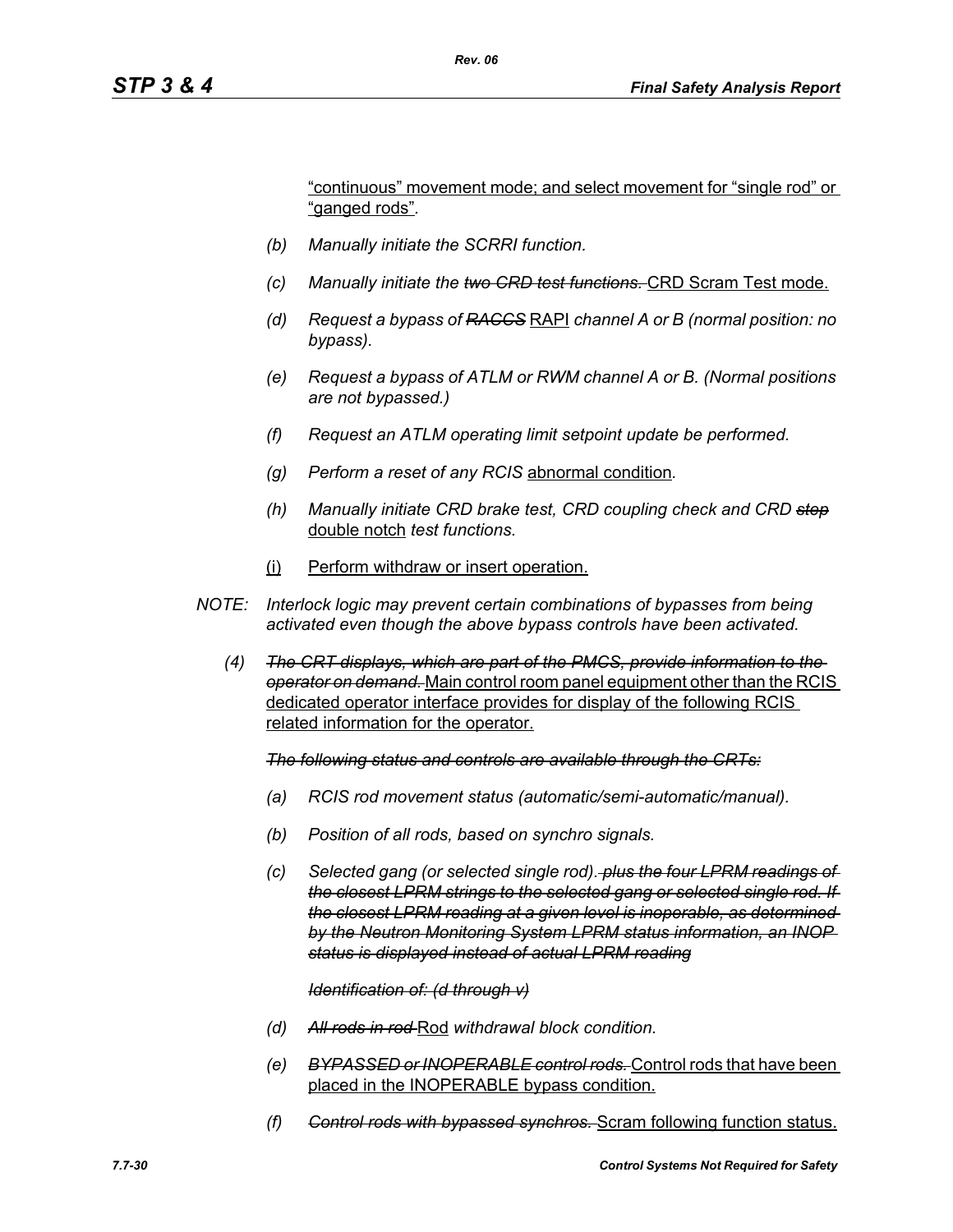- *(g) Control rods that separation has been detected.*
- *(h) Control rods full-in status.*
- *(i) Control rods in* full-in/*latched full-in* position *status* (based upon position reed switch signals)*.*
- *(j) Control rods in overtravel-out status.* ARI function status.
- *(k) Control rods full-out status.*
- *(l) Control rods in overtravel-out status.* SCRRI function status.
- *(m) Control rods for which uncoupled condition has been detected.* ATLM operating limit setpoint update status.
- *(n) Control rods for which drift condition has been detected*Not Used*.*
- *(o) Control rods for which abnormal movement (other than drift)* condition *has been detected.*
- *(p) Control rods that are SCRRI selected control rods.*The applicable SCRRI Target Position Value for each FMCRD.
- *(q) Control rods that can be inserted.* Not Used
- *(r) Control rods that can be withdrawn.* Not Used
- *(s) All RCIS bypasses in effect*Not Used*.*
- *(t) All detected conditions that have resulted in an RCIS trouble alarm being activated, when applicable.*
- *(u) All detected conditions that have resulted in rod withdrawal block conditions being active, when applicable.*
- *(v) Obtain ATLM operating limit setpoint update, when requested.*

# **7.7.1.3 Recirculation Flow Control System—Instrumentation and Controls**

STD DEP T1 3.4-1

STD DEP 7.7-20

STD DEP 8.3-1

STD DEP 9.5-3

- STD DEP Admin
	- *(1) Identification*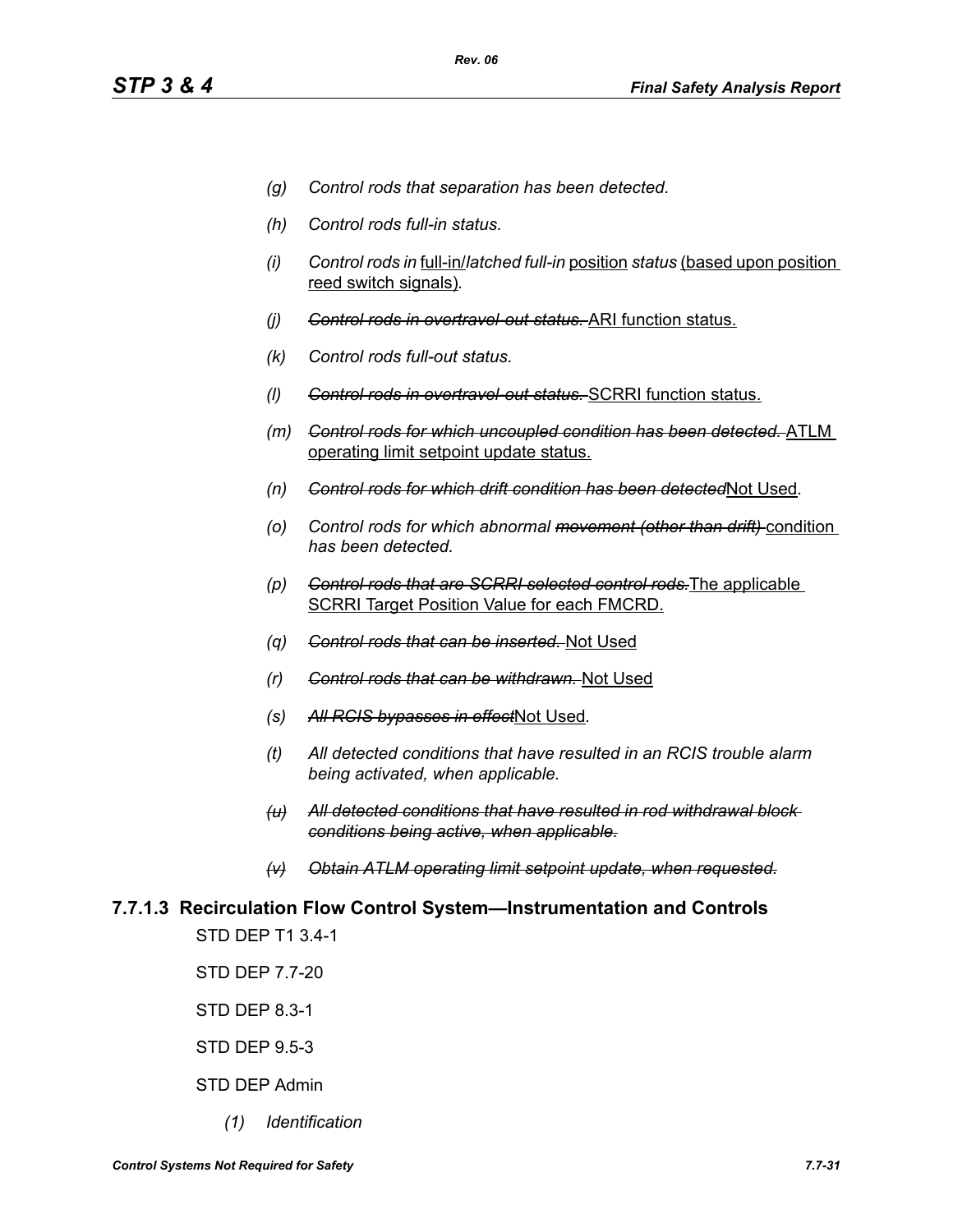*The RFC System consists of three redundant process controllers, adjustable speed drives (ASDs), switches, sensors, and alarm devices provided for operational manipulation of the ten reactor internal pumps (RIPs) and the surveillance of associated equipment. Recirculation flow control is achieved either by manual operation or by automatic operation if the power level is above 70% of rated. The reactor internal pumps can be driven to operate anywhere between 30% to 100% of rated speed with the variable voltage, variable frequency power source supplied by the ASDs. 30% rated speed corresponds to the minimum operating speed to be used during initial pump startups. The instrument electrical diagram (IED) is provided in Figure 7.7-5 and the interlock block diagram (IBD) is provided in Figure 7.7-7.*

- *(3) Power Sources*
	- *(a) Normal*

*Each processing channel of the triply redundant digital processor receives its respective power input from an uninterruptible, independent source of the instrument and control power supply system. Other system equipments such as the transmitters, input conditioners, voters, output device drivers, control room displays, etc., will also derive their required power sources from the same redundant uninterruptible power supply system.*

*(4) Normal Operation*

*Reactor recirculation flow is varied by modulating the recirculation internal pump speeds through the voltage and frequency modulation of the adjustable speed drive output. By properly controlling the operating speed of the RIPs, the recirculation system can automatically change the reactor power level.*

*Control of core flow is such that, at various control rod patterns, different power level changes can be automatically accommodated. For a rod pattern where rated power accompanies 100% flow, power can be reduced to 70% of full power by full automatic or manual flow variation. At other rod patterns, automatic or manual power control is possible over a range of approximately 30% from the maximum operating power level for that rod pattern. Below 70% power level, only manual control of power (i.e., by means of manual flow setpoint control) is available* approximately 25% reactor power the speed of all RIPs is normally maintained at the normal minimum operating speed (in either manual or automatic speed control mode).

*An increase in recirculation flow temporarily reduces the void content of the moderator by increasing the flow of coolant through the core. The additional neutron moderation increases reactivity of the core, which causes reactor power level to increase. The increased steam generation rate increases the steam volume in the core with a consequent negative reactivity effect, and a new (higher) steady-state power level is established. When recirculation flow is reduced, the power level is reduced in the reverse manner. The RFC*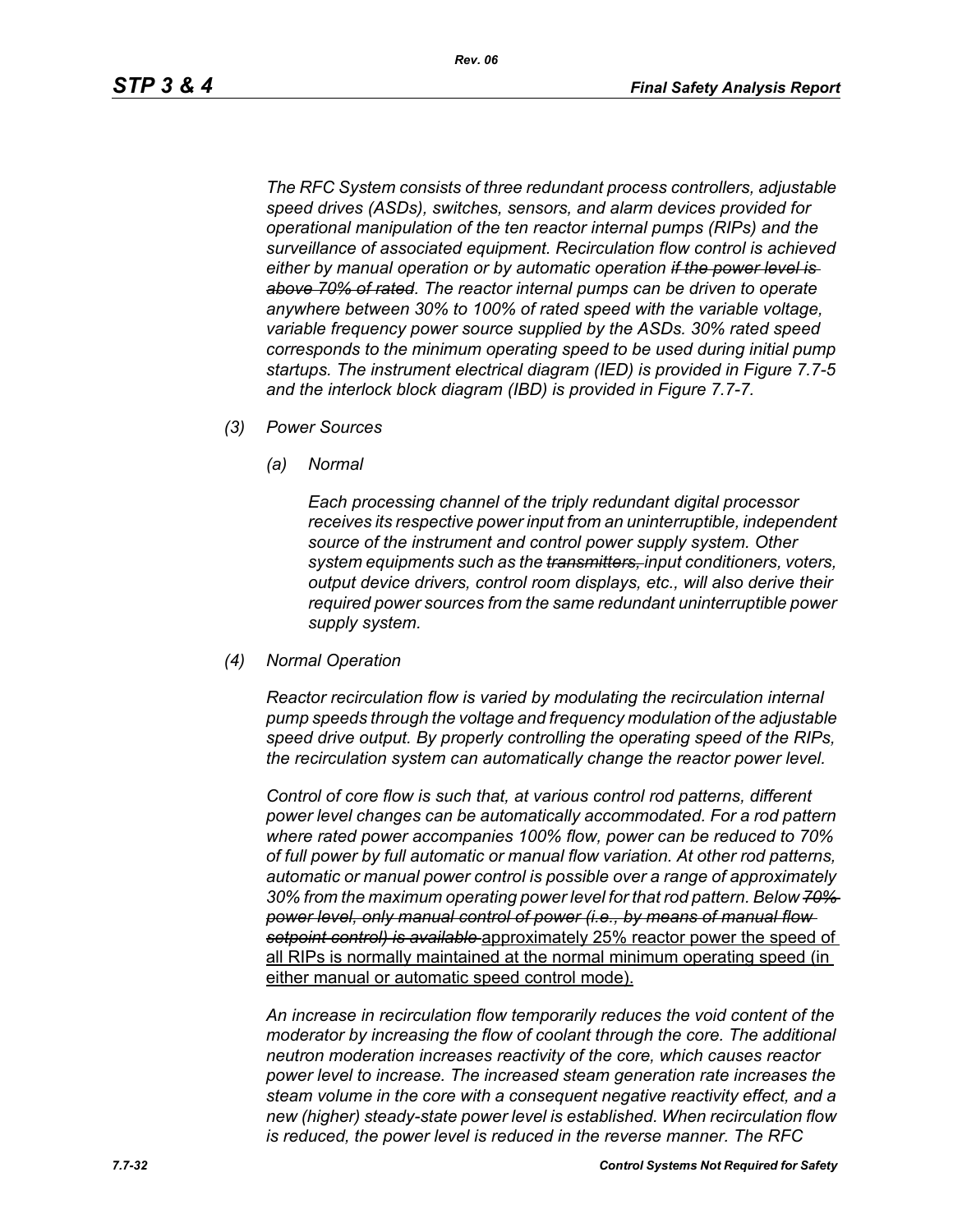**System, the Automatic Power Regulator System (APR), the Steam Bypass** and Pressure Control System (SB&PC) and the main Turbine Electro-Hydraulic Control System (EHC) *operating in conjunction with the main turbine pressure regulator control, provides* provide for *fully automatic load following* operation*.* 

*The RFC System is designed to allow both automatic and manual operation. In the automatic mode, either total automatic or semi-automatic operation*  core flow mode *is possible. Fully automatic, called "Master Auto" mode, refers to the automatic load following (ALF) operation in which the master controller receives a load demand error signal from the main turbine pressure regulator* APR*. The load demand error signal is then applied to a cascade of lead/lag and proportional-integral (PI) dynamic elements in the master controller to generate a flow demand signal for balancing out the load demand error to zero. The flow demand signal is forwarded to the flow controller for comparing with the sensed core flow. The resulting flow demand error is used to generate a suitable gang speed demand to the ASDs. The speed demand to the individual ASDs causes adjustment of RIP motor power input, which changes the operating speed of the RIP and, hence, core flow and core power. This process continues until both the errors existing at the input of the flow controller and master controller are driven to zero. Fully automatic control is provided by the master controller when in the automatic mode. The flow controller can remain in automatic even though the master controller is in manual.*

*The reactor power change resulting from the change in recirculation flow causes the pressure regulator to reposition the turbine control valves. If the original demand signal was a load/speed error signal, the turbine responds to the change in reactor power level by adjusting the control valves, and hence its power output, until the load/speed error signal is reduced to zero.*

*In the semi-automatic* core flow *mode, the operator sets the total core flow demand and the RFC System responds to maintain a constant core flow. Core flow control is achieved by comparing the core flow feedback, which is calculated from the core plate differential pressure signals, with the operatorsupplied core flow setpoint.*

*(7) Recirculation Pump Trip (RPT)*

*In the event of either (a) turbine trip or generator load rejection when reactor power is above a predetermined level (EOC RPT), (b) reactor pressure exceeds the high dome pressure trip setpoint, or (c) reactor water level drops*  below the Level 3 setpoint, the RPT logic will automatically trip off a group of *four RIPs. The group of the RIPs being tripped is the same group which derives its power source directly from the 6.9* 13.8 *kV buses (i.e., the group not having the M-G set interface).*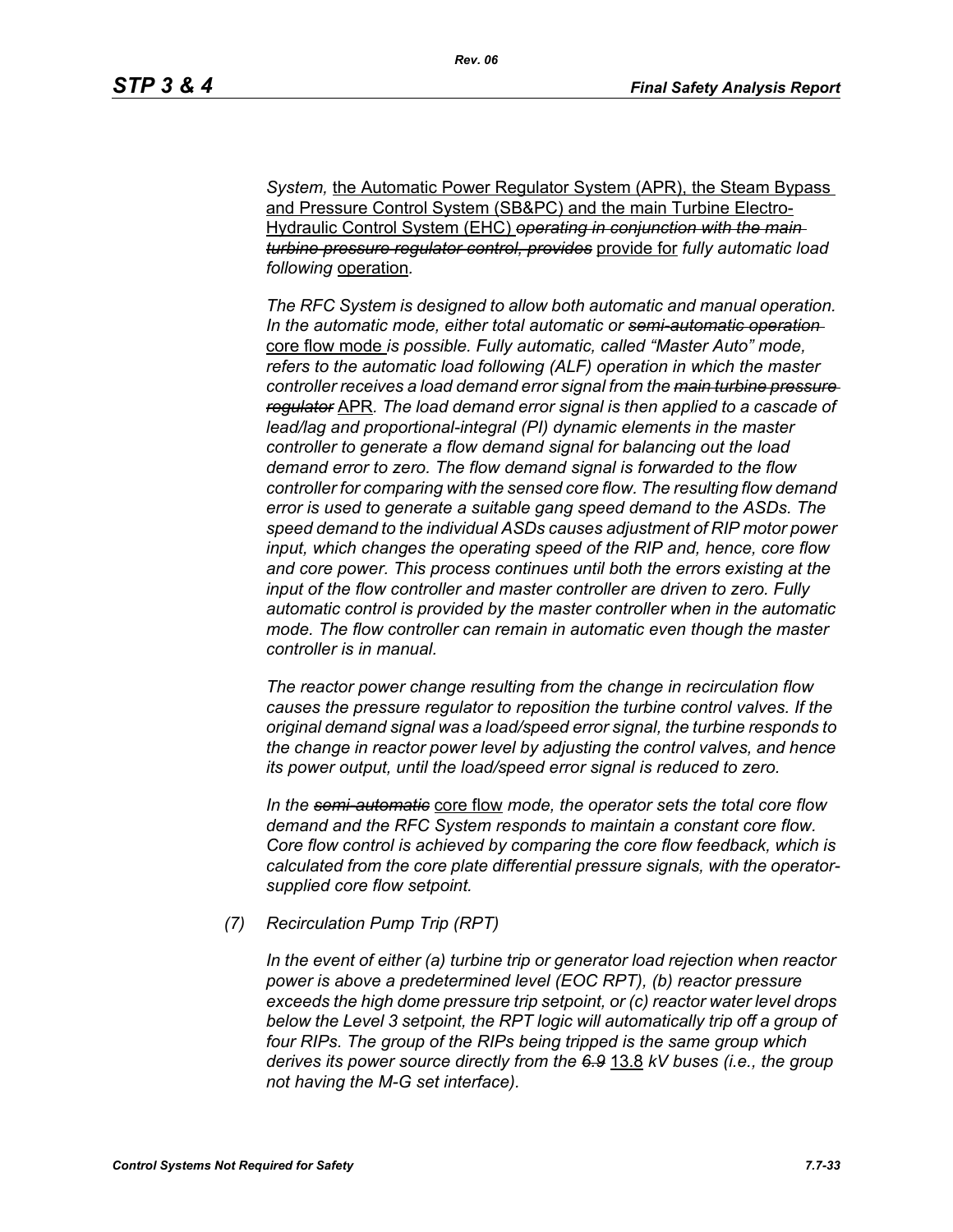*The three inputs required to determine the preceding three RPT conditions are provided by the Reactor Protection System, the Feedwater Control System, and the Steam Bypass and Pressure Control System. These inputs consist of three sets of discrete signals for each of the end-of-cycle (EOC), high pressure and low level (Level 3) trip conditions. Each set represents the status of four channel outputs. A two-out-of-four logic is used by the RFC System to confirm the validity of the EOC trip condition. Two-out-of-three logic is used for the high pressure and Level 3 trip conditions. Any one of the three trip conditions can initiate a RPT. All switching logics are performed by the triplicate RFC controller. RPT is implemented by tripping the gate-turn-off (GTO) inverters in the adjustable speed drives.*

- *(8) Equipments* Equipment
	- *(c) Adjustable Speed Drives (ASDs)*

*Each ASD consists of (1) an AC-to-DC rectifier section* circuitry; *(2) a solid state, variable frequency DC-to-AC inverter section* circuitry*, which includes gate-turn- off thyristers* provides the required circuitry *for implementation of the RPT function; (3) a control and regulation section; and (4) measurement and protection circuits.*

*(d) Fault-Tolerant Digital Controller*

*The FTDC performs many functions. It reads and validates inputs off the Non-Essential Multiplexing System (NEMS)* PDN *interface once every sampling period. It performs the specific recirculation flow control calculations and processes the pertinent alarm and interlock functions, then updates all RFC System outputs to the NEMS* PDN*. To prevent computational divergence among the three processing channels, each channel performs a comparison check of its calculated results with the other two redundant channels.*

*The internal FTDC architecture features three multiplexing (MUX)* redundant *interfacing units for communication between the NEMS* PDN *and the FTDC processing channels, and fiber optic communication links for interprocessor and channel communication, and for communication with the technician interface unit (TIU).*

*(e) Recirculation Flow Control System Algorithms*

*A function generator converts the speed demand output to frequency demand for the ASDs. A rate limiter on the output of the function generator limits the rate of change in speed demand to 1.5* +5*%/s for increasing speed changes and 5* -5*%/s for decreasing speed changes during normal operation. This prevents rapid changes in pump speed as a result of multiple processing channel failure.*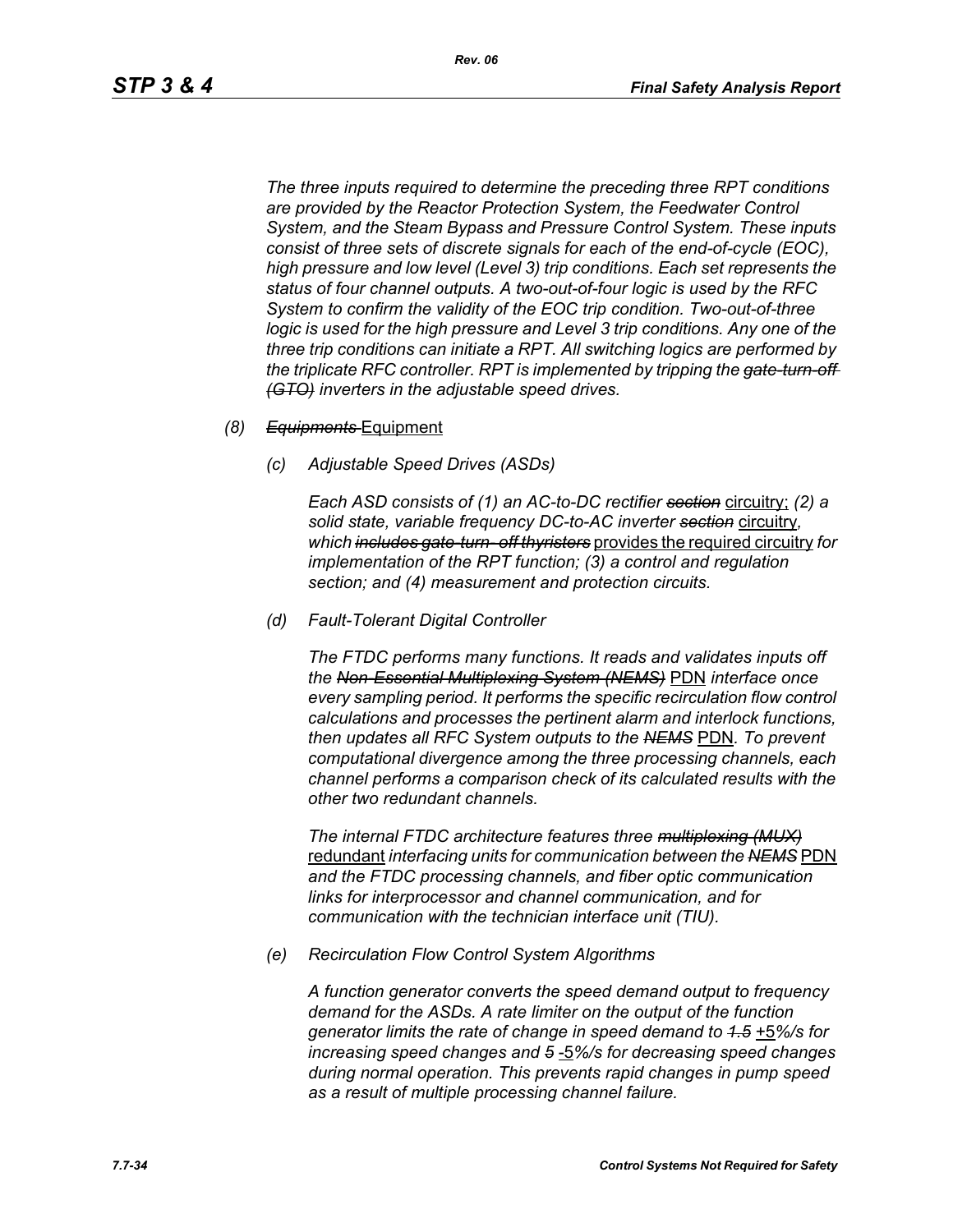In the ALF mode, the master controller receives a load demand error *signal from the Steam Bypass and Pressure Control (SB&PC)* APR *System in response to any combination of local operator load setpoint inputs, automatic generation control inputs, or grid load changes indicated by grid frequency variation.*

*(h) Core Flow Measurement Systems*

*The PDdP measurement system consists of four differential pressure transmitters measuring the pump deck differential pressures common to all RIPs, and one set of redundant pump speed sensors unique for each RIP. Pump flows are calculated by the process computer*PCF *based on information from the measured delta Ps*differential pressures*, pump speed, and the vendorsupplied pump head curves. Total core flow is the sum of the individual pump flows. The PDdP core flow signal is used as a calibration source for CPdP core flow and as an input to the MCPR calculations.*

*(11) Operational Considerations*

*The FTDC, which commands RIP speed changes, is located in the main control room. Provisions are made to allow either automatic or manual operation for each control loop (master, flow and speed). All transfers between the manual and automatic operations are designed to be bumpless. RFCS control modes, as well as setpoint changes, can be initiated by either the operator or by the PMCS* APR*, depending on whether the "local" or the "auto" system control has been selected.*

*When in local control, the operator's control, panel provides the operator the capability to select the operating mode of the system and to initiate certain manual actions, and to increment/decrement switches which adjust setpoints at a preset rate of change.*

*(12) Reactor Operator Information*

*Control room indications include both dedicated displays and on-demand displays from the Process Monitoring and Control System. These indications include the digital recirculation flow controller process variables, the recirculation pump speed and POWER SUPPLY operating status, and the core flow measurement system outputs. Also, indicating lights are provided to indicate the control system configuration and the trip function status.*

### **7.7.1.4 Feedwater Control System—Instrumentation and Controls**

#### STD DEP T1 3.4-1

*(5) Reactor Vessel Water Level Measurement* 

*Reactor vessel narrow range water level is measured by three identical, independent sensing systems which are a part of the Nuclear Boiler System*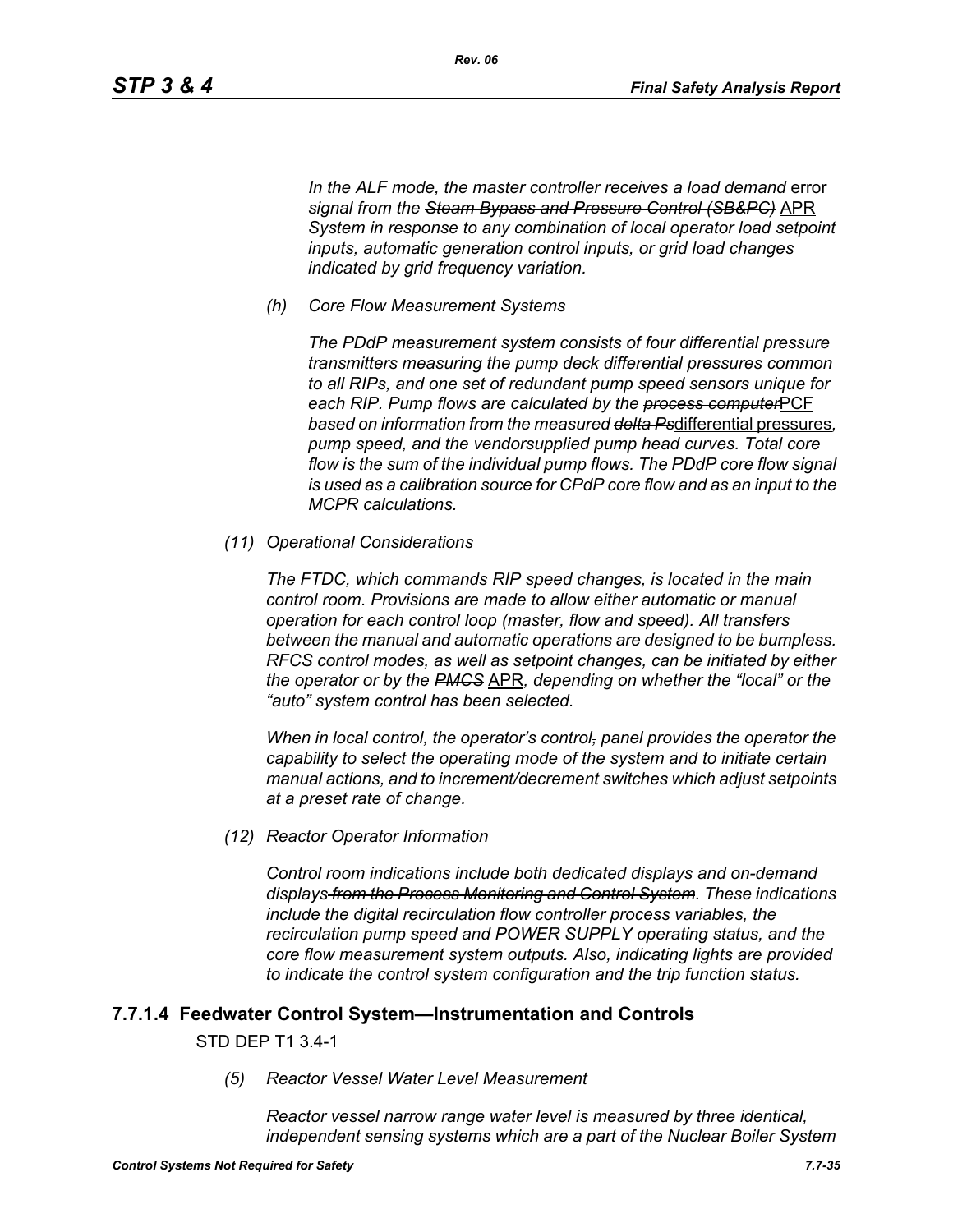*(NBS). For each level measurement channel, a differential pressure transmitter senses the difference between the pressure caused by a constant reference column of water and the pressure caused by the variable height of water in the reactor vessel. The differential pressure transmitter is installed on lines which are part of the Nuclear Boiler System (Subsection 7.7.1.1). The FWCS FTDCs will determine one validated narrow range level signal using the three level measurements, received from NBS via the Non-Essential Multiplexing System (NEMS), as inputs to a signal validation algorithm. The validated narrow range water level is indicated on the main control panel and continuously recorded in the main control room.*

*(6) Steam Flow Measurement*

*The steam flow in each of four main steamlines is sensed at the reactor pressure vessel nozzle venturis. Two transmitters per steamline sense the venturi differential pressure and send these signals to the FTDCs via the NEMS. The NEMS signal conditioning algorithms take the square root of the venturi differential pressures and provide steam flow rate signals to the FTDCs for validation into one steam flow measurement per line. These validated measurements are summed in the FTDCs to give the total steam flow rate out of the vessel. The total steam flow rate is indicated on the main control panel and recorded in the main control room.*

*(7) Feedwater Flow Measurement*

*Feedwater flow is sensed at a single flow element in each of the two feedwater lines. Two transmitters per feedwater line sense the differential pressure and send these signals to the FTDCs via the NEMS. The NEMS signal conditioning algorithms take the square root of the differential pressure and provide feedwater flow rate signals to the FTDCs for validation into one feedwater flow measurement per line. These validated measurements are summed in the FTDCs to give the total feedwater flow rate into the vessel. The total feedwater flow rate is indicated on the main control panel and recorded in the main control room.*

*Feedpump suction flow is sensed at a single flow element upstream of each feedpump. The suction line flow element differential pressure is sensed by a single transmitter and sent to the FTDCs via the NEMS. The NEMS signal conditioning algorithms take the square root of the differential pressure and provide the suction flow rate measurements to the FTDCs. The feedpump suction flow rate is compared to the demand flow for that pump, and the resulting error is used to adjust the actuator in the direction necessary to reduce that error. Feedpump speed change via adjustable speed drives and low flow control valve position control are the flow adjustment techniques involved.*

*(8) Feedwater/Level Control*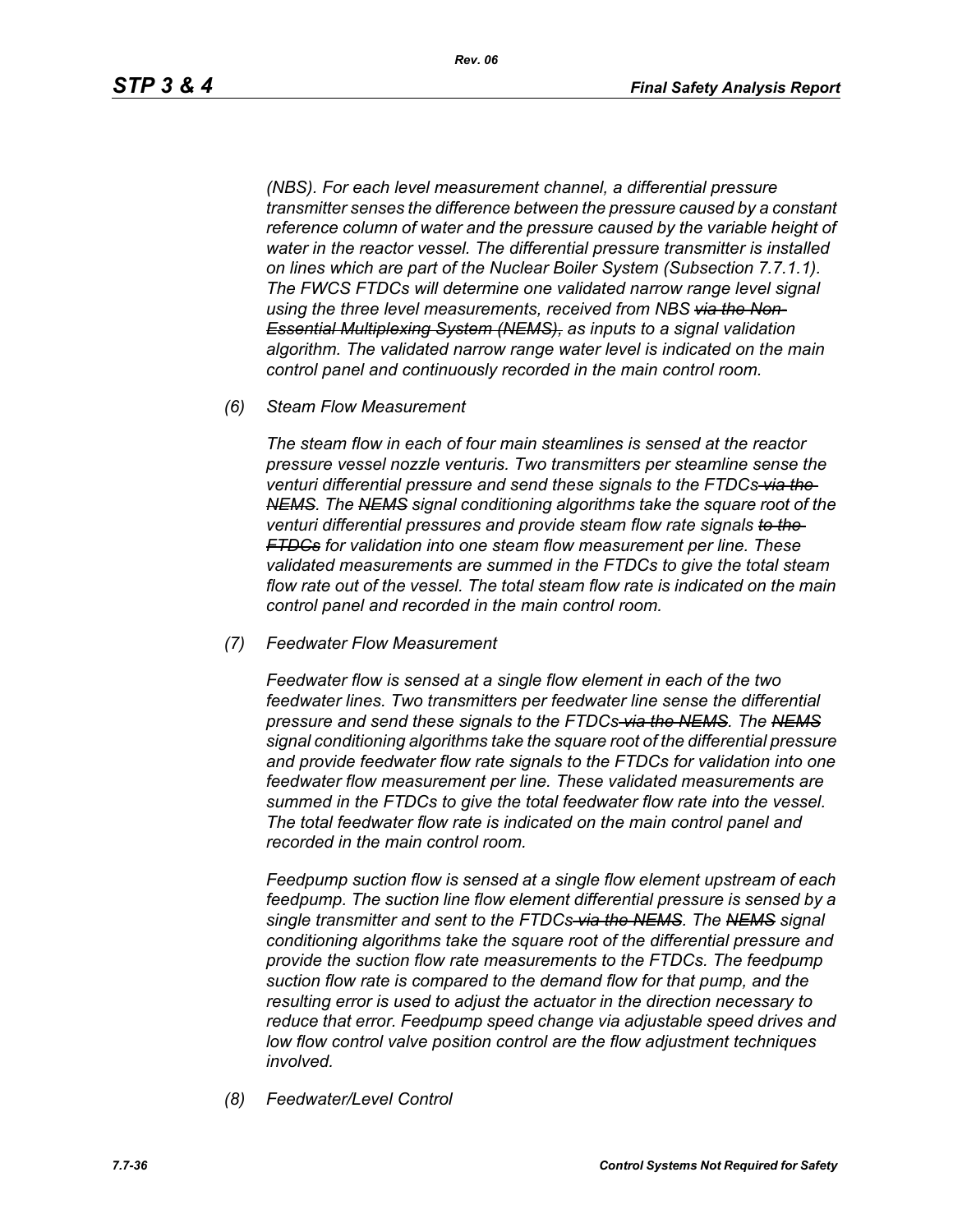*Each FTDC will execute the control software for all three of the control*  modes. Actuator demands from the triply redundant FTDCs will be sent over *the NEMS to field voters which will determine a single demand to be sent to each actuator. Each feedpump speed or control valve demand may be controlled either automatically by the control algorithms in the FTDCs or else manually from the main control panel through the FTDCs.*

*(9) Interlocks*

*The level control system also provides interlocks and control functions to other systems. When the reactor water level reaches the Level 8 trip setpoint, the FWCS simultaneously annunciates a control room alarm, sends a trip signal to the Turbine Control System to trip the turbine generator, and sends trip signals to the Condensate, Feedwater and Condensate Air Extraction (CF&CAE) System to trip all feed pumps and to close the main feedwater discharge valves and feedpump bypass valves. This interlock is enacted to protect the turbine from damage from high moisture content in the steam caused by excessive carryover while preventing water level from rising any higher. This interlock also prevents overpressurization of the vessel by isolating the condensate pumps from the vessel* and it is implemented by an independent FTDC from the FTDC that performs level control function*.*

*(10) Feedwater Flow Control*

*Feedwater flow is delivered to the reactor vessel through a combination of three adjustable speed motor-driven feedpumps which are arranged in parallel. During planned operation, the feedpump speed demand signal from the FTDCs is sent to a field voter which sends a single demand signal to the feed pump speed control systems. Each adjustable speed drive can also be controlled by its manual/automatic transfer station which is part of the Feedwater and Condensate System. A low flow control valve (LFCV) is also provided in parallel to a common discharge line from the feedpumps. During low flow operation, the LFCV demand signal from the FTDCs are sent to a field voter which sends a single demand signal to the LFCV control system. The LFCV can also be controlled by the manual/automatic transfer station which is part of the feedwater and condensate system.*

#### **7.7.1.5** *Process Computer System (PCS)* **Plant Computer Function (PCF) — Instrumentation and Controls**

STD DEP T1 3.4-1

STD DEP 7.7-22

STD DEP Admin

*(1) System Identification*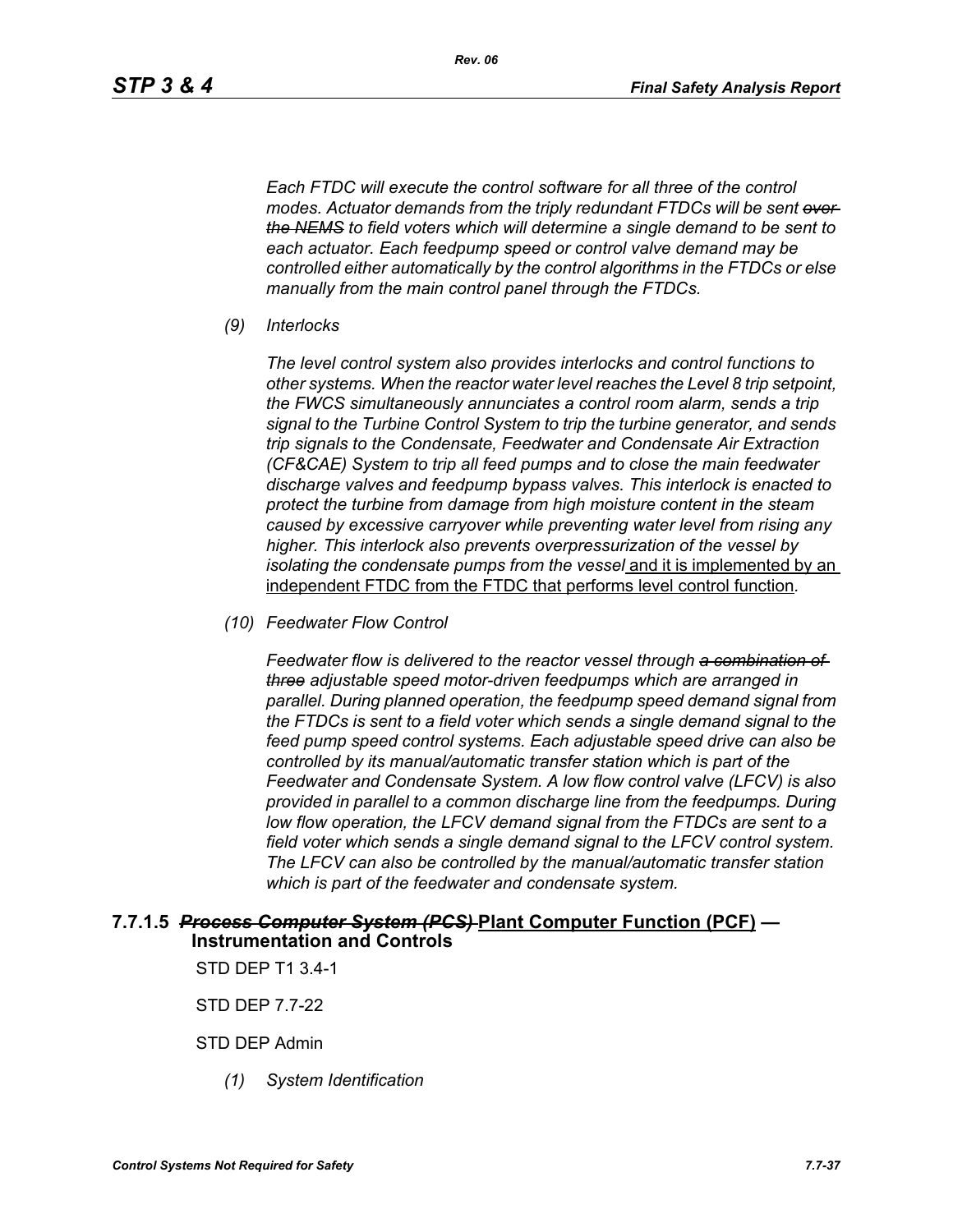The Plant Computer Functions (PCF) are a set of control, monitoring, and data calculation functions that are implemented on digital central processing units and associated peripheral equipment provided by the Plant Information and Control System (PICS). Redundant processors are used for functions that are important to plant operations. The PCF are classified as nonsafetyrelated.

The PCF perform local power range monitor (LPRM) calibrations and calculations of fuel operating thermal limits data, which is provided to the automated thermal limit monitor (ATLM) function of the Rod Control and Information System (RCIS) for the purpose of updating rod block setpoints.

The PCF also include top-level controller functions which monitor the overall plant conditions, issue supervisory commands, and adjust setpoints of lower level controllers to support automation of normal plant startup, shutdown, and power range operations. In the event that abnormal conditions develop in the plant during operations in the automatic mode, these functions automatically revert to the manual mode of operation.

*The PCS* PCF *includes two subsystems, the Performance Monitoring and Control Subsystem (PMCS) and the Power Generation Control Subsystem (PGCS). Between them, the two subsystems perform the process monitoring and control and the calculations that are necessary for the effective evaluation of normal and emergency power plant operation. The PCS* PCF *is designed for high reliability utilizing redundant, network combined processing equipment which is capable of processing data, servicing subsystems, providing supervisory control over digital control systems and presenting data to the user.*

*The purpose of the PCS* PCF *is to increase the efficiency of plant performance by:*

- *(a) performing the functions and calculations defined as being necessary for the effective evaluation of nuclear power plant operation;*
- *(c) Pproviding a permanent record and historical perspective for plant operating activities and abnormal events* via the historian function*;*
- *(e) providing capability to monitor plant performance through presentation of video displays in the main control room and elsewhere throughout the plant; providing the ability to directly control certain non-safety-related plant equipment through on-screen technology; and*

*The calculations performed by the process plant computer*PCF *include process validation and conversion, combination of points, nuclear system supply performance calculations, and balance-of-plant performance calculations.*

*(2) Classification*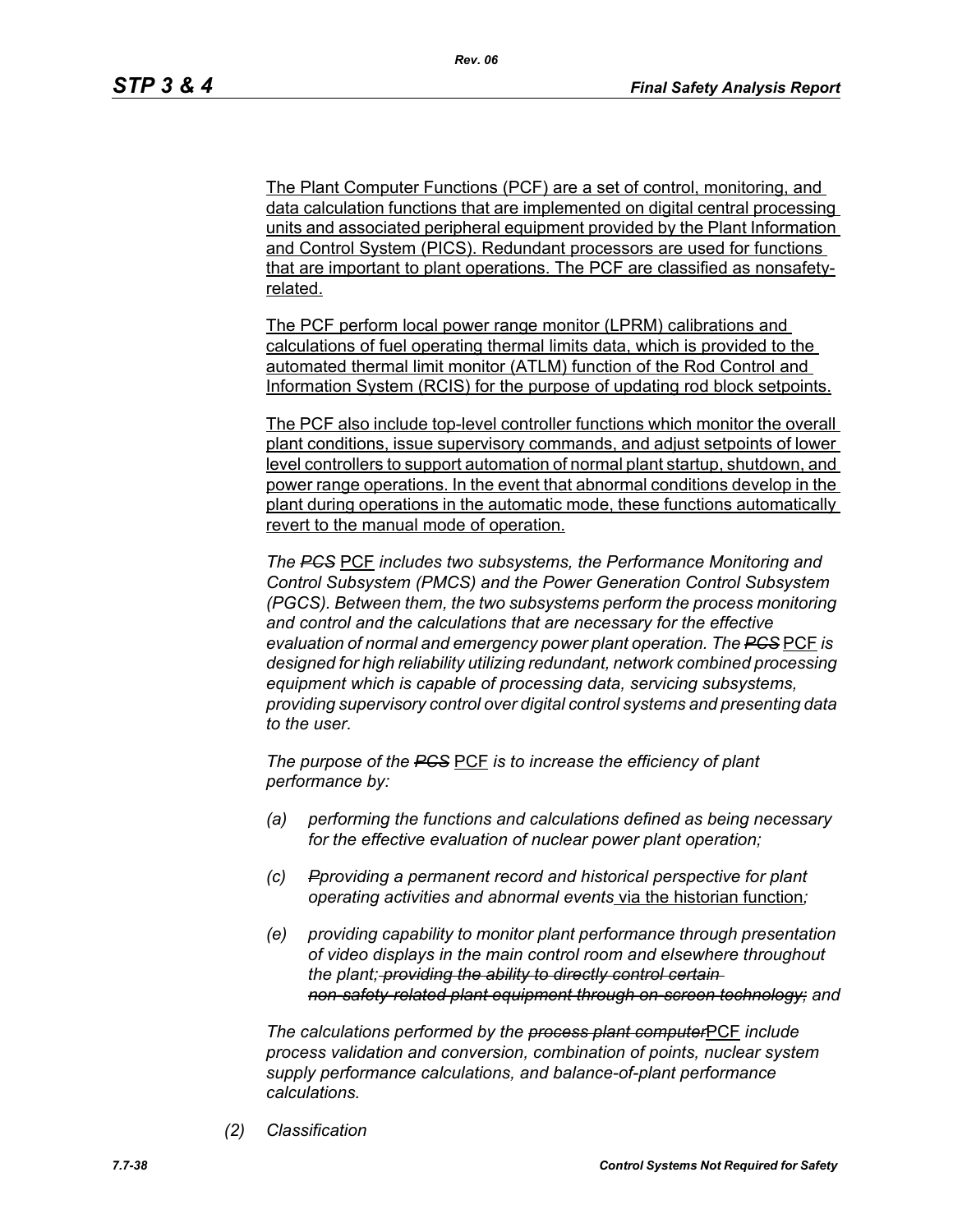*The Process Computer System (PCS)* Plant Computer Function (PCF) *is classified as a non-safety-related* nonsafety-related *system and has no safety-related design basis. However, it is designed so that the functional capabilities of safety-related systems are not affected by it.*

*(3) Power Sources*

*The power for the PCS* PCF *is supplied from two vital ac power supplies. These are redundant, uninterruptible non-Class 1E 120 Vac power supplies. No single power failure will cause the loss of any PCS* PCF *function.*

*(4) Equipment*

*The PCS* PCF *is composed of the following features and components:*

- *(a) The central processing units, which perform various calculations, make necessary interpretations and provide for general input/output device control between I/O devices and memory.*
- *(5) Testability*

*The PCS* PCF *has self-checking provisions. It performs diagnostic checks to determine the operability of certain portions of the system hardware and performs internal programming checks to verify that input signals and selected program computations are either within specific limits or within reasonable bounds.*

*(7) NSS Performance Calculation Programs*

*The NSS programs provide the reactor core performance information. The functions performed are as follows:*

*(c) After* When an ATLM setpoint update is requested and after *calculating the power distribution within the core, the computer* sends data to the ATLM of the RCIS on the calculated fuel thermal operating limits and corresponding initial LPRM values. The ATLM monitors LPRM, APRM, control rod position, and other plant readings (refer to 7.7.1.2.1 Control Rod Drive Control System Interfaces) and issues rod block signals to prevent violation of the fuel thermal operating limits. *uses appropriate reactor operating limit criteria to establish alarm trip settings (ATS) for each LPRM channel. These settings are expressed as maximum acceptable LPRM values to which the actual scanned LPRM readings are compared. The scanned LPRM, when exceeding the ATS, will sound an alarm and thereby assist the operator to maintain core operation within permissible thermal limits established by the prescribed maximum fuel rod power density and minimum critical power ratio criteria. LPRM calibration constants are periodically calculated.*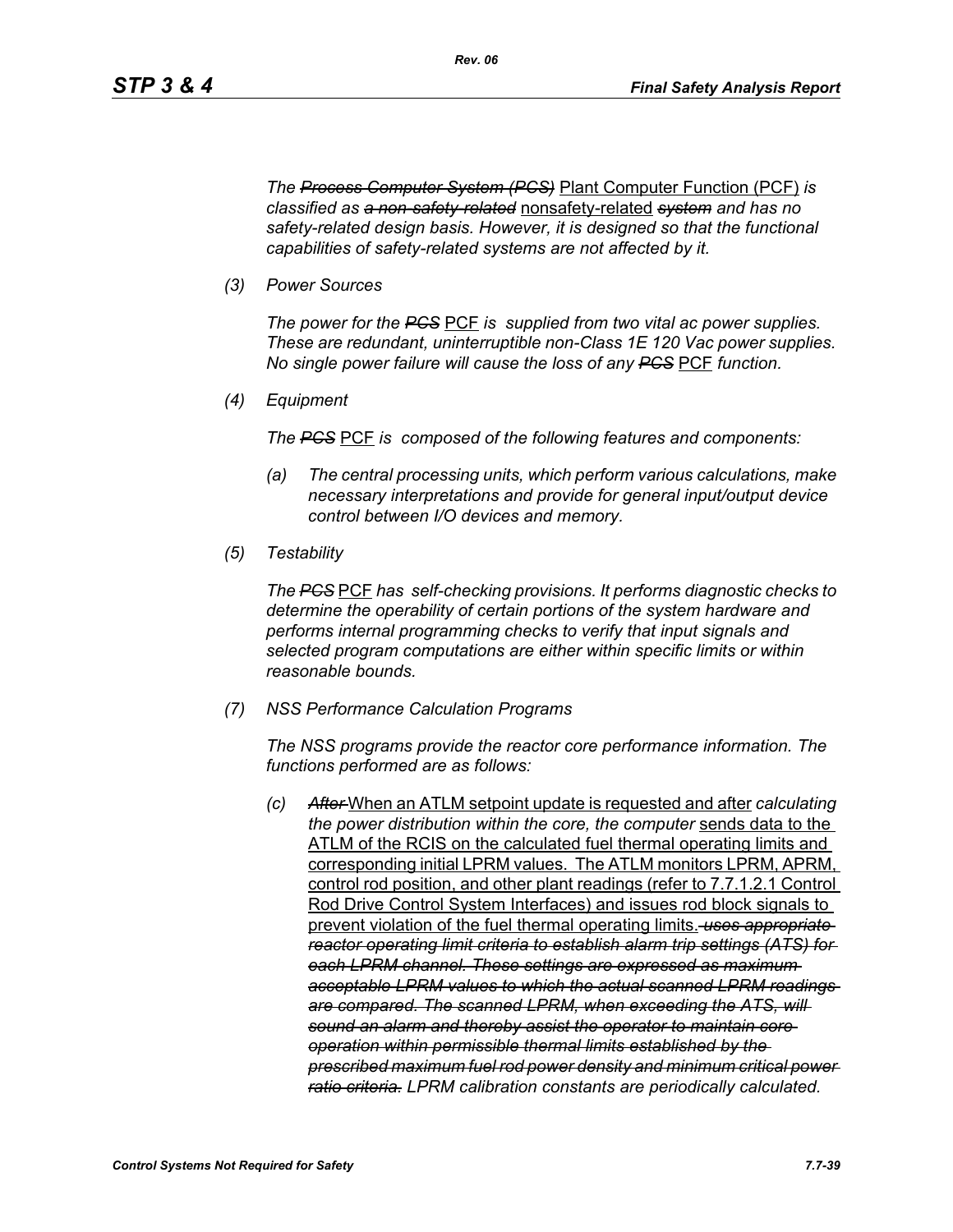*(e) Each LPRM reading is scanned at an appropriate rate and, together with* data from PCF downloaded to the ATLM, *appropriate computational methods, provides nearly* the ATLM provides nearly *continuous reevaluation of core thermal limits with subsequent modification to the LPRM ATS based on the new reactor operating level. The range of surveillance and the rapidity with which the computer responds to the reactor changes permit more rapid power maneuvering with the assurance that thermal operating limits will not be exceeded.*

### **7.7.1.5.1 Performance Monitoring and Control Subsystem**

STD DEP 7.7-22

STD DEP 7.7-23

STD DEP Admin

*NSS Performance Module — The NSS performance module provides the reactor core performance information. The calculations performed are as follows:*

- After-When an Automatic Thermal Limit Monitor (ATLM) setpoint update is requested and after *calculating the power distribution within the core, the computer*  sends data to the ATLM of the RCIS on the calculated fuel thermal operating limits and corresponding initial LPRM values. The ATLM monitors LPRM, APRM, control rod position, and other plant readings (see 7.7.1.2.1 Control Rod Drive Control System Interfaces) and issues rod block signals to prevent violation of the fuel thermal operating limits. *uses appropriate reactor operating limit criteria to establish alarm trip settings for each LPRM channel. These settings are expressed as maximum acceptable LPRM values to which the actual scanned LPRM readings are compared. The scanned LPRM, when exceeding the alarm trip settings, will sound an alarm and thereby assist the operator to maintain core operation within permissible thermal limits established by the prescribed maximum fuel rod power density and minimum critical power ratio criteria. LPRM calibration constants are periodically calculated.*
- *Each LPRM is scanned at an appropriate rate and, together with* the ATLM function, *appropriate computational methods, provides nearly continuous reevaluation of core thermal* operating *limits with subsequent modification to the LPRM alarm trip settings based on the new reactor operating level. The range of surveillance and the rapidity with which the computer responds to the reactor changes permit more rapid power maneuvering with the assurance that thermal operating limits will not be exceeded.*
- *Flux level and position data from the automatic fixed in-core probe (AFIP)* traversing incore probe (ATIP) *equipment are read into the computer. The computer evaluates the data and determines gain adjustment factors by which the LPRM amplifier gains can be altered to compensate for exposure-induced sensitivity loss. The LPRM amplifier gains are not to be physically altered except*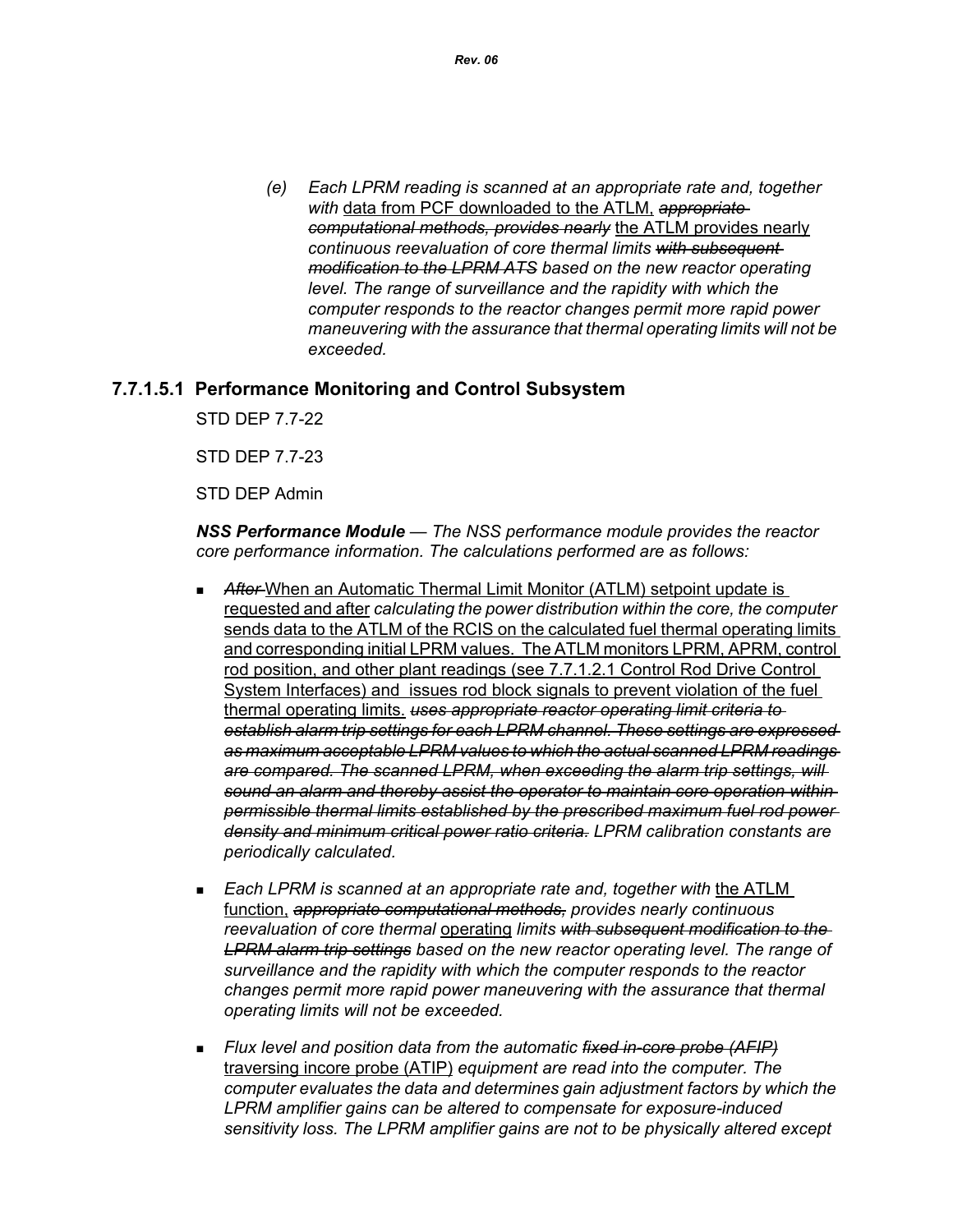*immediately prior to a whole core calibration using the AFIP* ATIP *system. The gain adjustment factor computations help to indicate to the operator when such a calibration procedure is necessary.*

### *Point Log and Alarm Module*

*Analog Variable Alarms—The processor is capable of checking each analog input variable against two types of limits for alarming purposes:*

*The alarming sequence consists of an audible alarm, a console alarm, and a descriptive message for the variables that exceed process alarm limits. The processor provides the capability to alarm on the main control room annunciator system in the event of abnormal PCS* PCF *operation.*

# **7.7.1.5.2 Power Generation Control Subsystem**

### STD DEP T1 3.4-1

*The Power Generation Control Subsystem (PGCS) is a top level controller that monitors the overall plant conditions, issues control commands to non-safety related* nonsafety-related *systems, and adjusts setpoints of lower level controllers to support automation of the normal plant startup, shutdown, and power range operations. The PGCS is a separate function of the Process Computer System* Plant Computer Function. *The PGCS contains the algorithms for the automated control sequences associated with plant startup, shutdown and normal power range operation. The PGCS issues reactor command signals to the automatic power regulator (APR). The reactor power change algorithms are implemented in the APR.*

*In the automatic mode, the PGCS issues command signals to the turbine master controller*APR *which contains appropriate algorithms for automated sequences of turbine, feedwater, and related auxiliary systems. Command signals for setpoint adjustment of lower level controllers and for startup/shutdown of other systems required for plant operation are executed by the PGCS. The operator interfaces with the PGCS through a series of breakpoint controls to initiate automated sequences from the operator control console. For selected operations that are not automated, the PGCS prompts the operator to perform such operations. In the semi automatic mode, the PGCS provides guidance messages to the operator to carry out the startup, shutdown, and power range operations.*

*The PGCS interfaces with the operator's console to perform its designated functions. The operator's control console for PGCS consists of a series of breakpoint controls for a prescribed plant operation sequence. When all the prerequisites are satisfied for a prescribed breakpoint in a control sequence, a permissive is given and, upon verification by the operator, the operator initiates the prescribed sequence. The PGCS then initiates demand signals to the various system controllers*APR *to carry out the predefined control functions. (NOTE: For non-automated operations that are required during normal startup or shutdown (e.g., change of reactor mode switch status), automatic prompts are provided to the operator. Automated operations continue after the operator completes the prompted action manually.)*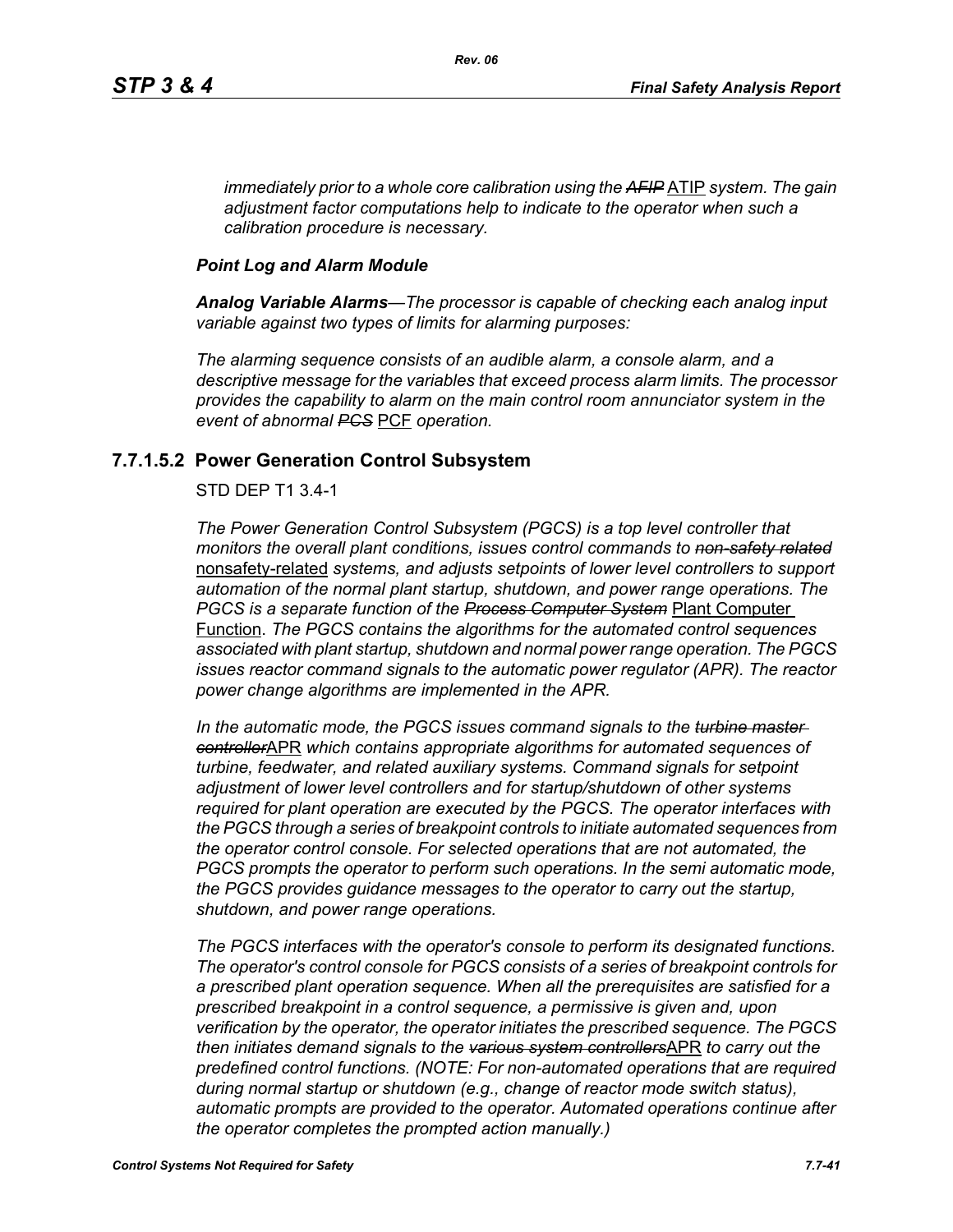# **7.7.1.5.3 Safety Evaluation**

STD DEP T1 3.4-1

*The Process Computer System* Plant Computer Function *is designed to provide the operator with certain categories of information and to supplement procedure requirements for control rod manipulation during reactor startup and shutdown. The system augments existing information from other systems such that the operator can start up, operate at power and shut down in an efficient manner. The PGCS function provides signals to the APR as explained in Subsection 7.7.1.5.2. However, this is a power generation function. Neither the Process Computer System* Plant Computer Function *nor its PGCS function initiate or control any engineered safeguard or safetyrelated system.*

# **7.7.1.5.4 Testing and Inspection Requirements**

STD DEP T1 3.4-1

*The Process Computer System* Plant Computer Function *has self-checking provisions. It performs diagnostic checks to determine the operability of certain portions of the system hardware and performs internal programming checks to verify that input signals and selected program computations are either within specific limits or within reasonable bounds.*

# **7.7.1.5.5 Instrumentation Requirements**

STD DEP T1 3.4-1

*There is no instrumentation in the Process Computer System* Plant Computer Function *other than the video display units (VDUs). Control of the Process Computer System* Plant Computer Function *is accomplished with on- screen methods and a few hard switches. System auxiliaries such as printers* and, *plotters, and tape handlers have their own local controls.*

# **7.7.1.6 Neutron Monitoring System— Nonsafety-Related Subsystems**

### **7.7.1.6.1 Automatic Traversing Incore Probe (ATIP)**

STD DEP T1 3.4-1

STD DEP 7.7-23

### STD DEP Admin

*(1) Description*

*The ATIP is comprised of three TIP machines, each with a neutron-sensitive sensor attached to the machine's flexible cable. Other than the sensor itself, each machine has a drive mechanism, a 20-position index mechanism, associated guide tube, and other parts. While not in use, the sensor is normally stored and shielded in a storage area inside the TIP room in the*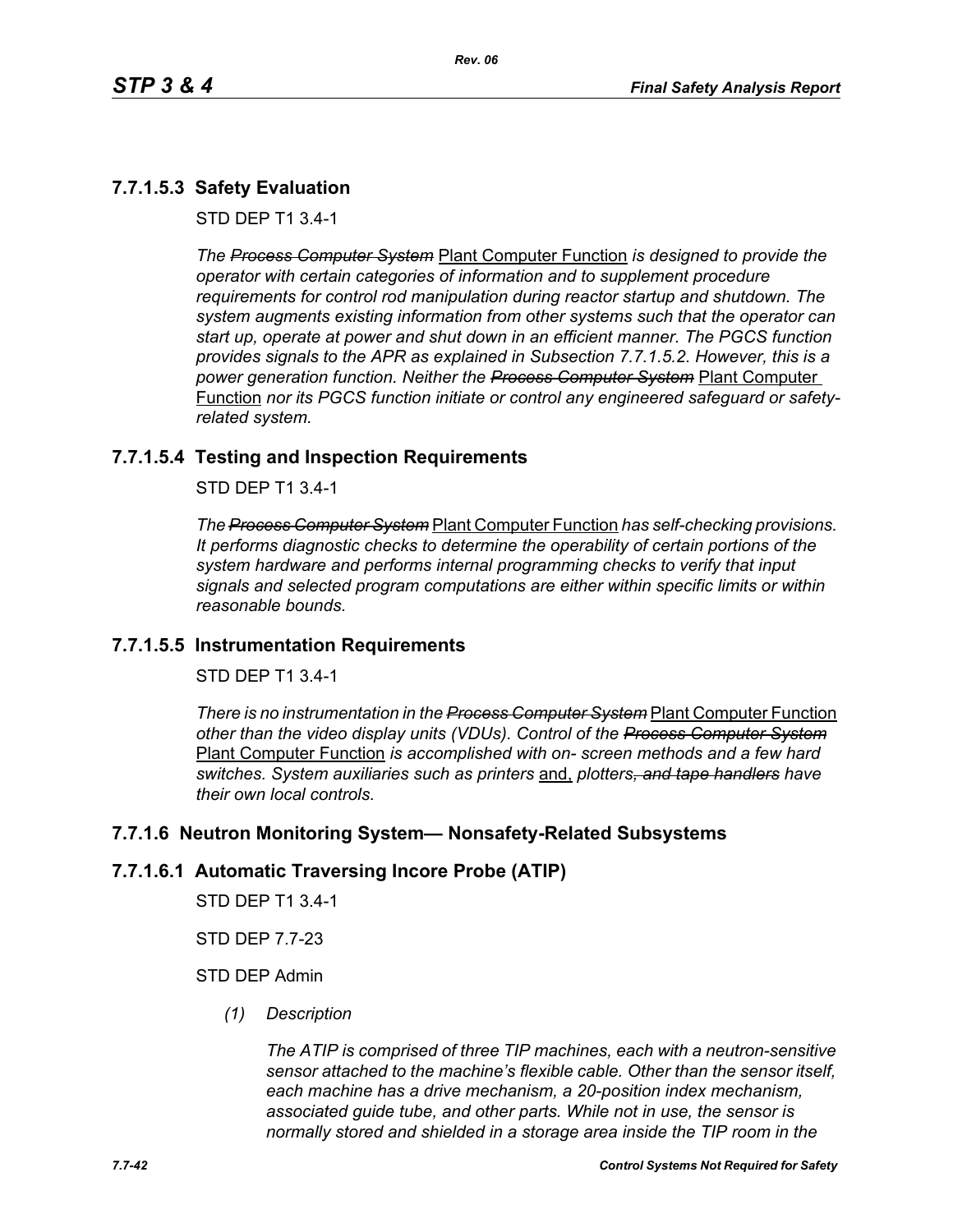*reactor building. During* manual or automatic *operation, the ATIP sensors are inserted, either manually or automatically, via guide tubing and through desired index positions to the designated LPRM assembly calibration tube. Each ATIP machine has designated number and locations of LPRM assemblies to cover, such that the ATIP sensor can travel to all LPRM locations assigned to this machine via the index mechanism of this machine. The LPRM assignments to the three machines are shown in Figure 7.7-10.*

*Flux readings along the axial length of the core are obtained by first inserting the sensor fully to the top of the calibration tube and then taking data as the sensor is withdrawn continuously from the top. Sensor flux reading, sensor axial positions data in the core, and LPRM location data are all sent to an ATIP control unit located in the control room, where the data can be stored. The data are then sent to the process computer*PCF *for calibration and performance calculations. The whole ATIP scanning sequence and instructions are fully automated, with manual control available.*

*The index mechanism allows the use of a single sensor in any one of twenty different LPRM assemblies. There is a common LPRM location that allows all three ATIP scanning. This is for ATIP cross-machine calibration.*One common LPRM location exists that all three ATIP machines can scan for cross-machine calibration.

*(2) Classification*

*The ATIP is non-safety related* nonsafety-related, but contains components that have been designated as safety-related *as shown in Table 3.2-1. The subsystem is an operational system and has no safety function.*

*(4) Testability*

*The ATIP equipment is tested and calibrated using heat balance data and procedures described in the instruction manual.*

#### **7.7.1.6.2 Multi-Channel Rod Block Monitor (MRBM)**

### STD DEP T1 3.4-1

*(1) System Identification*

*The MRBM microcomputer-based logic receives input signals from the local power range monitors (LPRMs) and the average power range monitors (APRMs) of the NMS. It also receives core flow data from the NMS, and control rod status data from the rod action and position information subsystem of the RCIS to determine when rod withdrawal blocks are required. The MRBM averages the LPRM signals to detect local power change during the rod withdrawal. If the averaged LPRM signal exceeds a preset rod block setpoint, a control rod block demand will be issued. The MRBM monitors many 4-by-4 fuel bundle regions in the core in which control*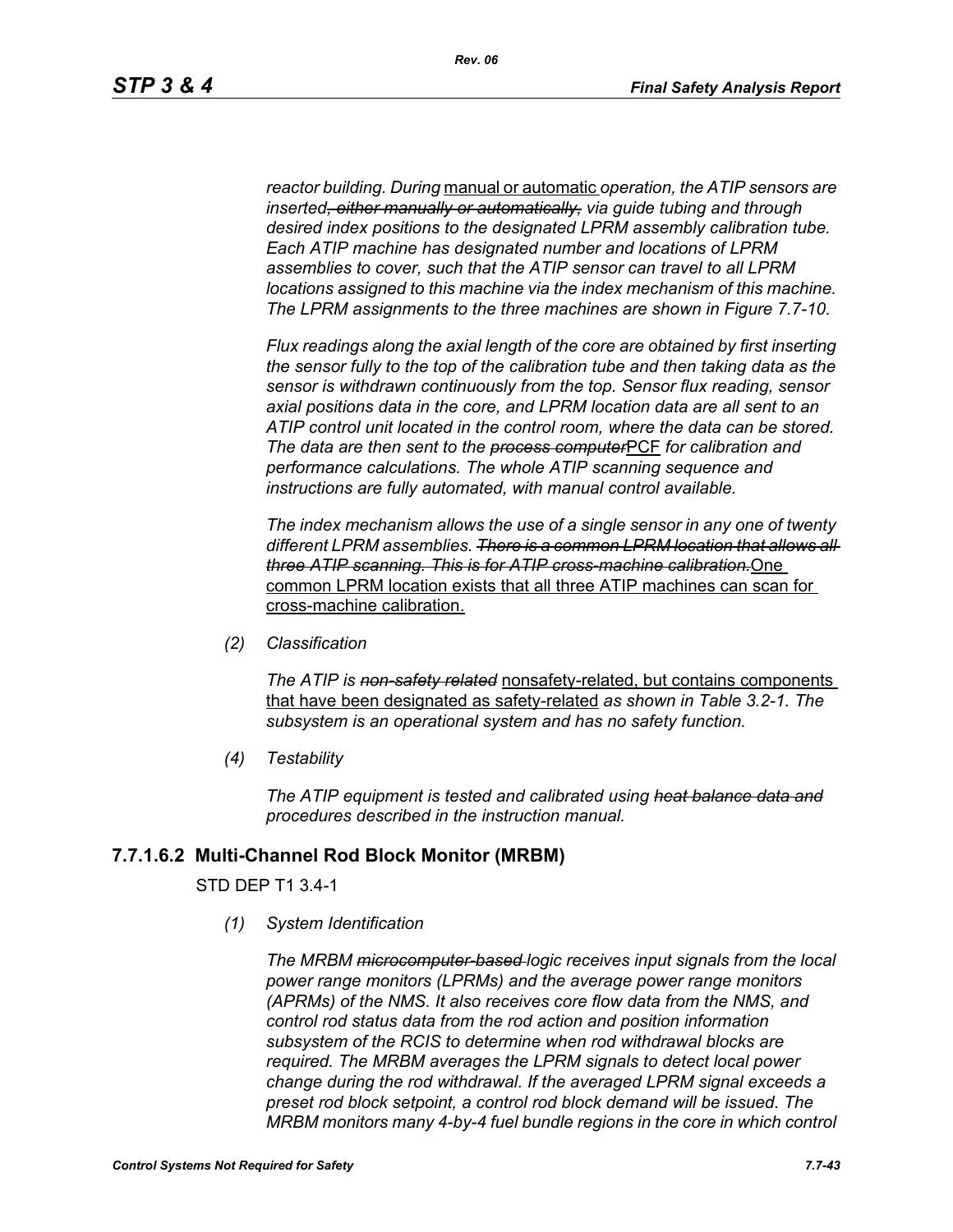*rods are being withdrawn as a gang. Since it monitors more than one region, it is called the multi-channel rod block monitor. The rod block setpoint is a core-flow biased variable setpoint. The MRBM is a dual channel system not classified as a safety system.*

*(4) Testability*

*The MRBM is a dual channel, independent subsystem of the NMS. One of theMRBM channels can be bypassed for testing or maintenance without affectingthe overall MRBM function. Self-test features are employed to monitor failuresin the microprocessor system. Test capabilities allow for calibration and tripoutput testing.*

# **7.7.1.7 Automatic Power Regulator System—Instrumentation and Controls** STD DEP T1 3.4-1

#### STD DEP Admin

*(1) Identification*

*The primary objective of the Automatic Power Regulator (APR) System is to control reactor power during reactor startup, power generation, and reactor shutdown, by appropriate commands to change rod positions, or to change reactor recirculation flow. The secondary objective of the APR System is to control the pressure regulator setpoint (or turbine bypass valve position) during reactor heatup and depressurization (e.g., to control the reactor cooldown rate). The APR System consists of redundant process controllers. Automatic power regulation is achieved by appropriate control algorithms for different phases of the reactor operation which include approach to criticality, heatup, reactor power increase, automatic load following, reactor power decrease, and reactor depressurization and cooldown. The APR System receives input from the plant computer*PCF*, the Power Generation Control System (Subsection 7.7.1.5.1*2*), the Steam Bypass and Pressure Control System (Subsection 7.7.1.8), and the operator's control console. The output demand signals from the APR System are to the RCIS to position the control rods, to the RFC System to change reactor coolant recirculation flow, and to the SB&PC System for automatic load following operations. The PGS*PGCS *performs the overall plant startup, power operation, and shutdown functions. The APR System performs only those functions associated with reactor power changes and with pressure regulator setpoint (or turbine bypass valve position) changes during reactor heatup or depressurization. A simplified functional block diagram of the APR System is provided in Figure 7.7-11.*

*(4) Normal Operation*

*The APR System interfaces with the operator's console to perform its designed functions. The operator's control panel for automatic plant startup, power operation, and shutdown functions is part of the PGCS. This control*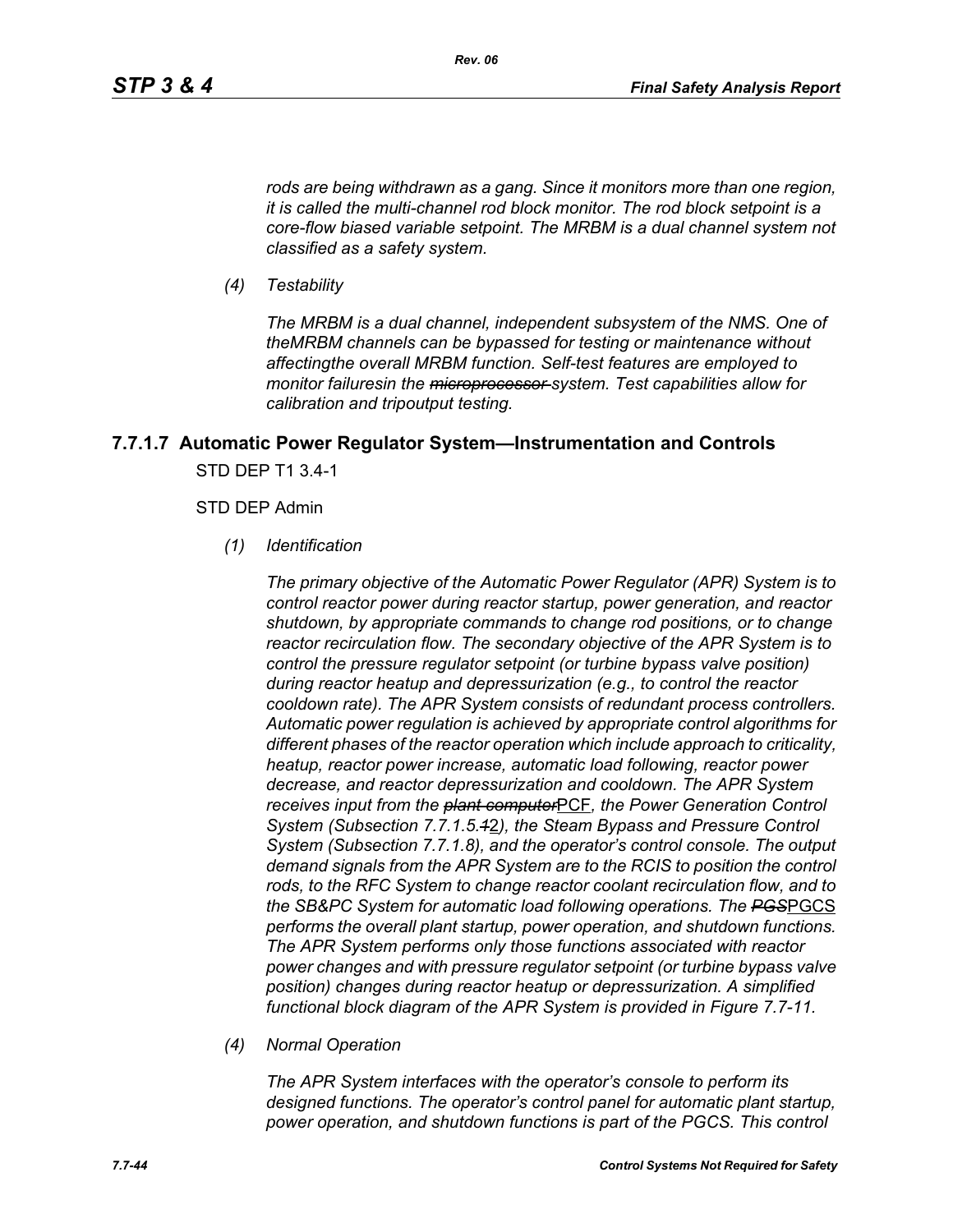*panel consists of a series of breakpoint controls for a prescribed plant operation sequence. When all the prerequisites are satisfied for a prescribed breakpoint in a control sequence, a permissive is given and, upon verification by the operator, the operator initiates the prescribed control sequence. The PGCS*APR *then initiates demand signals to various system controllers to carry out the predefined control functions. [Note: For non-automated operations that are required during normal startup or shutdown (e.g., change of Reactor Mode Switch status), automatic prompts are provided to the operator. Automated operations continue after the operator completes the prompted action manually.] The functions associated with reactor power control are performed by the APR System.*

*For reactor power control, the APR System contains algorithms that can change reactor power by control rod motions, or by reactor coolant recirculation flow changes, but not both at the same time. A prescribed control rod sequence is followed when manipulating control rods for reactor criticality, heatup, power changes, and automatic load following. Each of these functions has its own algorithm to achieve its designed objective. The control rod sequence can be updated from the process computer*PCF *based on inputs from the reactor engineer. A predefined trajectory of power-flow is followed when controlling reactor power. The potentially unstable region of the power- flow map is avoided during plant startup, automatic load following, and shutdown. During automatic load following operation, the APR System interfaces with the SB&PC System to coordinate main turbine and reactor power changes for optimal performance.*

*(6) Equipment*

*The APR System control functional logic is performed by redundant, microprocessor-based fault-tolerant digital controllers (FTDC). The FTDC performs many functions. It reads and validates inputs from the Non-Essential Multiplexing System (NEMS)* Plant Data Network (PDN) *interface once every sampling period. It performs the specific power control calculations and processes the pertinent alarm and interlock functions, then updates all system outputs to the NEMS*PDN*. To prevent computational divergence among the redundant processing channels, each channel performs a comparison check of its calculated results with the other redundant channels. The internal FTDC architecture features redundant multiplexing interfacing units for communications between the NEMS* PDN *and the FTDC processing channels..*

*(9) Operator Information and Operational Considerations*

*During operation of the APR System, the operator observes the performance of the plant via CRTs* VDUs *on the main console or on large screen displays in the main control room. The APR System can be switched into the manual mode by the operator, and a control sequence, which is in progress, can be stopped by the operator at any time. This will stop automatic reactor power*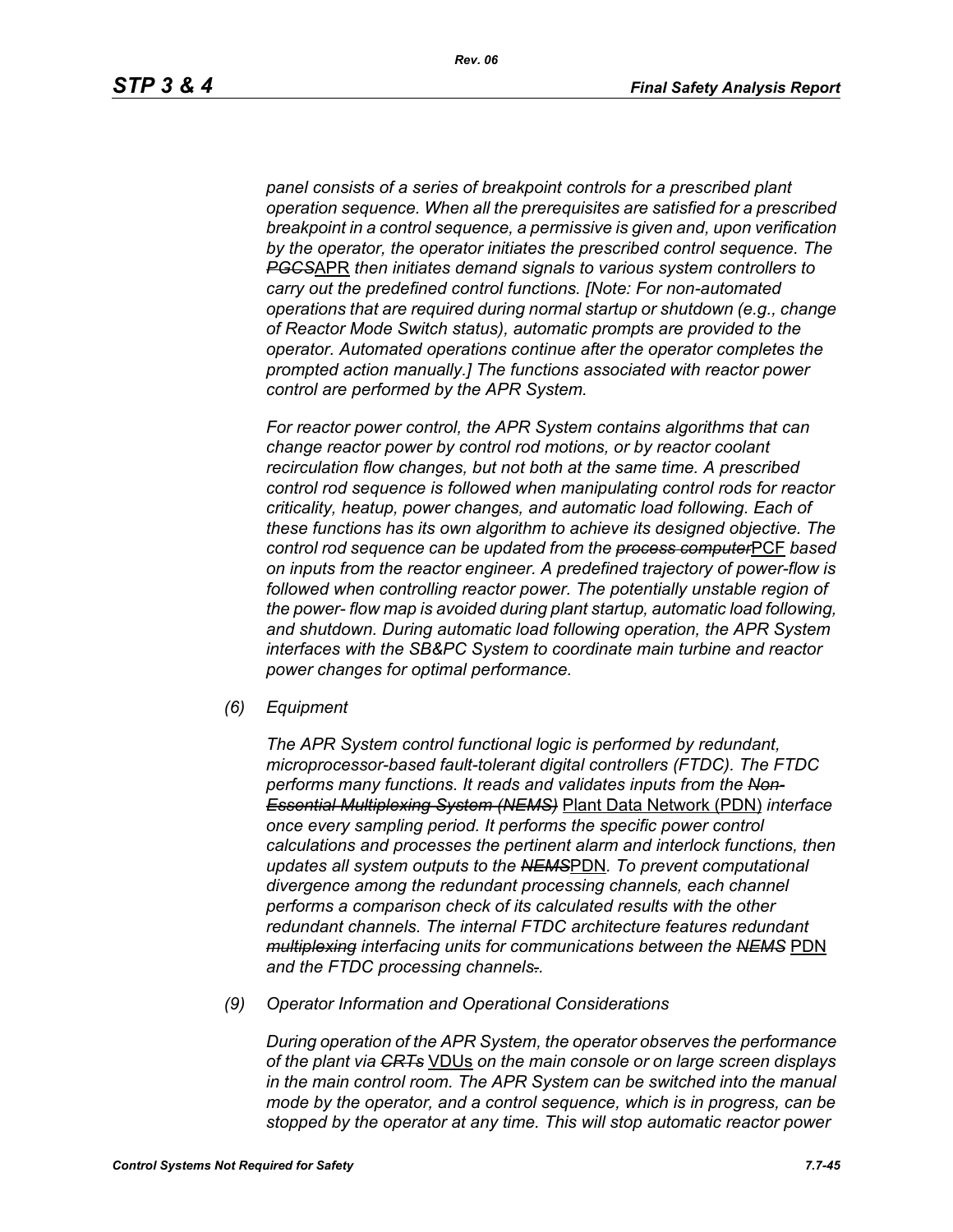*changes. If any system or component conditions are abnormal during execution of the prescribed sequences, continued operation is stopped automatically and alarms will be activated to alert the operator. With the APR System in manual mode, the operator can manipulate control rods and recirculation flow through the normal controls. A failure of the APR System will not prevent manual controls of reactor power, nor will it prevent safe shutdown of the reactor.*

# **7.7.1.8 Steam Bypass & Pressure Control System—Instrumentation and Controls** STD DEP T1 3.4-1

STD DEP 7.7-24

STD DEP Admin

*(5) Abnormal Plant Operation*

*The SB&PC System is also designed for operation with other reactor control systems to avoid reactor trip after significant plant disturbances. Examples of such disturbances are loss of one feedwater pump, loss of three recirculation pumps, inadvertent opening of* one *safety/relief valves* valve *or* two *steam bypass valves, main turbine stop/control valve surveillance testing, and MSIV testing.*

*(7) I&C Interface*

*The external signal interfaces for the SB&PC System are as follows:*

- *(a) Narrow range dome pressure signals* Validated dome pressure signal *from the SB&PC System to the Recirculation Flow Control System.*
- *(e) Output signals from the SB&PC System to the performance monitoring and control function of the process computer*PCF*.*
- *(h) Bypass valve position, servo current, position error and valve open and closed signals from the Turbine Bypass System.*
- *(i) Emergency bypass valve fast opening signals and bypass valve flow demand signals*, servo current, *from the SB&PC System to the Turbine Bypass System.*
- *(l) Governor-free demand signal to the reactor power compensator in the APR system.* Automatic Frequency Control signal sent from the APR system to the SB&PC system.
- *(m) Reactor power compensation signal in accordance with speed error from the SB&PC System to the APR System.* SB&PC system sends limited speed regulator output to the reactor power compensator in the APR system.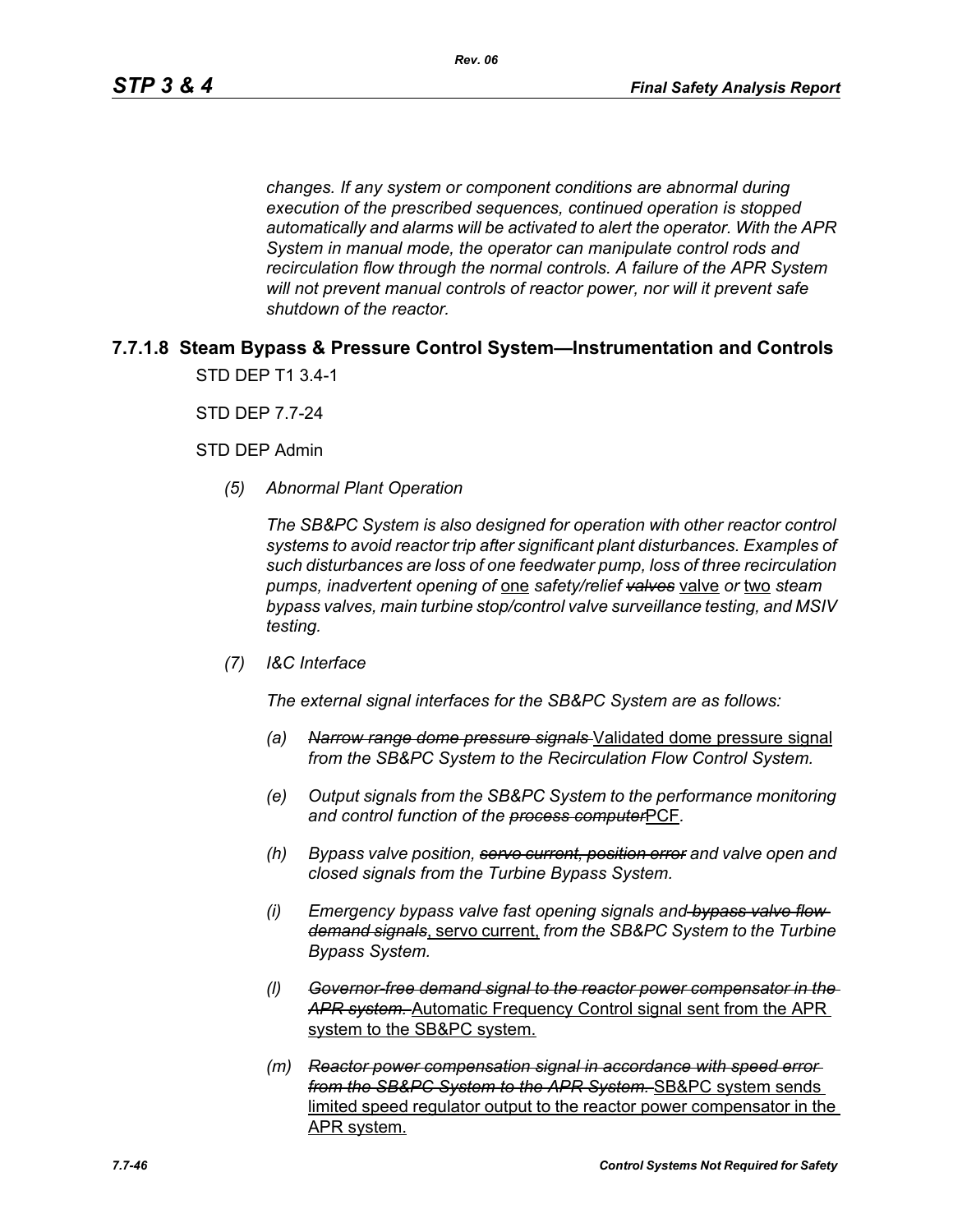### (o) Pressure regulator output signal is sent in accordance with speed error from the SB&PC system to the APR system.

*(10) Operator Information*

*During operation of the SB&PC System, the operator may observe the performance of the plant via CRTs* VDUs *on the main control console or on large screen displays in the main control room. As described in (8) above, the self-test provision assures that all transducer/controller failures are indicated to the operator and maintenance personnel. The triplicated logic facilitates online repair of the controller circuit boards.*

# **7.7.1.9** *Non-Essential Multiplexing System* **Plant Data Network**

STD DEP Admin

The discussion of the Plant Data Network has been relocated to Subsection 7.9S.

*The Non-Essential Multiplexing System(NEMS) is separate and distinct from the Essential Multiplexing System (EMS), though both are similar in design and architecture. Except for system interfaces and quality assurance requirements unique to Class 1E systems, specific design attributes discussed in Section 7A.2 pertain to the NEMS as well. Both systems are fully described in their subsection design specifications available from the Master Parts List referenced in Subsection 1.1.3. This subsection describes those features which are unique to the NEMS.*

*(1) System Description*

*The NEMS provides distributed control and instrumentation data communication networks to support the monitoring and control of interfacing plant power generation (non-safety-related) systems. [The EMS performs the same function for the protection (safety-related) systems.] The NEMS provides all the electrical devices and circuitry (such as multiplexing units, data transmission line and transmission controllers), between sensors, display devices, controllers and actuators, which are defined by other plant systems. The NEMS also includes the associated data acquisition and communication software required to support its function of transmitting plantwide data for distributed control and monitoring.* 

*The NEMS acquires both analog and digital signals from remote process sensors and discrete monitors located within a plant, and multiplexes the signals to a central control room to drive annunciators, monitors and recorders, and to send signals, and output control signals are multiplexed to actuators, valves, motor drives and other control equipment in the plant associated with non-safety-related systems.* 

*Consistent with fault-tolerant (triplicated) digital control systems utilized in feedwater control, reactor recirculation flow control and steam bypass and*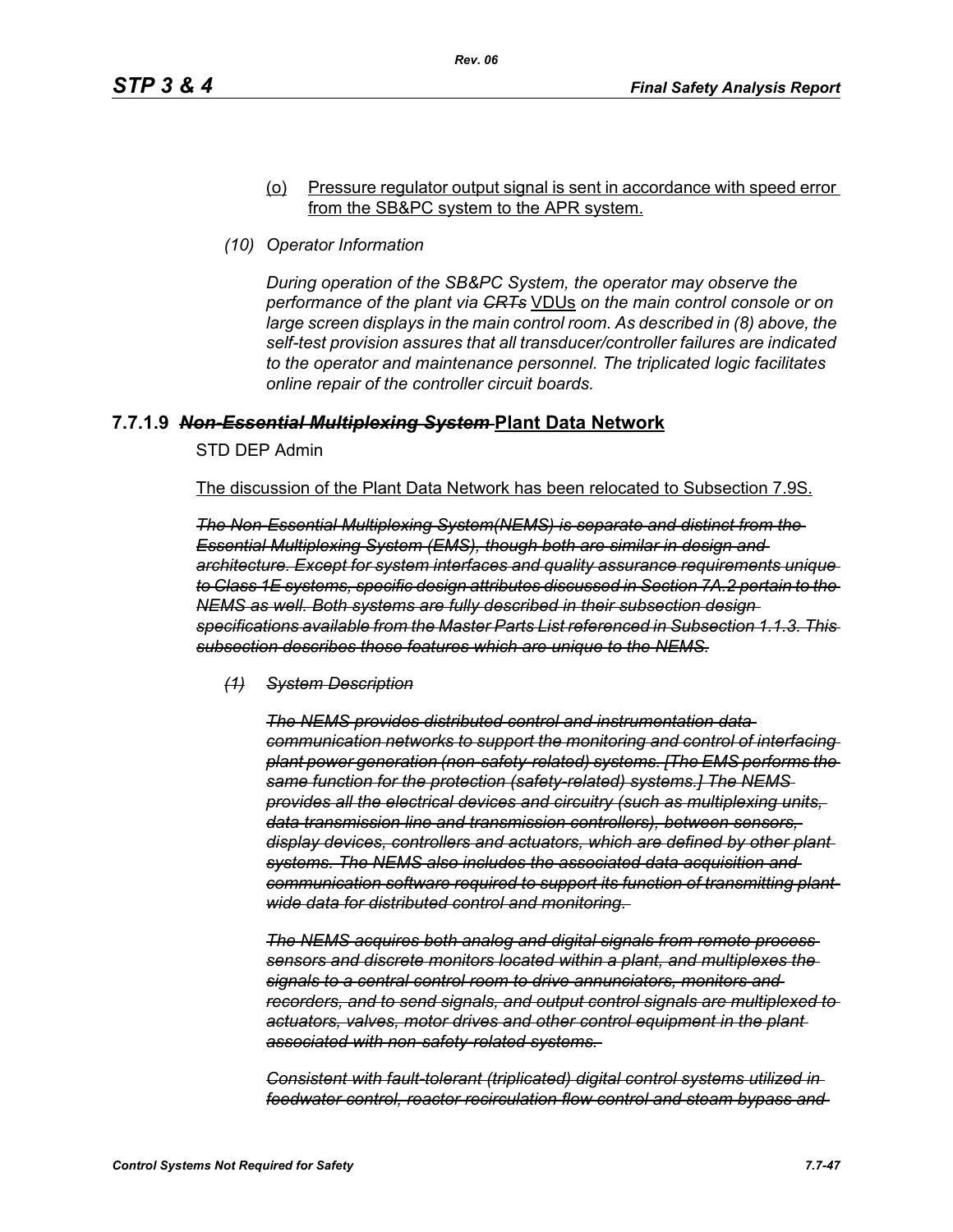*pressure regulation, the NEMS is also triplicated for these systems interfaces, as appropriate, each with its own independent control.* 

*The remaining communication functions of the NEMS provides the following system functions:* 

- *(a) Acquires non-safety-related data (e.g., sensed input and equipment status signals) throughout the plant.*
- *(b) Conditions, formats and transmits signals via fiber optics to displays, controllers, and the PCS.*
- *(c) Receives signals via fiber optics, then multiplexes and prepares them for use in interfacing non-safety-related equipment as required.*
- *(d) Formats and transmits processed control signals via fiber optics to actuator circuits, and then converts the fiber optic control signals to electrical signals for the actuator circuits.*
- *(2) System Interface*

*The NEMS interfaces with the following systems, which are all non-safetyrelated:* 

*–Reactor*

*–Nuclear Boiler (non-safety-related portion)* 

- *–Reactor Recirculation*
- *–Rod Control*
- *–Feedwater Control (including feedwater pump turbine)*
- *–Recirculation Flow Control*
- *–Steam Bypass and Pressure Control*
- *–Process Computer*
- *–Power Generation Control*

*–Process Radiation Monitoring (non-safety-related portion)* 

*–Area Radiation Monitoring*

*–Dust Radiation Monitoring*

- *–Refueling and Reactor Servicing*
- *–Reactor Water Cleanup*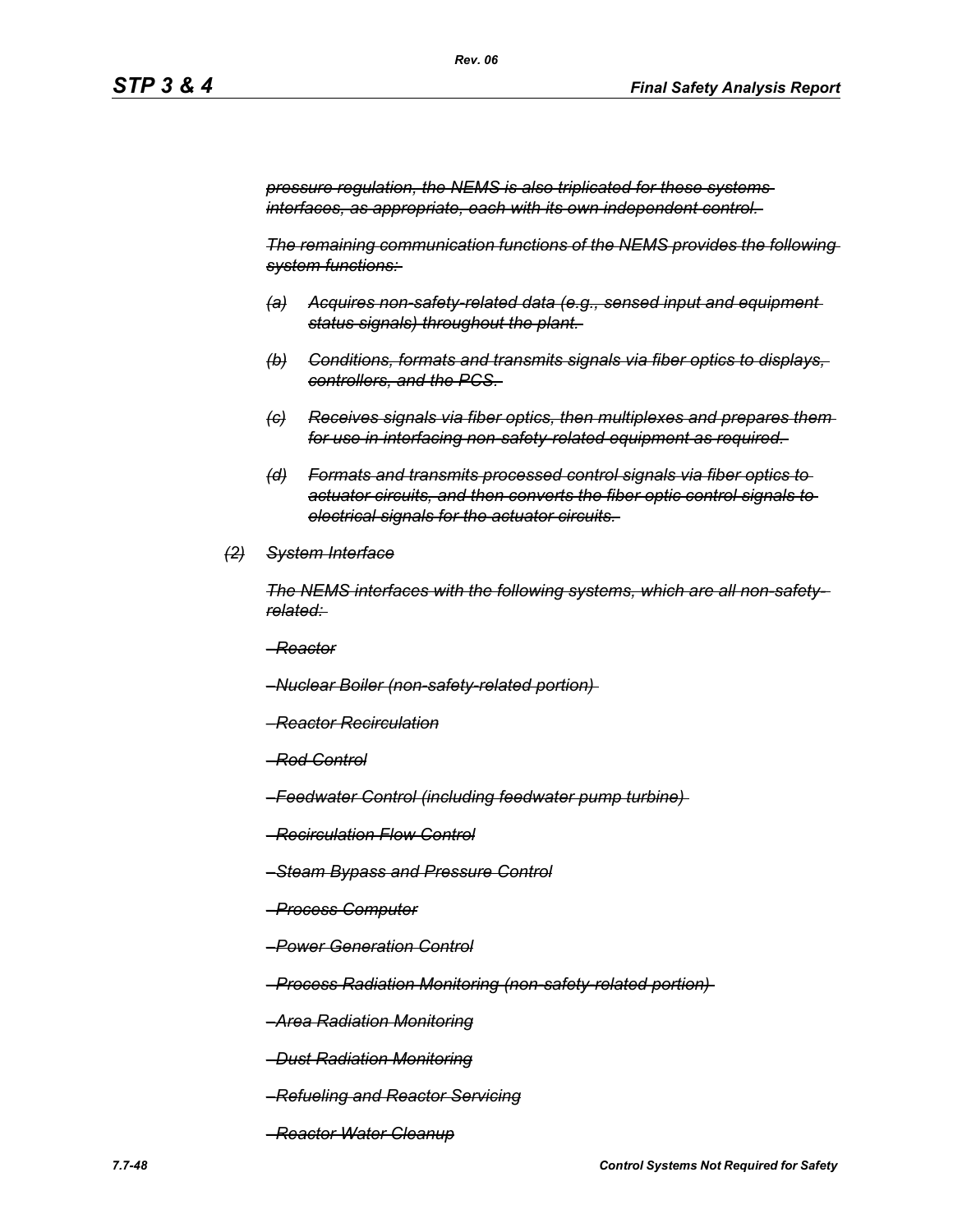- *–Fuel Pool Cooling and Cleanup*
- *–Suppression Pool Cleanup*
- *–Control Complex*
- *–Makeup Water (purified, condensated)*
- *–HVAC Normal Cooling Water*
- *–Ultimate Heat Sink*
- *–Turbine Service Water*
- *–Steam and Heated Water*
- *–Compressed Gas*
- *–Sampling*
- *–Condensate Demineralizer/Filter Facility*
- *–Radwaste (includes Offgas)*
- *–Turbine Bypass*
- *–Turbine Control*
- *–Feedwater Condensate Water*
- *–Heater Drain*
- *–Lubricating Oil*
- *–Turbine Gland Steam*
- *–Extraction*
- *–Main Generator*
- *–HVAC-Reactor Building*
- *–HVAC-Other Buildings*
- *–Electrical Power Distribution (non-safety-related portion)*
- *–Annunciator*
- *(3) Classification*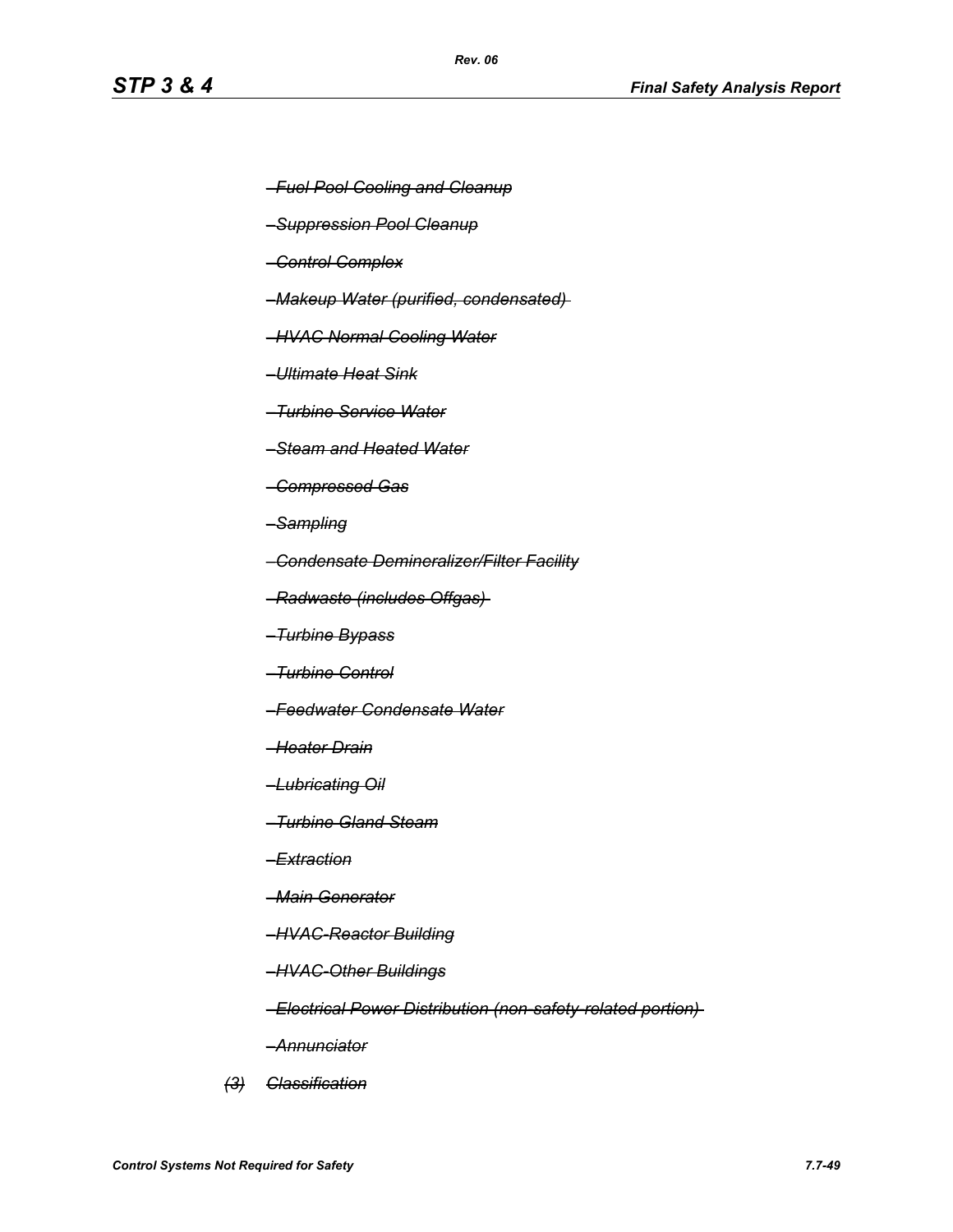*The NEMs, of itself, is neither a power generation system nor a protection system. It is a support system utilized for assimilation, transmission and interpretation of data for power generation (non-safety-related) systems and their associated sensors, actuators and interconnections. It is classified as non-safety-related.* 

#### *(4) Power Sources*

*The NEMS receives its power from three separate non-Class 1E distribution panels from the non-Class 1E 120 VAC UPS. This redundancy allows the NEMS to supply triplicated logic functions such that any single failure in the system power supplies will not cause the loss of the validated outputs to the interfacing actuators and to the monitors and displays.* 

*(5) Equipment*

*The hardware and "firmware" architectures for the NEMS are the same as those of the EMS, which are described in Appendix 7A [see the response to NRC Requests (10) and (11) of Section 7A.2].* 

*(6) Testability*

*The EMS test features described in Appendix 7A, Section 7A.2, Items (3), (4) and (6) are generally equivalent for the NEMS, except that the NEMS does not interface with, nor rely upon, the SSLC [see the response to NRC Request (6) of Section 7A.2]. Also, the NEMS self-test features include the analog fault-tolerant voting system unique to the control systems employing logic.*

#### *(7) Environmental Considerations*

*The NEMS is not required for safety purposes, nor is it required to operate after the design basis accident. Its support function serves power generation purposes only and it is designed to operate in the normal plant environment.* 

#### *(8) Operational Considerations*

*The system automatically initiates for both cold and warm starts. No operator actions are required in that the system is capable of self-starting following power interruptions, or any other single failure, including any single processor failure. After repairs or replacements are performed, the system automatically re-initializes to normal status when power is restored to any unit and automatically resets any alarms.* 

#### *(9) Operator Information*

*The self-test provisions are designed to alert the operator to system anomalies via interfaces with the process computer and the annunciator. Problems significant enough to cause system channel failures are*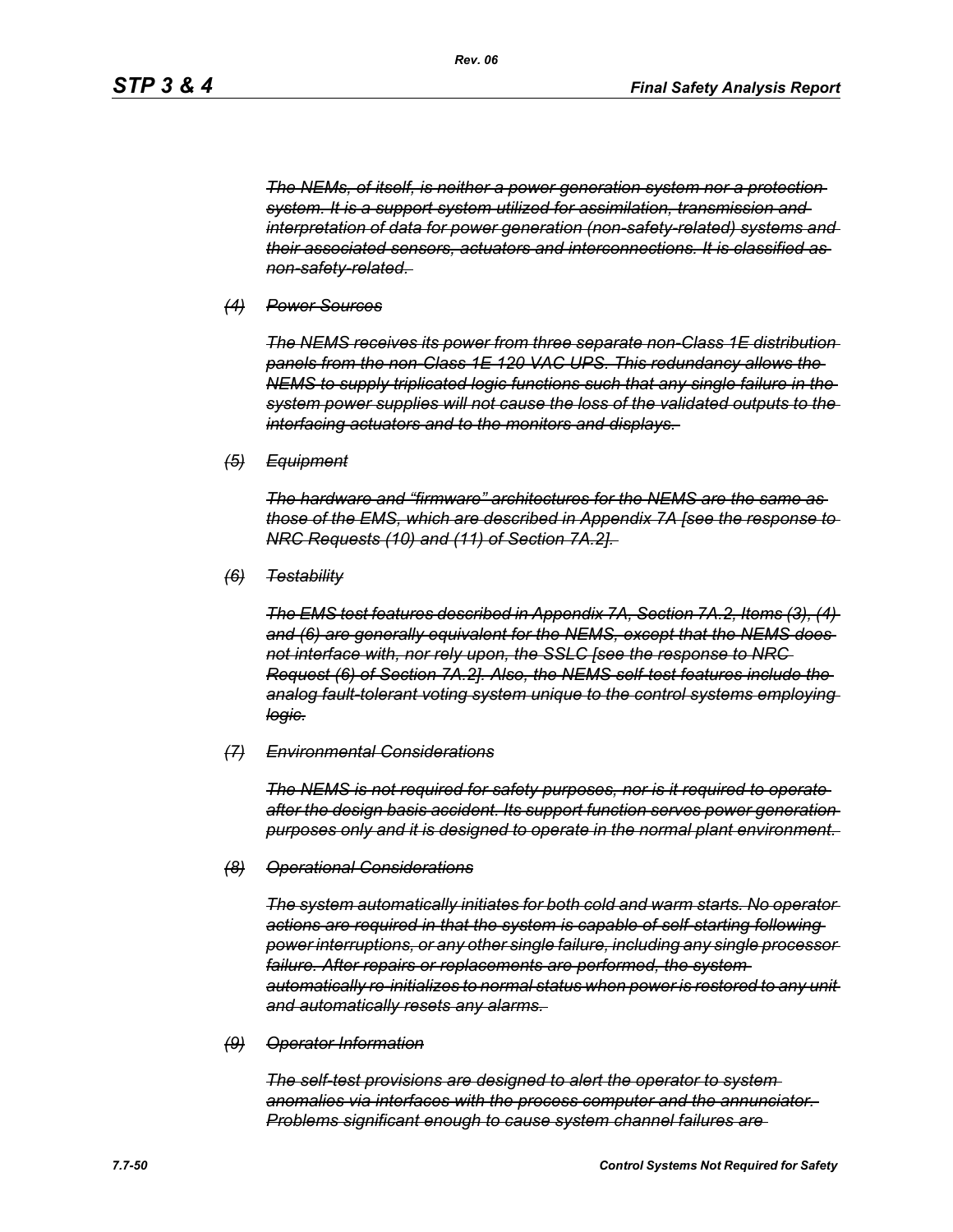*annunciated separately from those which allow continued operation. The circuitry is designed such that no control output or alarm is inadvertently activated during system initialization or shutdown. For such events, control outputs change to predetermined fail-safe outputs.* 

# **7.7.2.1 Nuclear Boiler System—Reactor Vessel Instrumentation**

# **7.7.2.1.2 Specific Regulatory Requirements Conformance**

STD DEP T1 3.4-1

# STD DEP 1.8-1

*(2) Regulatory Guides (RGs)*

*In accordance with the Standard Review Plan for Section 7.7 and with Table 7.1-2, only RG 1.151(Instrument Sensing Lines) need be addressed for the ABWR.*

- *(a) Criteria: RG 1.151— "Instrument Sensing Lines"*
- *(b) Conformance: There are four independent sets of instrument lines which are mechanically separated into each of the four instrument divisions of the NBS (see Figure 5.1-3, NBS P&ID). Each of the four instrument lines interfaces with sensors assigned to each of the four Class 1E electrical divisions for safety-related systems.*

*There are also non-Class 1E instruments that derive their input for the reactor vessel instrumentation portion of the NBS from these lines. There is no safety-related controlling function involved in this instrumentation and it is entirely separate (including its own MUX system* data communication network*) from the safety-related instruments and their associated systems.*

*The safety-related instrumentation provides vessel pressure and water level sensing for all protection systems. These instruments are arranged in two-out-of-four logic combinations and their signals are shared by both safety-related and non-safety-related systems. All of these signals are multiplexed and passed through fiber-optic media before entering the voting logic of the redundant divisions of the safetyrelated systems; or of non-safety-related systems which make up the various networks. Separation and isolation is thus preserved both mechanically and electrically in accordance with IEEE 279* 603 *and Regulatory Guide 1.75.*

### **7.7.2.5** *Process Computer System* **Plant Computer Function—Instrumentation and Controls**

General Functional Requirements Conformance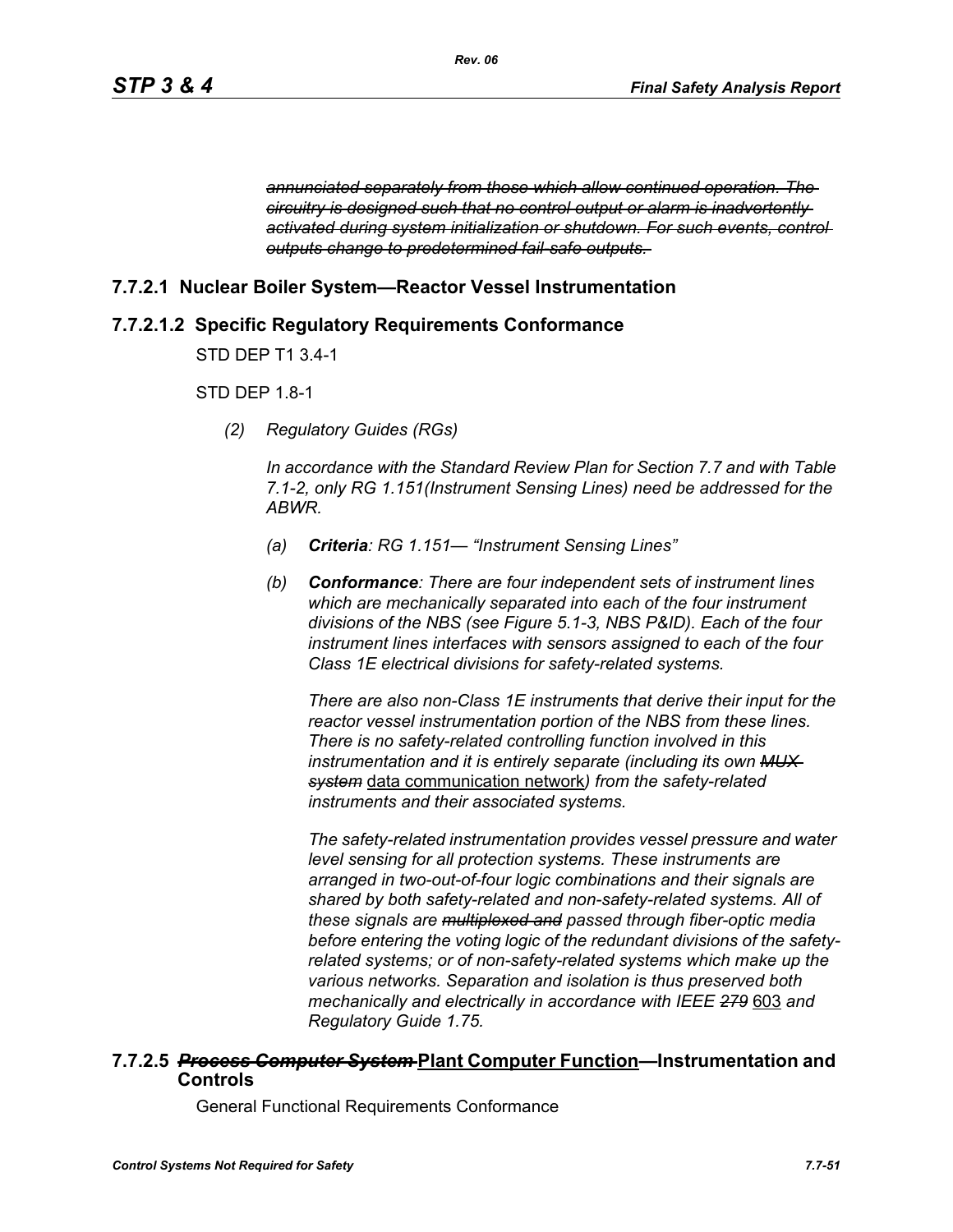# STD DEP T1 3.4-1

STD DEP Admin

*The Process Computer System (PCS)* Plant Computer Function (PCF) *is designed to provide the operator with certain categories of information and to supplement procedure requirements for control rod manipulation during reactor startup and shutdown. The* PCF *system augments existing information from other systems such that the operator can start up, operate at power, and shut down in an efficient manner. The PGCC* PGCS *function provides signals to the Automated* Automatic *Power Regulator (APR) as explained in Subsection 7.7.1.5.1*2*. However, this is a power generation function. Neither the PCS* PCF *nor its PGCC* PGCS *function initiate or control any engineered safeguard or safety-related system.*

# **7.7.2.5.2 Specific Regulatory Requirements Conformance**

STD DEP T1 3.4-1

*Table 7.1-2 identifies the non-safety-related control systems and the associated codes and standards applied in accordance with Section 7.7 of the Standard Review Plan for BWRs. However, since the computer has no controlling function, none of the listed criteria is applicable.*

*Input data for the PCS* PCF *are derived from both Class 1E and non-Class 1E sources. All such interfaces are optically isolated, where necessary, to assure the proper separation of redundant signals in accordance with Regulatory Guide 1.75.*

# **7.7.2.6 Neutron Monitoring System—ATIP Subsystem Instrumentation and Controls**

# **7.7.2.6.2 Specific Regulatory Requirements Conformance**

STD DEP 7.7-23

*Table 7.1-2 identifies the non-safety-related control systems and the associated codes and standards applied in accordance with Section 7.7 of the Standard Review Plan for BWRs. However, since the ATIP System has no controlling function, and is used only*  for calibration of the LPRMs, none of the listed criteria is applicable. However, the ATIP system does have isolation valves, which are safety-related components that would require the system to perform automatic containment isolation function. The following analysis lists the applicable criteria in order of the listing on the table, and discusses the degree of conformance for each. Any exceptions or clarifications are so noted.

- (1) General Design Criteria (GDC)
	- (a) **Criteria**: GDC 56
	- (b) **Conformance**: The ATIP component design is in compliance with this GDC by following the guidance of Reg. Guide 1.11.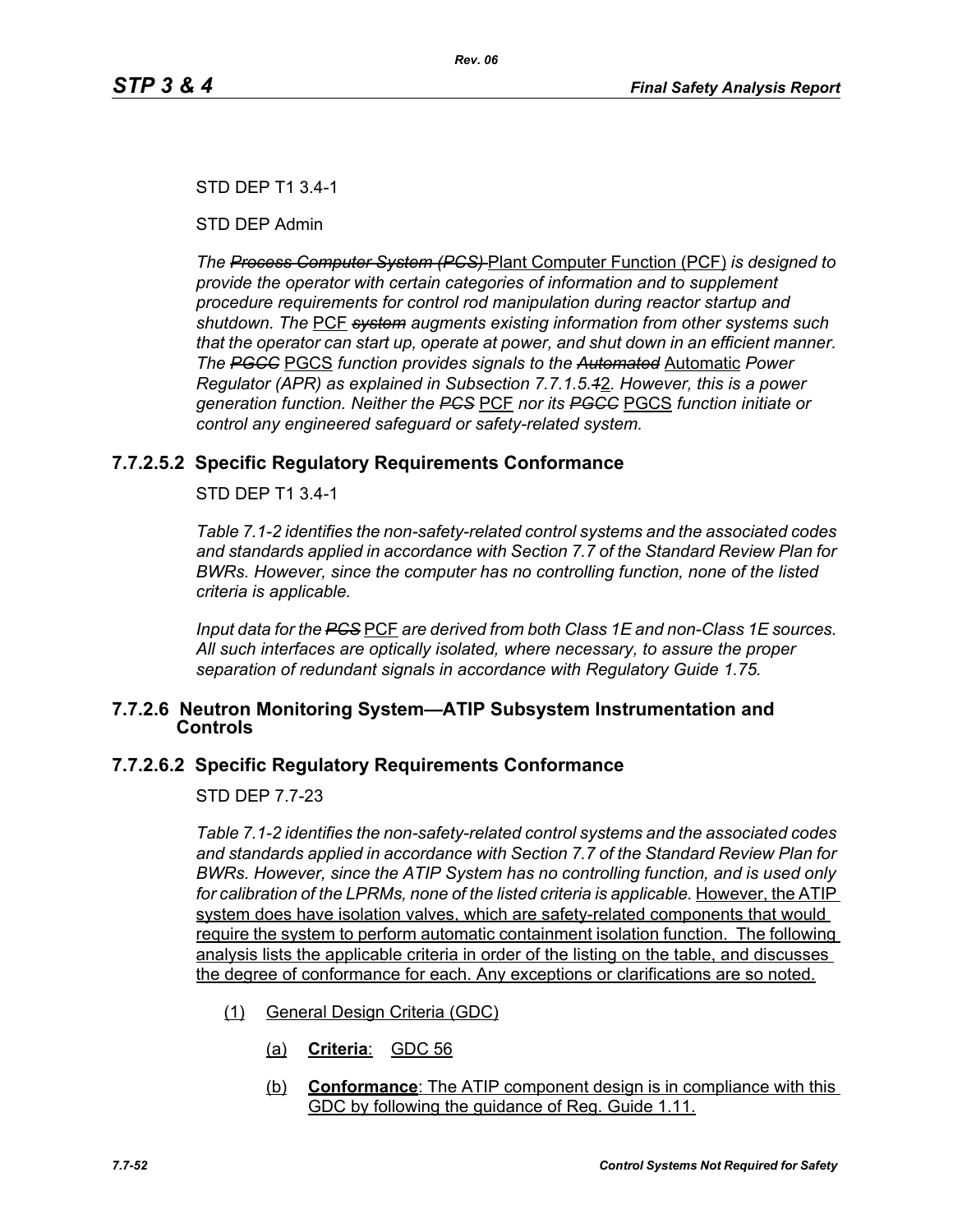- (2) Regulatory Guide (RG)
	- (a) **Criteria**: RG 1.11
	- (b) **Conformance**: The ATIP component design conforms to the abovelisted RG.

### **7.7.2.8 Steam Bypass and Pressure Control System—Instrumentation and Controls**

### **7.7.2.8.1 General Functional Requirements Conformance**

STD DEP 7.7-24

STD DEP Admin

*The Steam Bypass & Pressure Control (SB&PC) System is a power generation system in that it inputs information to the Automatic Power Regulator, which, in turn, controls reactor power by manipulating control rods (via the RCIS) or recirculation flow (via the RFC System). The protective scram function is entirely separate (via the RPS).*

*The SB&PC is classified as non-safety related* nonsafety-related *and does not interface with any engineered safeguard or safety-related system.*; SB&PC system does receive reactor pressure and water level from the NBS system (safety system) but only from nonsafety instrumentation.

#### **7.7.2.8.2 Specific Regulatory Requirements Conformance**

STD DEP Admin

*Table 7.1-2 identifies the non-safety related* nonsafety-related *control systems and the associated codes and standards applied in accordance with Section 7.7 of the Standard Review Plan for BWRs.* 

#### **7.7.2.9** *Non-Essential Multiplexing System* **Plant Data Network—Instrumentation and Controls**

#### **7.7.2.9.1 General Requirements Conformance**

STD DEP T1 3.4-1

*The NEMS* PDN*, of itself, is neither a power generation system nor a protection system. It is a support system* data communication network *utilized for assimilation, transmission and interpretation of data for power generation (non-safety-related) systems and their associated sensors, actuators and interconnections. It is classified as non-safety-related and does not interface with any engineered safeguard or safetyrelated system except for isolated alarms for annunciation* and isolated information for operational support functions*.*

*The NEMS PDN is an integral part of the power generation systems which it supports. As such, it meets the same functional requirements imposed on those systems.*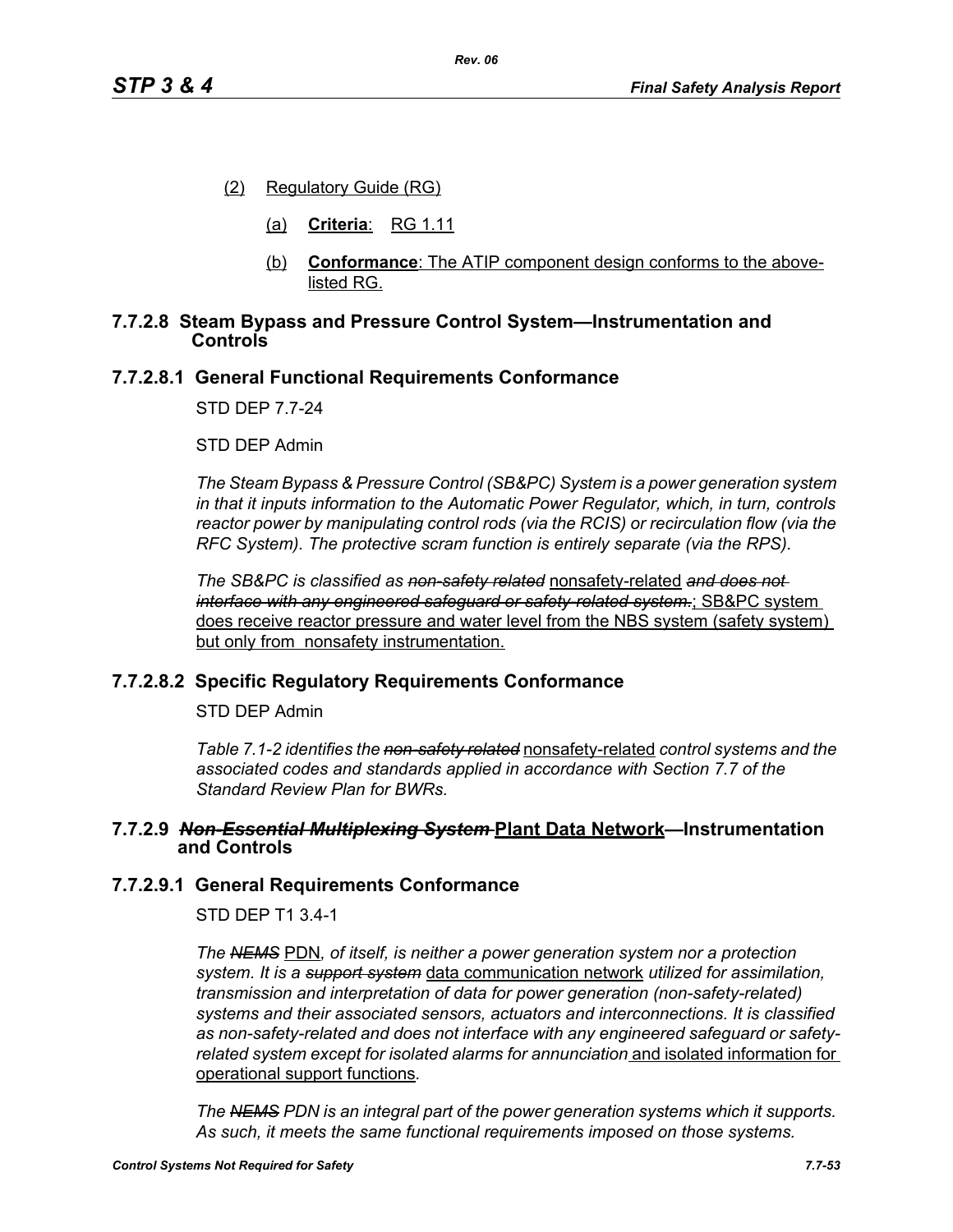*Although not required to meet the single-failure criterion, the system is redundant and receives its power from redundant, highly reliable power sources such that no single failure will cause its basic function to fail.*

# **7.7.2.9.2 Specific Regulatory Requirements Conformance**

STD DEP T1 3.4-1

STD DEP Admin

*Table 7.1-2 identifies the non-safety related* nonsafety-related *control systems and the associated codes and standards applied in accordance with Section 7.7 of the Standard Review Plan. However, as mentioned above, the NEMS* PDN *is not a separate control system subject to separate review, but is the data communication vehicle for virtually all of the non-safety- related systems. It provides specific enhancement for all control systems in their conformance with GDCs 13 and 19.*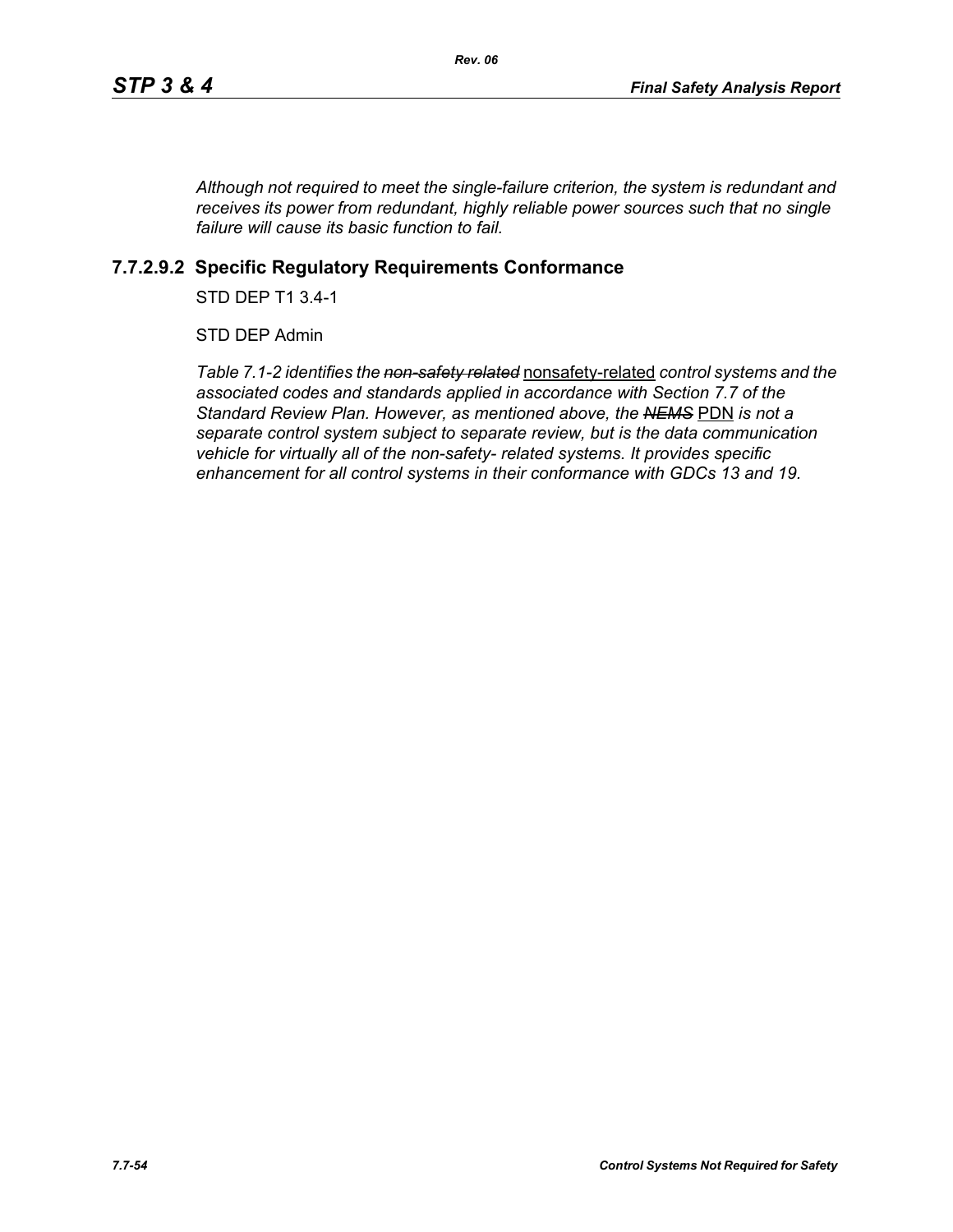|                                            | <del>Minimum</del>                                                                                                                                                                                                                                                                                                                                                      | <b>Design Genter</b> | <del>Maximum</del> | <del>(Units)</del> |
|--------------------------------------------|-------------------------------------------------------------------------------------------------------------------------------------------------------------------------------------------------------------------------------------------------------------------------------------------------------------------------------------------------------------------------|----------------------|--------------------|--------------------|
| <del>(1)Temperature</del>                  |                                                                                                                                                                                                                                                                                                                                                                         |                      |                    |                    |
| (a) Operating                              | –10                                                                                                                                                                                                                                                                                                                                                                     | 20                   | 50                 | ீ                  |
| (b) Non-operating                          | $-20$                                                                                                                                                                                                                                                                                                                                                                   |                      | 60                 | ீ                  |
| (2) Relative Humidity (Non-<br>condensing) |                                                                                                                                                                                                                                                                                                                                                                         |                      |                    |                    |
| (a) Operating                              | 40                                                                                                                                                                                                                                                                                                                                                                      | 50                   | 90                 | $\frac{9}{6}$ RH   |
| (b) Non-operating                          | 5                                                                                                                                                                                                                                                                                                                                                                       |                      | 95                 | %RH                |
| (3) Atmospheric Pressure                   |                                                                                                                                                                                                                                                                                                                                                                         |                      |                    |                    |
| <del>(a) Static</del>                      | <u>0.09</u>                                                                                                                                                                                                                                                                                                                                                             | 0.1                  | <u>0.11</u>        | MPa                |
| <del>(4)Radiation:</del>                   | Operating gamma dose rate [0.036 mGy (carbon)/h] integrated dose-<br>over qualified life [100 Gy (carbon)]                                                                                                                                                                                                                                                              |                      |                    |                    |
| <del>(5)Seismic:</del>                     | All RCIS modules and cabinets are designed to operate correctly during<br>accelerations of 2 g's in any plane for one minute over the frequency-<br>range of 0.1 to 30 Hz. All RCIS cabinets are designed to be capable of<br>withstanding an acceleration of 5 g's in any plane for one minute over-<br>the frequency range of 0.1 to 30 Hz without sustaining damage. |                      |                    |                    |

# **Table 7.7-1** *RCIS Module Operation Environment* **Not Used**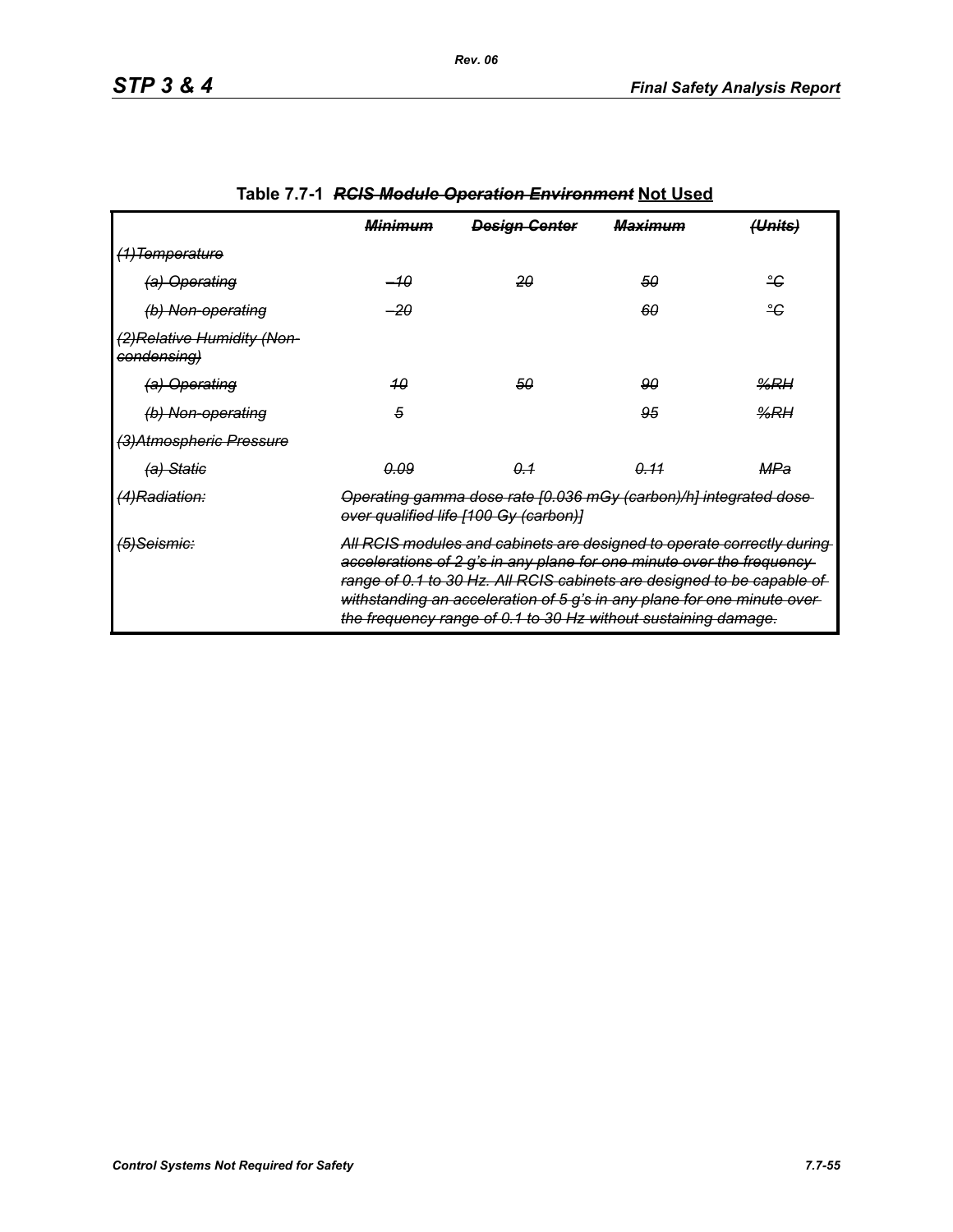The following figures are located in Chapter 21:

- **Figure 7.7-2 Rod Control and Information System IED (Sheets 1-5)**
- **Figure 7.7-3 Rod Control and Information System IBD (Sheets 1-15, 18-37, 42, 40)** 44, 48, 50, 52-55, 57 including 33 A and 37A)
- Figure 7.7-4 Control Rod Drive System IBD (Sheet 1)
- **Figure 7.7-5 Recirculation Flow Control System IED (Sheets 1-2)**
- Figure 7.7-7 Recirculation Flow Control System IBD (Sheets 1 3, 5 8)
- Figure 7.7-8 Feedwater Control System IED (Sheets 1-3)
- Figure 7.7- 9 Feedwater Control System IBD (Sheets 1 14 including 6a and 9a)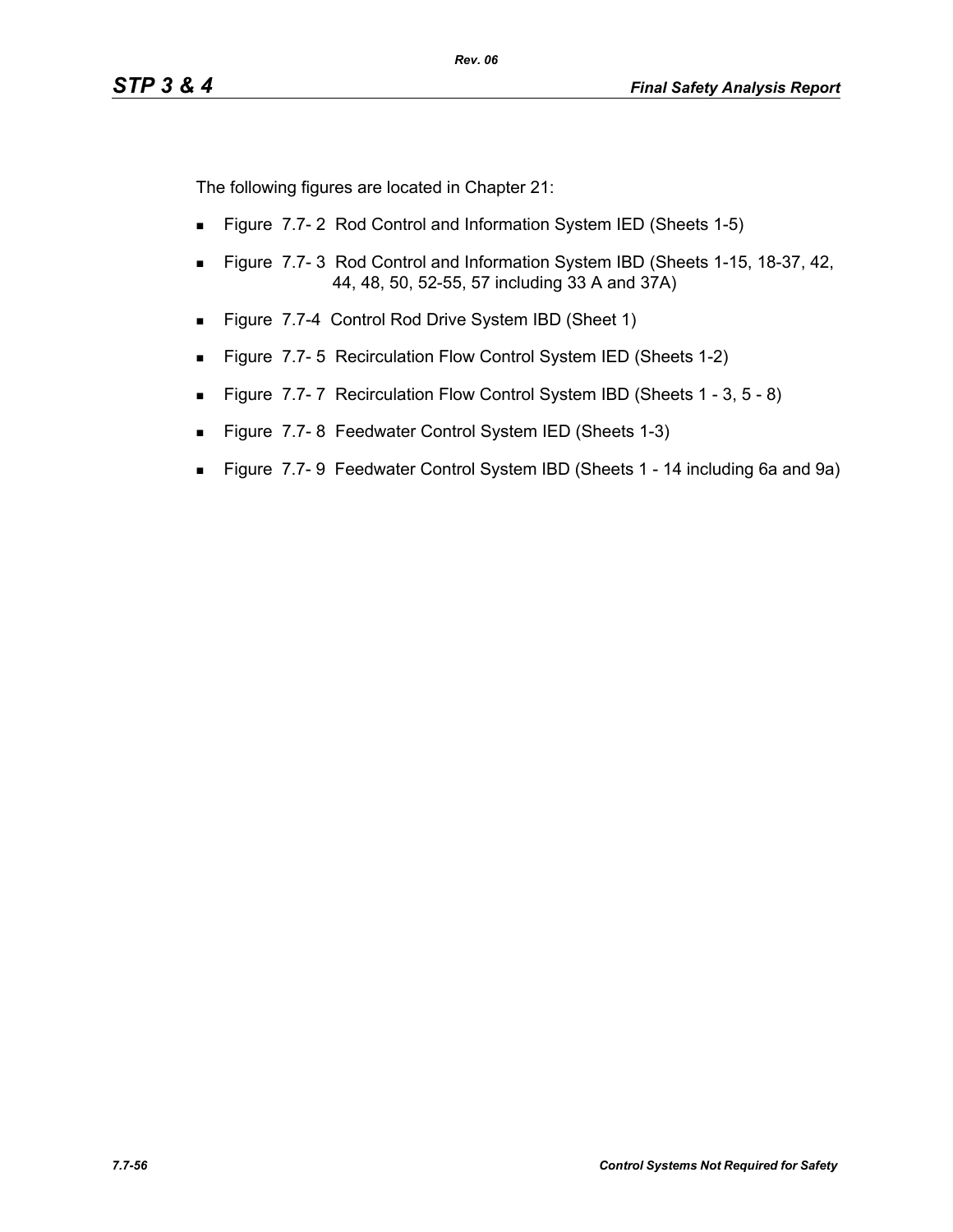

*Rev. 06*

*STP 3 & 4*